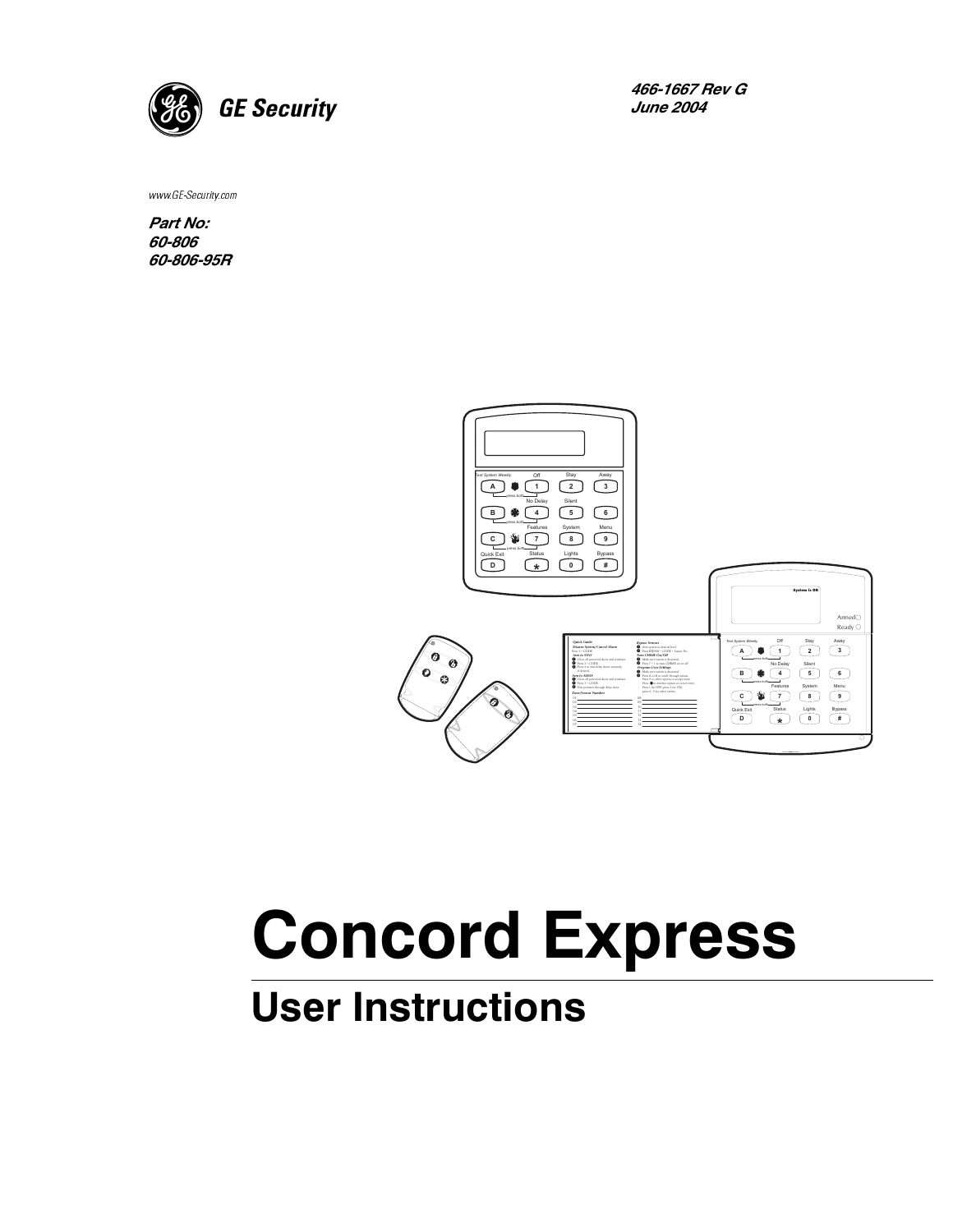#### *FCC Notices*

#### *FCC Part 15 Information to the User*

Changes or modifications not expressly approved by GE Security can void the user's authority to operate the equipment.

#### *FCC Part 15 Class B*

This equipment has been tested and found to comply with the limits for a Class B digital device, pursuant to part 15 of the FCC Rules. These limits are designed to provide reasonable protection against interference in a residential installation.

This equipment generates, uses, and can radiate radio frequency energy and, if not installed and used in accordance with the instructions, may cause harmful interference to radio communications. However, there is no guarantee that interference will not occur in a particular installation.

If this equipment does cause harmful interference to radio or television reception, which can be determined by turning the equipment off and on, the user is encouraged to try to correct the interference by one or more of the following measures:

- Reorient or relocate the receiving antenna.
- Increase the separation between the equipment and receiver.
- Connect the affected equipment and the panel receiver to separate outlets, on different branch circuits.
- Consult the dealer or an experienced radio/TV technician for help.

#### *ACTA Part 68*

This equipment complies with Part 68 of the FCC Rules. Located on this equipment is a label that contains, among other information, the FCC registration number and the ringer equivalence number (REN) for this equipment. If requested, this information must be provided to the telephone company.

#### FCC Part 68 Registration No. B4ZUSA-27621-AL-E REN: 0.2B

The REN is used to determine the maximum number of devices that may be connected to your telephone line. Excessive RENs on a telephone line may result in devices not ringing in response to an incoming call. In most areas, the sum of all device RENs should not exceed five (5.0). To be certain of the number of devices that may be connected to a line, as determined by the total RENs, contact the local telephone company. For products approved after July 23, 2001, the REN for this product is part of the product identifier that has the format US:AAAEQ##TXXXX. The digits represented by ## are the REN without a decimal point (e.g., 03 is a REN of 0.3). For earlier products, the REN is separately shown on the label.

A plug and jack used to connect this equipment to the premises wiring and telephone network must comply with the applicable FCC Part 68 rules and requirements as adopted by ACTA. A compliant telephone cord and modular plug is provided with this product. It is designed to be connected to a compliant modular jack that is also compliant. See the Installation Instructions for details.

Alarm dialing equipment must be able to seize the telephone line and place a call in an emergency situation. It must be able to do this even if other equipment (telephone, answering system, computer modem, etc.) already has the telephone line in use. To do so, alarm dialing equipment must be connected to a properly installed RJ31X jack that is electrically in series and ahead of all other equipment attached to the same telephone line. Proper installation is depicted in the following diagram. If you have any questions concerning these instructions, consult your local telephone company or a qualified installer about installing an RJ31X jack and alarm dialing equipment for you.





If this equipment causes harm to the telephone network, the telephone company may temporarily disconnect your service. If possible, you will be notified in advance. When advance notice is not practical, you will be notified as soon as possible. You will also be advised of your right to file a complaint with the FCC.

The telephone company may make changes in its facilities, equipment, operations, or procedures that could affect the operation of the equipment. You will be given advance notice in order to maintain uninterrupted service.

If you experience trouble with this equipment, please contact the company that installed the equipment for service and/or repair information. The telephone company may ask you to disconnect this equipment from the network until the problem has been corrected or you are sure that the equipment is not malfunctioning.

This equipment may not be used on coin service provided by the telephone company. Connection to party lines is subject to state tariffs.

#### *Patent Information*

This product and the use of this product may be covered by one or more of the following patents: 5,805,063, 5,872,512, 5,942,981, 4,855,713. Except expressly provided herein, the purchase of this product shall not constitute a license or otherwise provide a right to practice a method covered by any of the identified patents. GE Interlogix hereby grants the purchaser of this product a limited, non-exclusive license to practice the methods patented in the identified patents solely with products manufactured, sold or licensed by GE Interlogix. This license grant does not extend to the use of unlicensed, third party products with this product.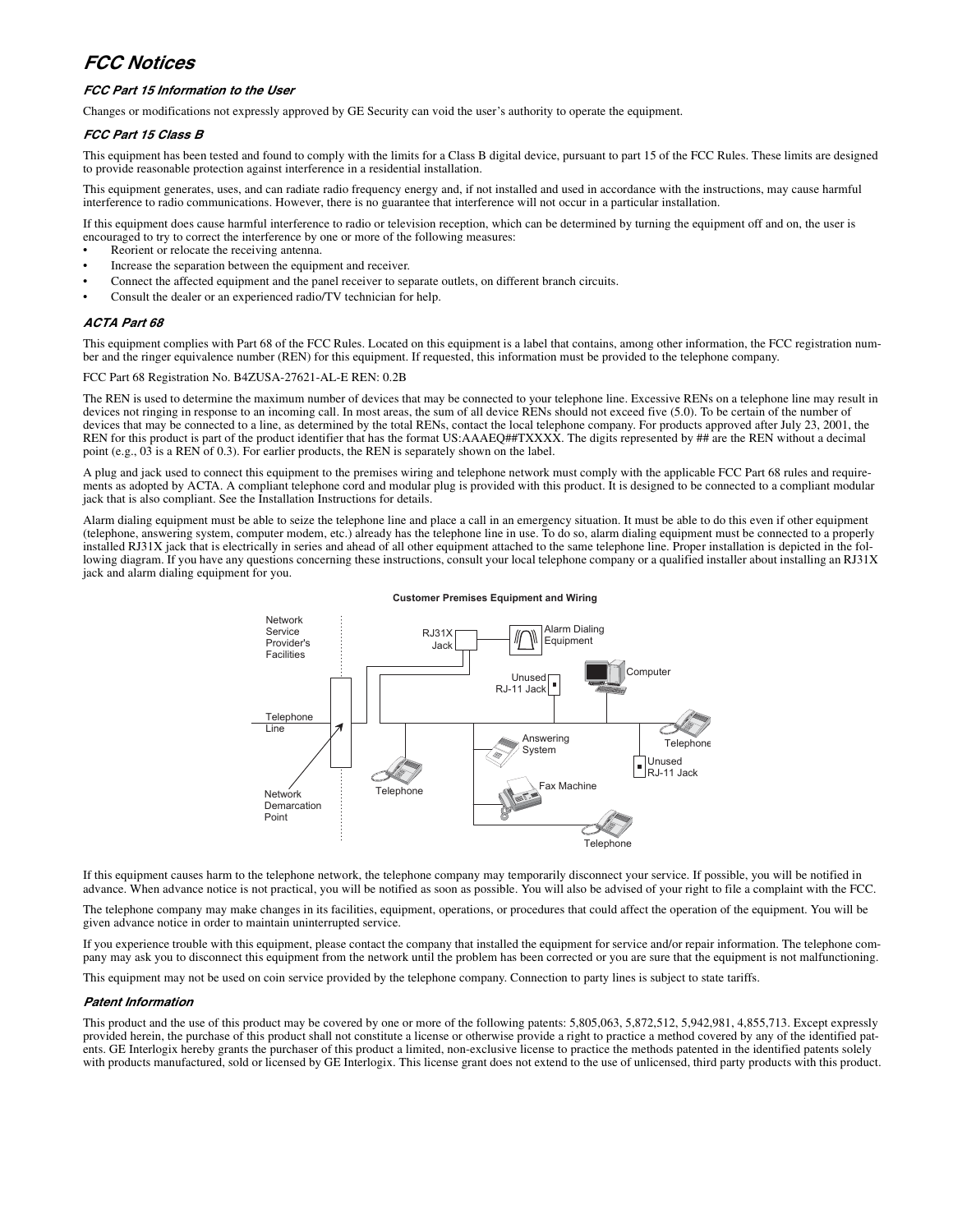#### **Canada Notice**

The Canadian Department of Communications label identifies certified equipment. This certification means that the equipment meets certain telecommunications network protective, operational, and safety requirements. The department does not guarantee the equipment will operate to the user's satisfaction.

Before installing this equipment, users should ensure that it is permissible to be connected to the facilities of the local telecommunications company. The equipment must also be installed using an acceptable method of connection. In some cases, the company's inside wiring associated with a single-line individual service may be extended by means of a certified connector assembly (telephone extension cord). The customer should be aware that compliance with the above conditions may not prevent degradation of service in some situations.

Repairs to certified equipment should be made by an authorized Canadian maintenance facility designated by the supplier. Any repairs or alterations made by the user to this equipment, or equipment malfunctions, may give the telecommunications company cause to request the user to disconnect the equipment.

For your protection, make sure that the electrical ground connections of the power utility, telephone lines, and internal metallic water pipe system, if present, are connected together



**Do not attempt to make connections yourself. Contact the appropriate electrician or electric inspections authority.**

The Load Number (LN) assigned to each terminal device denotes the percentage of the total load to be connected to a telephone loop which is used by the device, to prevent overloading. The termination on a loop may consist of any combination of devices subject only to the requirement that the total of the LNs of all the devices does not exceed 100. Load Number: .1 *The term "IC:" before the certification/registration number only signifies that the Industry Canada technical specifications were met.* IC: 867A 787SIMON

"AVIS: - L ´étiquette du ministère des Communications du Canada identifie le matériel homologué. Cette étiquette certifie que le matériel est conforme a certaines normes de protection, d ´ exploitation et de sécurité des réseaux de télécommunications. Le ministère n ´ assure toutefois pas que le matériel fonctionnera a la satisfaction de l ´ utilisateur.

Avant d 'installer ce matériel, l 'utilisateur doit s 'assurer qu'il est permis de le raccorder aux installations de l 'enterprise locale de télécommunication. Le matériel doit également etre installé en suivant une méthod acceptée de raccordement. Dans certains cas, les fils intérieurs de l´ enterprise utilisés pour un service individuel a ligne unique peuvent etre prolongés au moyen d´ un dispositif homologué de raccordement (cordon prolongateur téléphonique interne). L ´ abonné ne doit pas oublier qu<sup>2</sup> il est possible que la conformité aux conditions énoncées ci-dessus n <sup>2</sup> empechent pas le dégradation du service dans certaines situations. Actuellement, les enterprises de télécommunication ne permettent pas que l'on raccorde leur matériel a des jacks d'abonné, sauf dans les cas précis prévus pas les tarrifs particuliers de ces enterprises.

Les réparations de matériel homologué doivent etre effectuées pas un centre d'entretien canadien autorisé désigné par le fournisseur. La compagne de télécommunications peut demander a l <sup>*'*</sup> utilisateur de débrancher un appareil a la suite de réparations ou de modifications effectuées par l <sup>'</sup> utilisateur ou a cause de mauvais fonctionnement.

Pour sa propre protection, l ´utilisateur doit s ´assurer que tous les fils de mise a la terre de la source d ´énergie électrique, des lignes téléphoniques et des canalisations d ´´ eau métalliques, s ´ il y en a, sont raccordés ensemble. Cette précaution est particulièrement importante dans les régions rurales.

Avertissment. - L 'utilisateur ne doit pas tenter de faire ces raccordements lui-meme; il doit avoir recours a un service d 'inspection des installations électriques, ou a electricien, selon le cas".

Une note explicative sur les indices de charge (voir 1.6) et leur emploi, a l  $\prime$  intention des utilisateurs du matériel terminal, doit etre incluse dans l  $\prime$  information qui accompagne le materiel homologué. La note pourrait etre rédigée selon le modèle suivant:

"L'indice de charge (IC) assigné a chaque dispositif terminal indique, pour éviter toute surcharge, le pourcentage de la charge totale qui peut etre raccordée a un circuit téléphonique bouclé utilisé par ce dispositif. La terminaison du circuit bouclé peut etre constituée de n ´ import somme des indices de charge de l ´ ensemble des dispositifs ne dépasse pas 100."

L ´ Indice de charge de cet produit est \_\_\_\_\_\_\_\_\_\_\_\_.



© 2004 GE Security. Concord is a trademark of GE Security. All other trademarks are properties of their owners.

All rights reserved.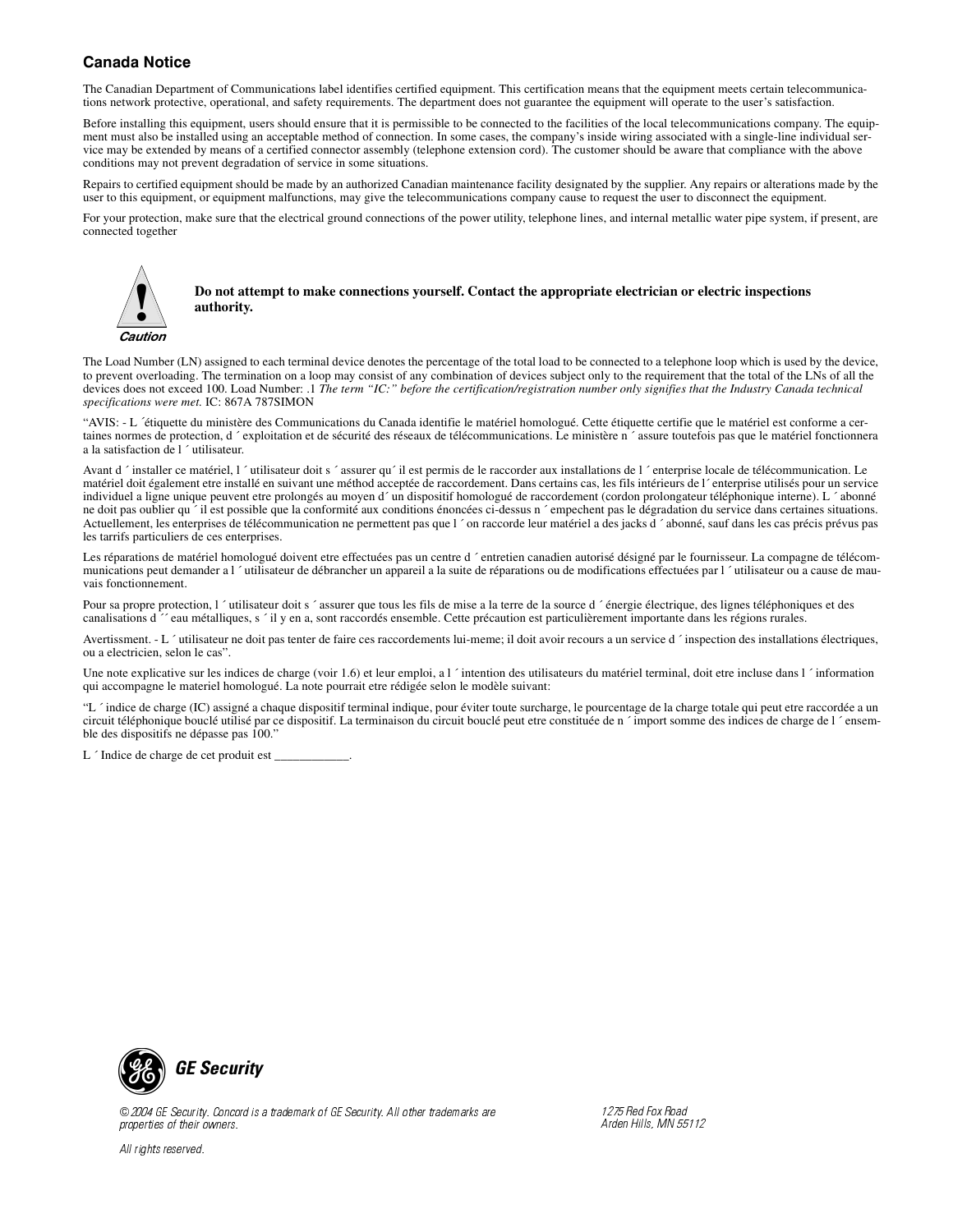### **Commands at a Glance**

| To do this:                                   | Press:                                                                           |
|-----------------------------------------------|----------------------------------------------------------------------------------|
| Disarm the system.                            | $\boxed{1}$ + Code                                                               |
| Disarm the system during<br>Entry Delay Time. | Code (or $\boxed{1}$ + Code)                                                     |
| Cancel an accidental alarm.                   | Code (or $\boxed{1}$ + Code)                                                     |
| Arm to Level 2-STAY.                          | $2 + Code$                                                                       |
| Arm to Level 3-AWAY.                          | $3 + Code$                                                                       |
| Send a police alarm.                          | Press and hold both POLICE<br>buttons for 2 seconds.                             |
| Send an auxiliary alarm.                      | Press and hold both AUXILIARY<br>buttons for 2 seconds.                          |
| Send a fire alarm.                            | Press and hold both FIRE<br>buttons for 2 seconds.                               |
| Arm system with No Delay.                     | $2 + Code + 4$ or<br>$3 + Code + 4$                                              |
| Arm system to send a<br>Latchkey page.        | $2 + Code + 6$ or<br>$\boxed{3}$ + Code + $\boxed{6}$                            |
| Bypass a sensor.                              | Indirectly: $[2] + Code + \overline{\#}$ or<br>$\boxed{3}$ + Code + $\boxed{\#}$ |
|                                               | $\overline{\mathbf{H}}$ + Code + Sensor Number<br>Directly:                      |
| Arm system silently.                          | $\boxed{5}$ + $\boxed{2}$ + Code or<br>$\boxed{5} + \boxed{3} + Code$            |
| Check the system status.                      | 闲                                                                                |
| Turn Chime on/off.                            | $\boxed{7} + \boxed{1}$                                                          |
| Check alarm memory.                           | $\sqrt{7} + \sqrt{6}$                                                            |
| Initiate a phone test.                        | $\boxed{8}$ + Code + $\boxed{2}$                                                 |
| Initiate a sensor test.                       | $\boxed{8}$ + Code + $\boxed{3}$                                                 |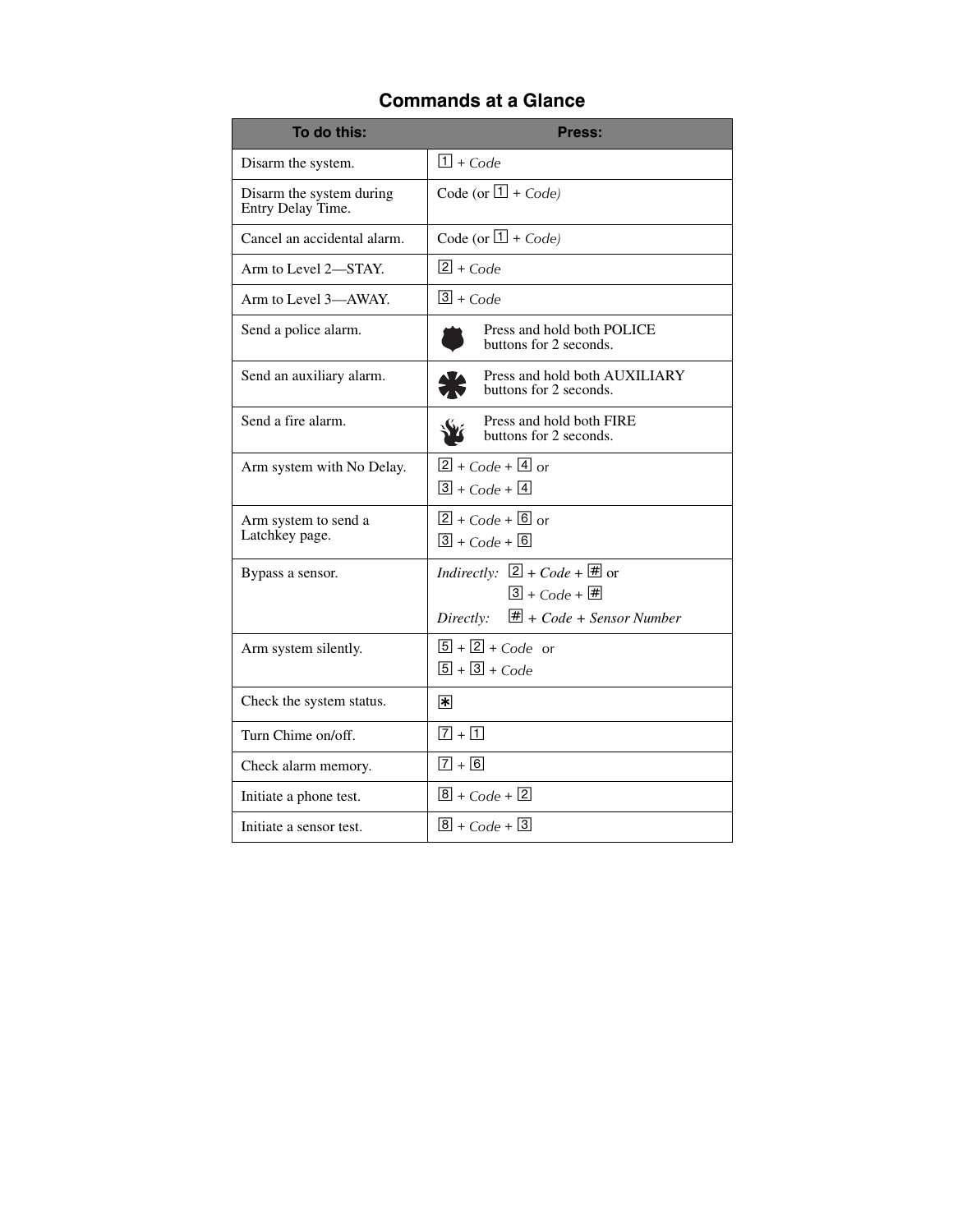## **Contents**

| <b>Getting to Know Your Security System</b> |  |  |
|---------------------------------------------|--|--|
|                                             |  |  |
|                                             |  |  |
|                                             |  |  |
|                                             |  |  |
|                                             |  |  |
|                                             |  |  |
|                                             |  |  |

### **Communicating with the Panel**

### **Fire and Smoke Alarms**

### **Arming Your System 4**

| <b>Keychain Touchpad Arming</b>     | 5 |
|-------------------------------------|---|
| Quick Arm                           | 5 |
| Quick Exit                          | 5 |
| Using the Chime Feature             | 5 |
| <b>Preventing Accidental Alarms</b> | 5 |
|                                     |   |
| <b>Exit and Entry Delay Times</b>   | ĥ |
|                                     |   |

 $\boldsymbol{2}$ 

 $\boldsymbol{\beta}$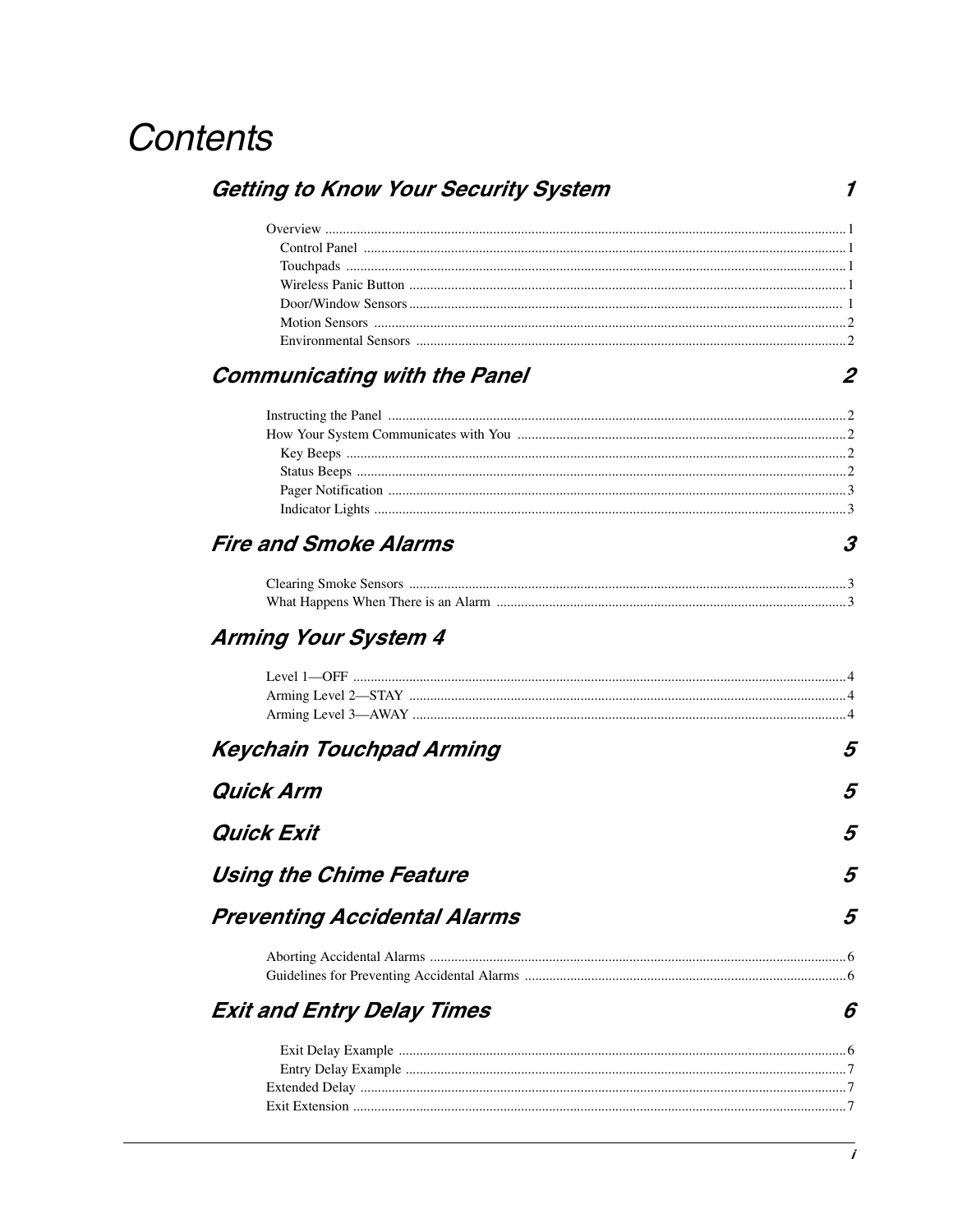| Arming While a Door or Window is Open                  | 8  |
|--------------------------------------------------------|----|
|                                                        |    |
|                                                        |    |
|                                                        |    |
| Checking the Status of Your System                     | 9  |
|                                                        |    |
|                                                        |    |
|                                                        |    |
| <b>Panic Alarms</b>                                    | 10 |
|                                                        |    |
|                                                        |    |
|                                                        |    |
|                                                        |    |
| <b>Access Codes</b>                                    | 11 |
|                                                        |    |
|                                                        |    |
|                                                        |    |
|                                                        |    |
|                                                        |    |
|                                                        |    |
|                                                        |    |
|                                                        |    |
| <b>Setting the Time and Date</b>                       | 12 |
| <b>Adjusting System Sounds and Touchpad Brightness</b> | 13 |
|                                                        |    |
|                                                        |    |
|                                                        |    |
|                                                        |    |
|                                                        |    |
| <b>Notification by Pager</b>                           | 14 |
|                                                        |    |
|                                                        |    |
|                                                        |    |
|                                                        |    |
|                                                        |    |
| <b>Opening and Closing Reports</b>                     | 16 |
|                                                        |    |
|                                                        |    |
|                                                        |    |

#### $\boldsymbol{i}$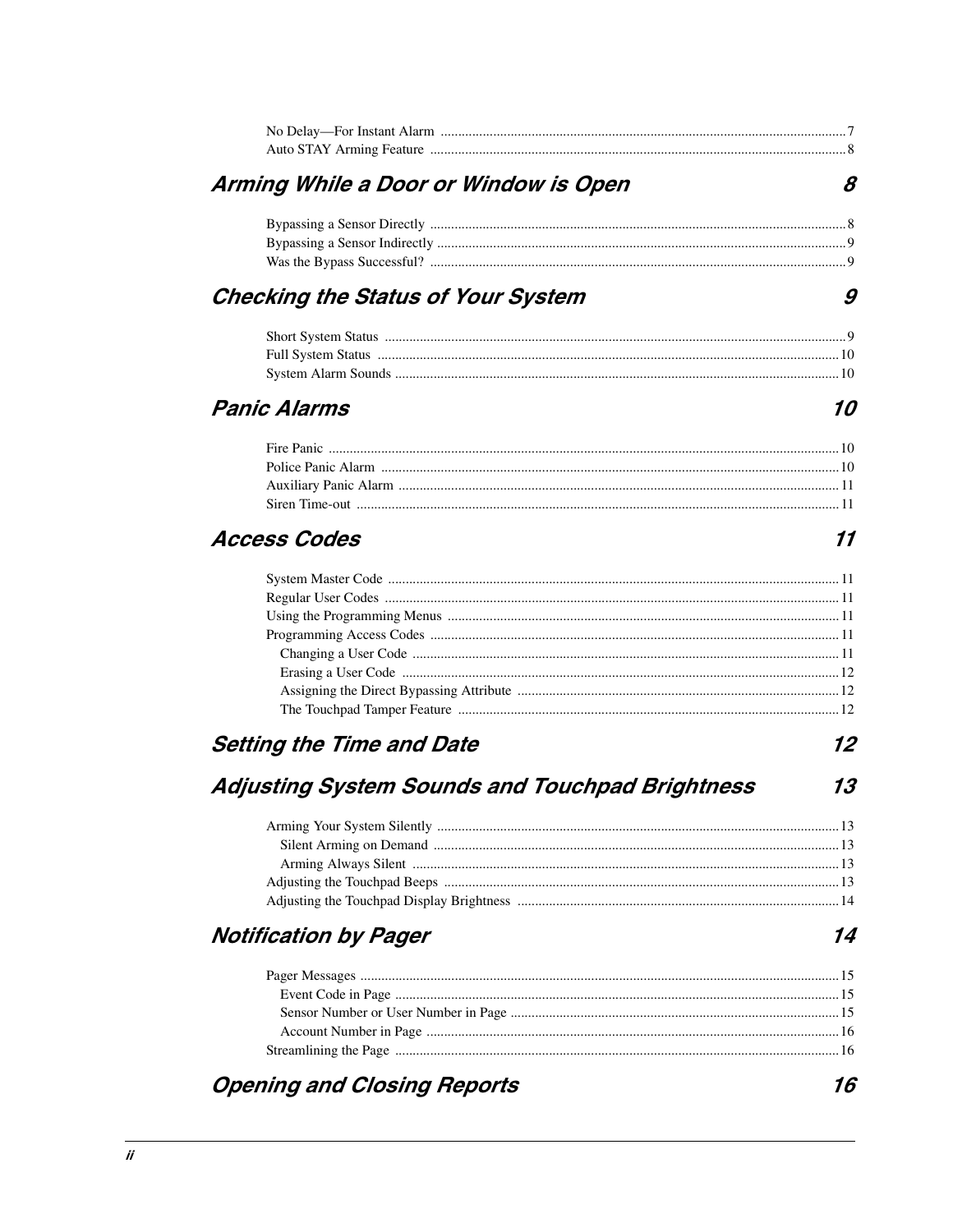| <b>No Activity Feature</b>                  |    |
|---------------------------------------------|----|
| <b>Using the Panel Download Feature</b>     | 17 |
| <b>System Information</b>                   |    |
| <b>Testing the System</b>                   |    |
|                                             |    |
|                                             |    |
|                                             |    |
|                                             |    |
| Troubleshooting                             | 19 |
|                                             |    |
|                                             |    |
| <b>Appendix A: User Sheets</b>              | 21 |
|                                             |    |
|                                             |    |
|                                             |    |
|                                             |    |
|                                             |    |
|                                             |    |
|                                             |    |
|                                             |    |
|                                             |    |
|                                             |    |
| <b>Appendix B: Planning for Emergencies</b> | 26 |
|                                             |    |
|                                             |    |
|                                             |    |
|                                             |    |
|                                             |    |
| <b>Appendix C: Programming Your System</b>  | 29 |
|                                             |    |
|                                             |    |
|                                             |    |

Notes 33

Latchkey Paging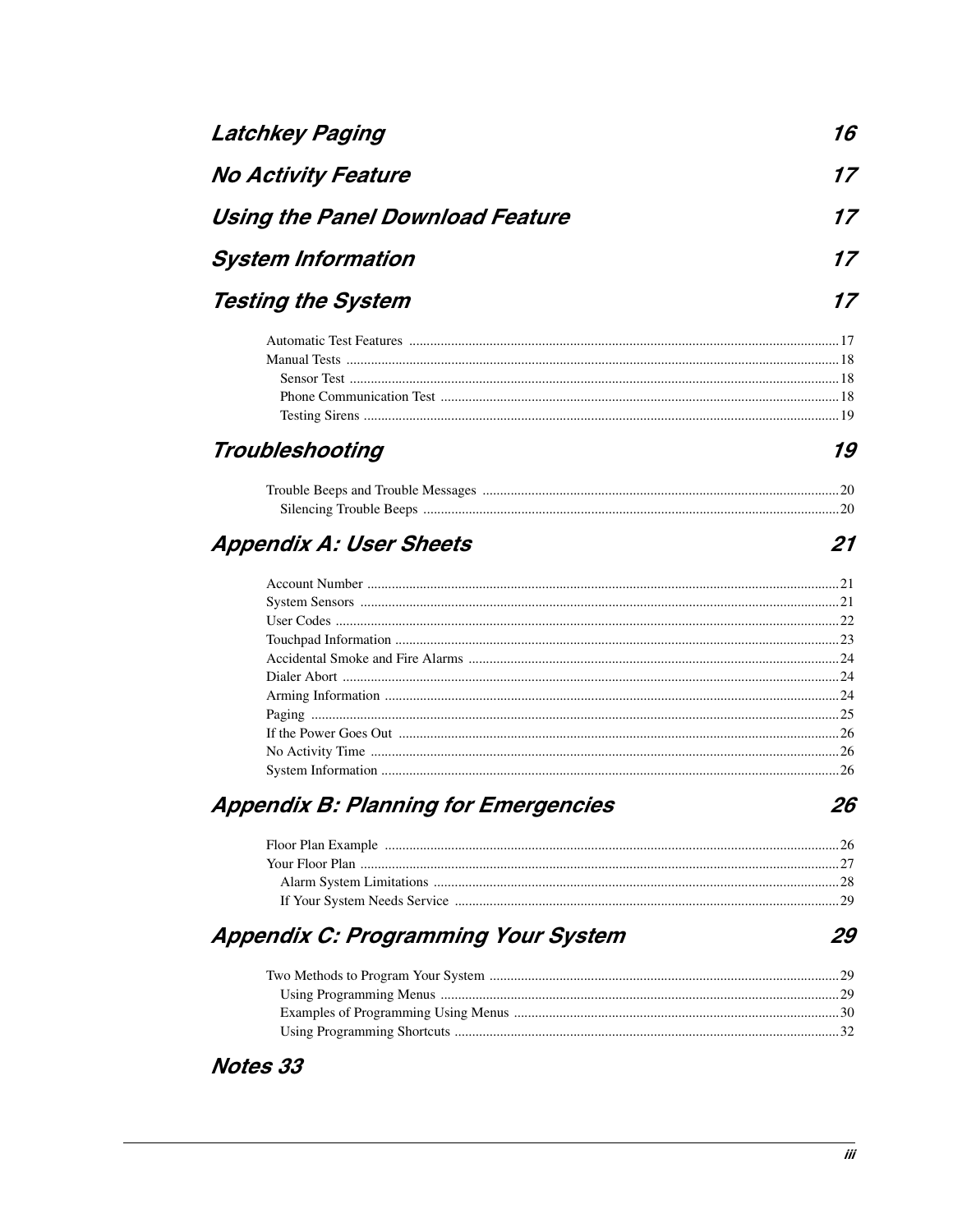#### *Getting to Know Your Security System*

This manual describes how to operate your system. It describes basic arming and disarming commands as well as how to program system features.

The dealer or installer may have already discussed the details of your system with you. Record your system details in the User Sheets located in Appendix A.

#### *Overview*

Your security system is made up of different parts. Each plays a special role in the system's operation:



**Motion Sensors**

#### *Control Panel*

The panel is at the heart of your system. It stores the intelligence to monitor all the sensors and devices in the system. The panel is the piece of equipment that activates sirens and initiates a call to the central station in an alarm situation.

#### *Touchpads*

Touchpads are used to arm, disarm, and program your system.

The first touchpad is called a fixed display touchpad. It communicates by using indicator lights, lighted text, and an 11-character display. The second touchpad is called an alphanumeric touchpad and communicates by displaying text on a two-line display.

Your system may also use wireless, handheld touchpads that can be carried from room to room.

Keychain touchpads are also wireless and are handy for simple arming and disarming functions. Keychain touchpads can be carried off-site.

The installer can program the keychain touchpad to send a Police or Auxiliary panic alarm.

#### *Wireless Panic Button*

Wireless panic button touchpads are dedicated to sending one signal only—usually a Police or Auxiliary panic alarm. Panic button touchpads are usually kept near the user.

#### *Door/Window Sensors*

Door and window sensors protect the perimeter of your home by alerting the panel when a door or window is opened.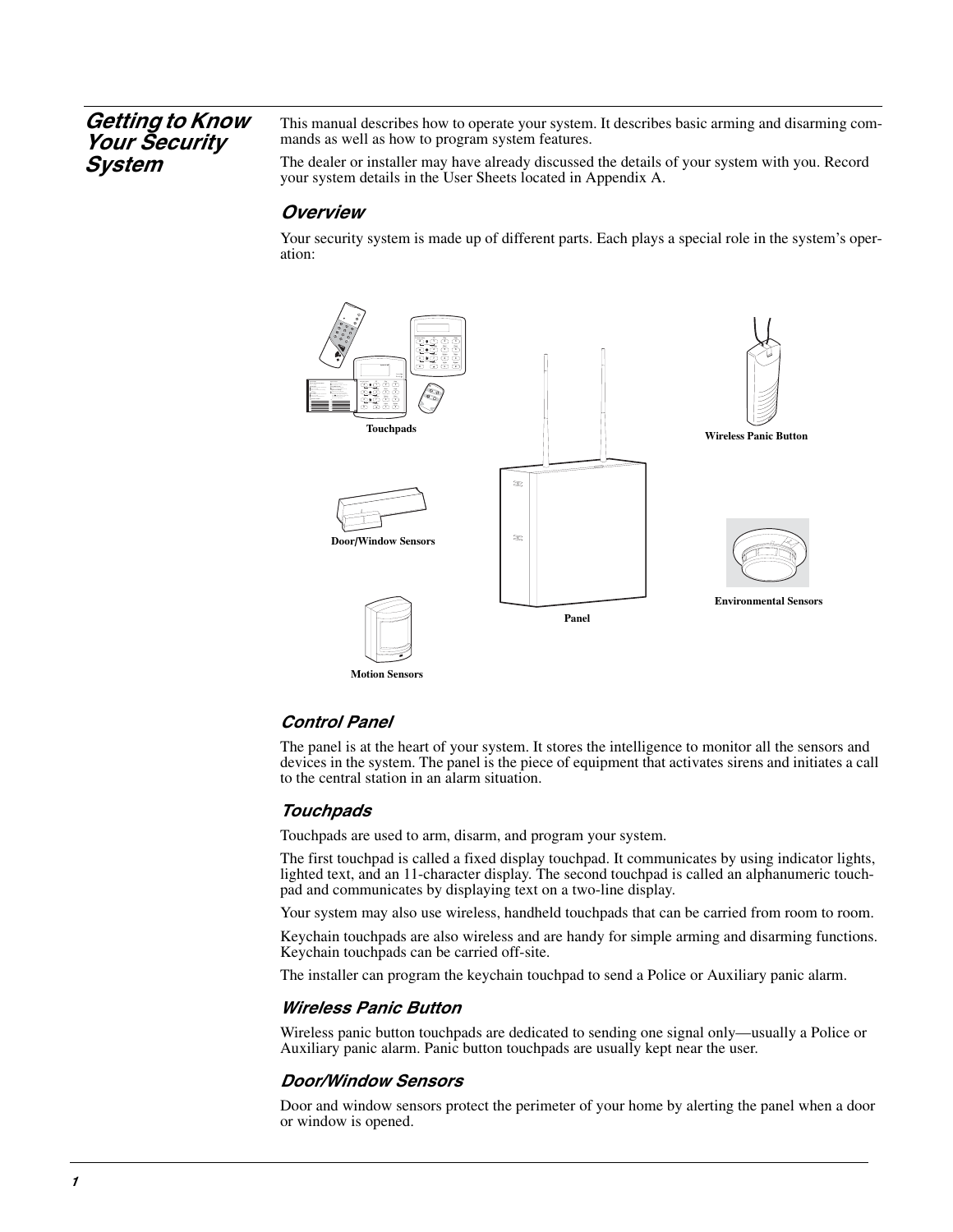#### *Motion Sensors*

Motion Sensors in hallways or rooms detect a person moving across the field of detection.

#### *Environmental Sensors*

Environmental sensors such as gas, smoke, and heat detectors remain alert for the presence of fire or carbon monoxide 24 hours a day.

| Communicating<br>with the Panel | Your system can be set up to communicate with you through:<br>Status beeps<br>$\bullet$<br>Alarm sirens<br>$\bullet$<br>Touchpad text<br>Pager information |                                                                                                                                                        |                                                                                                                                                                                                   |                                                                                                                                                 |
|---------------------------------|------------------------------------------------------------------------------------------------------------------------------------------------------------|--------------------------------------------------------------------------------------------------------------------------------------------------------|---------------------------------------------------------------------------------------------------------------------------------------------------------------------------------------------------|-------------------------------------------------------------------------------------------------------------------------------------------------|
|                                 | A sensor is activated.<br><b>VIAVIAVIAVIAVIAV</b>                                                                                                          | The sensor alerts the<br>panel immediately.<br>$\mathbf{v} + \mathbf{v} + \mathbf{v} + \mathbf{v} + \mathbf{v} + \mathbf{v} + \mathbf{v} + \mathbf{v}$ | The panel activates sirens. If the<br>system is monitored, the panel<br>calls the central monitoring station.<br>This decision is based on system<br>programming and the current<br>arming level. | The central monitoring station<br>operator reports the alarm to<br>the police or fire department.<br><b>V + A V + A V + A V + A V + A V + A</b> |

#### *Instructing the Panel*

Not just anyone can walk up to a touchpad and operate your security system. Before the system will process most commands, users are required to enter a pre-programmed 4-digit access code. See "Access Codes" for detailed information.

Keychain touchpads that are enrolled as part of the system do not require an access code, but are usually kept in an individual's pocket or purse.

If you would rather use an actual key to arm and disarm the system, your security dealer can install a special key and keyswitch in your home.

#### *How Your System Communicates with You*

Touchpads and interior sirens produce a variety of operating beeps to inform you of different system states and operations. The fixed display touchpad also uses indicator lights.

#### *Key Beeps*

A Key beep is the tone you hear when you press a button on a touchpad. The sound confirms that the button was pressed adequately. Key beeps can be turned on or off by the installer.

#### *Status Beeps*

Status beeps from touchpads or sirens sound when there is a change in the current status of the system. Status beeps are not alarms, but they do warrant your attention.

There is more than one type of Status beep:

- Exit Delay beeps indicate that an arming command has been entered and the countdown to arming has begun.
- Entry Delay beeps indicate that you've entered the building and the countdown to an alarm has begun. (So disarm the system as soon as you get in!)
- Trouble beeps tell you that there is a problem with the system or one of its components.
- Chime feature beeps tell you that a door was opened.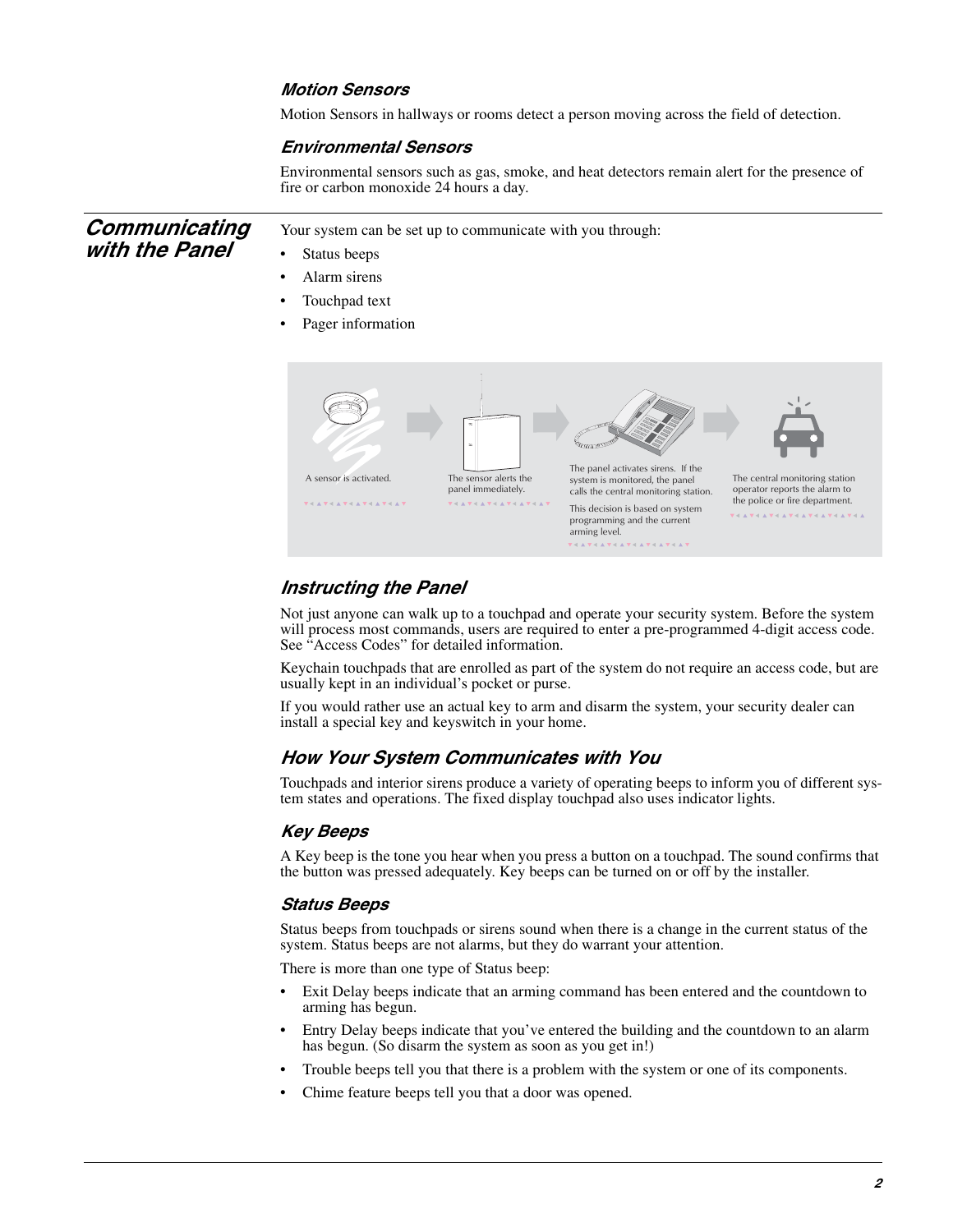- Protest beeps inform you that you're trying to arm the system while there is an open door or window.
- Sensor test beeps are the sound the system makes during a sensor test to indicate that a sensor was tested properly.

Status beeps are described in more detail throughout the manual.

#### *Pager Notification*

Your system can dial the phone numbers of three different pagers to notify users of events they may want to be aware of. Some of the events include:

- when the system is disarmed,
- when the system is armed,
- trouble conditions in the system, and
- alarm conditions.

For more information, see "Notification by Pager."

#### *Indicator Lights*

The fixed display touchpad used with Concord™ Express Systems includes ARMED and READY indicator LEDs (light emitting diodes) that provide instant feedback.

#### *ARMED*

The red LED is the ARMED indicator. It will flash during the exit delay when you are arming the system to level 2 (STAY) or level 3 (AWAY). It will also flash during the entry delay, before you disarm your system.

The arming indicator will stop flashing—but will remain on—when the exit delay expires and the system is armed.

The arming indicator will be off when the system is disarmed.

#### *READY*

The green LED is the READY indicator. It will be on whenever the system is functioning normally. The ready indicator shuts off if the system detects a trouble condition.

*Note* 

*Any time you notice that the ready light is not on, you should press the STATUS button to find out what the trouble condition is.*

#### *Fire and Smoke Alarms*

If your system contains smoke and fire sensors, it monitors the premises for smoke and fire alarms 24 hours a day and in all arming levels.

These alarms cannot be cancelled or aborted and are *always* reported to the central station. Since many communities charge for dispatching the fire department in error, your dealer may give you specific instructions to follow in the event of an accidental smoke or fire alarm. Record these instructions in the Appendix A User Sheets under "Accidental Smoke and Fire Alarms."

#### *Clearing Smoke Sensors*

Once a smoke sensor has been in alarm, it is considered "Open" or in "Trouble" until it is reset:

Press  $\Box$  + *Code* once to silence the alarm, then press  $\Box$  + *Code* again to reset the smoke sensor.

#### *What Happens When There is an Alarm*

In the event of an alarm, several things happen at once:

- Sirens and hardwired touchpads emit emergency tones
- Panel notifies the central station for help.\*
- Message appears on fixed display or alphanumeric touchpads.

#### *Note*

*Your system may or may not be monitored. If it is not monitored, no call will be made.*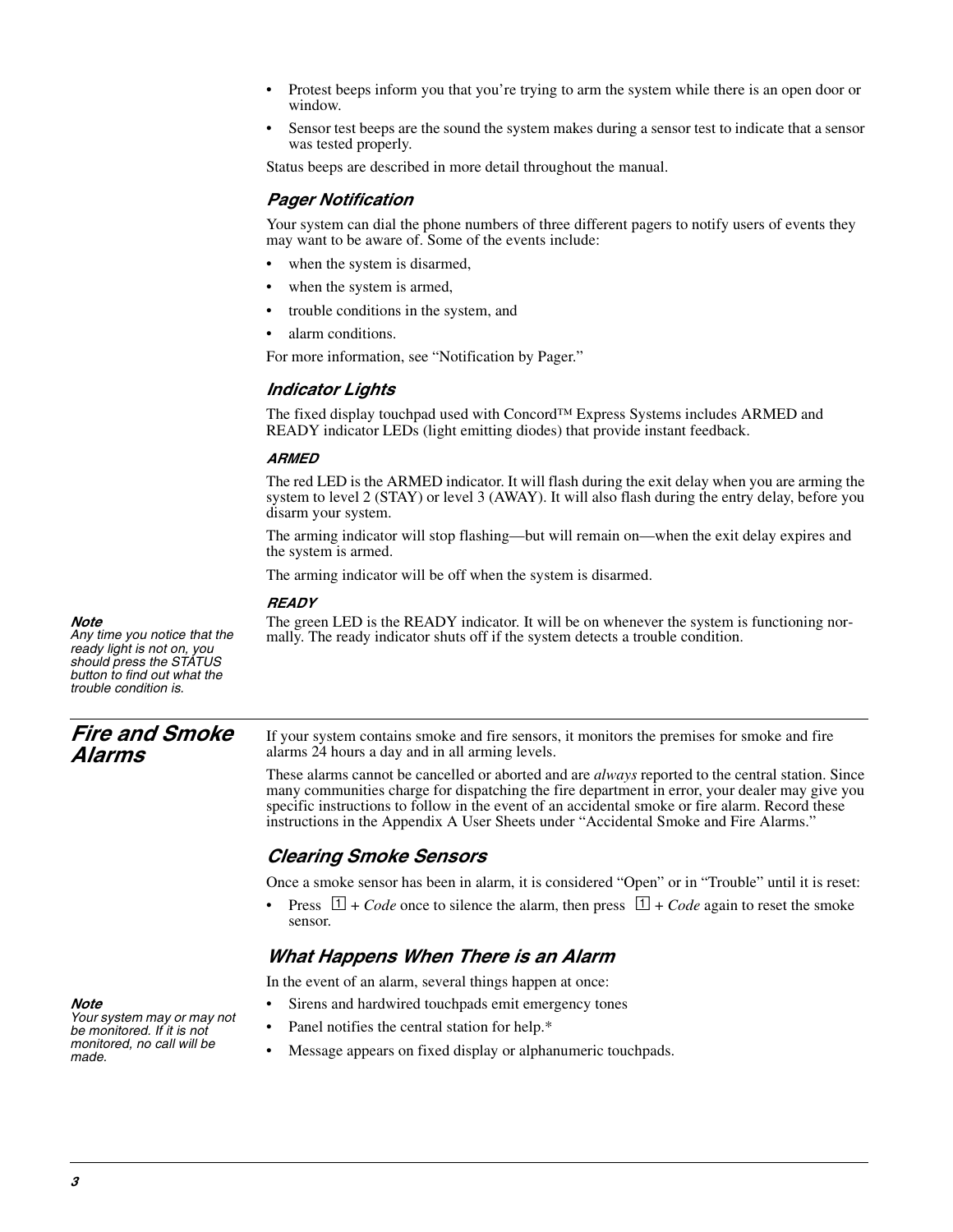#### *Arming Your System*

Since your security needs may vary throughout the day, the system was designed with three arming levels. By arming your system to a particular level, only those sensors programmed to detect in that arming level will report alarms.

#### *Level 1—OFF*

Use Level 1 when intrusion detection is not necessary. For example, on an active Saturday morning—kids playing inside and out; someone working in the garage; various house projects going on.

Even though Level 1 disarms the system, your system continues to monitor for fire, smoke, carbon monoxide, and/or panic alarms if your system has these devices installed.

Here are some other situations in which you'd set the system to Level 1—OFF:

- *Upon entering your armed home or business.* When entering the armed premises through a designated delay door, the entry delay time begins. Entry Delay beeps remind you to disarm the system.
- *Before opening a door or window while inside or outside the armed home or business***.** When you wake up in the morning and want to get your newspaper, you must disarm the system before opening the door to prevent an accidental alarm. (See the section on "Preventing Accidental Alarms" if you would like to be able to leave quickly when the system is armed.)
- *To stop sirens and cancel an alarm.* When an alarm condition occurs, disarming the system turns off any sirens.
- **To disarm to Level 1—OFF using a touchpad:**
- 1. Press  $\Box$ . Touchpads display "Enter Code."
- 2. Enter your access code. Touchpads display date and time or programmed text.
- 3. The system sounds one long beep.

#### *Arming Level 2—STAY*

There are times when you want intrusion protection, but still want the freedom to move around within your house without setting off an alarm. For example, in the evening when your family is inside for the night. In this and similar situations, arm your system to 2—STAY.

#### **To arm to Level 2—STAY using a touchpad:**

- 1. Close all protected perimeter doors and windows.
- 2. Press 2 at any touchpad. Touchpads display, "Enter Code."
- 3. Enter your access code. Touchpads display, "Armed to STAY."
- 4. The system sounds two short beeps. ARMED indicators on fixed display touchpads will light (indicator will flash during the exit delay). The exit beeps begin.
- 5. If leaving the premises, exit through a designated delay door immediately.

#### *Arming Level 3—AWAY*

At other times, you want every sensor to be alert: When the family is away from home, or, in a business, after closing time.

In this and similar situations, set your system to 3—AWAY for maximum protection. All sensors are active—perimeter door and window sensors, and interior motion detectors.

#### **To arm to Level 3—AWAY using a touchpad:**

- 1. Close all perimeter doors and windows.
- 2. Press 3 at any touchpad. Touchpads display, "Enter Code."
- 3. Enter your access code. Touchpads display, "Armed to AWAY."
- 4. The system sounds three short beeps. ARMED indicators on fixed display touchpads will light (indicator will flash during the exit delay). The exit beeps begin.
- 5. Exit through a designated delay door immediately.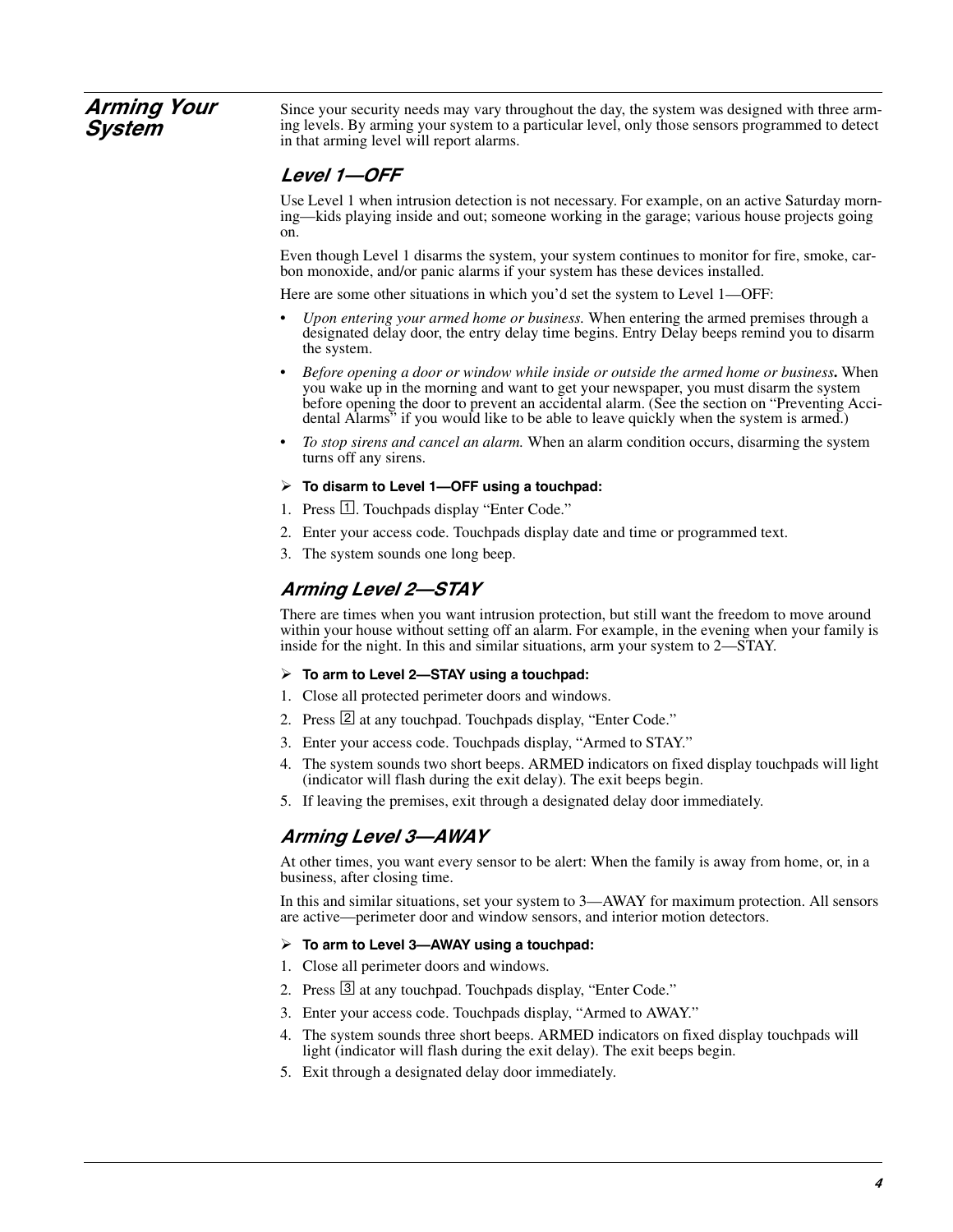| Note<br>In UL Listed systems, this<br>feature is disabled.                                       | Your system may be set up so that when your system is armed to Level 2—STAY, you're able to<br>press $\overline{D}$ on any touchpad and simply walk out of the door without having to disarm and rearm<br>the system.                                                                                                                                   |  |  |
|--------------------------------------------------------------------------------------------------|---------------------------------------------------------------------------------------------------------------------------------------------------------------------------------------------------------------------------------------------------------------------------------------------------------------------------------------------------------|--|--|
|                                                                                                  | This is useful when your system is armed and you want to quickly pop outside to pick up the<br>newspaper without disarming your system.                                                                                                                                                                                                                 |  |  |
| Important !                                                                                      | $\triangleright$ To use Quick Exit:                                                                                                                                                                                                                                                                                                                     |  |  |
| If you step outside and are<br>planning to come back in, do<br>not close the door behind<br>you! | 1. When the system is armed to 2—STAY, press $\overline{D}$ at any touchpad. You will begin to hear one<br>beep every five seconds. These beeps will continue throughout the 2 minute Quick Exit inter-<br>val.                                                                                                                                         |  |  |
| Note                                                                                             | 2. Open the door and go outside. Leave the door open if you are planning to come back in!                                                                                                                                                                                                                                                               |  |  |
| Opening the door without<br>pressing <b>D</b> will cause the<br>entry delay to begin.            | 3. Come back in within two minutes and close the door. The system will rearm to 2—STAY.                                                                                                                                                                                                                                                                 |  |  |
| Using the<br><b>Chime Feature</b>                                                                | Turning on the Chime feature is like having bells on every protected door and window. When this<br>feature is on, sirens and speakers sound 2 beeps whenever anyone opens a protected door or win-<br>dow.                                                                                                                                              |  |  |
|                                                                                                  | The Chime feature works only in Level 1-OFF.                                                                                                                                                                                                                                                                                                            |  |  |
|                                                                                                  | $\triangleright$ To turn Chime on/off:                                                                                                                                                                                                                                                                                                                  |  |  |
|                                                                                                  | While in Level 1—OFF, from any touchpad, press $\boxed{7} + \boxed{1}$ . While the Chime feature is on,<br>٠<br>touchpads display, "CHIME IS ON" or "Chime."                                                                                                                                                                                            |  |  |
|                                                                                                  | When the system is armed again, Chime becomes deactivated.                                                                                                                                                                                                                                                                                              |  |  |
|                                                                                                  | <b>Chime-On-Close</b>                                                                                                                                                                                                                                                                                                                                   |  |  |
|                                                                                                  | The Chime-On-Close feature works like the regular Chime feature, but in addition to the double<br>beeps heard upon opening a protected door or window, the system sounds one long beep when<br>the door or window is closed again.                                                                                                                      |  |  |
|                                                                                                  | You can turn the Chime-On-Close feature on or off from the programming menu. Refer to<br>Appendix C, "Programming Menus" for information on programming your system.                                                                                                                                                                                    |  |  |
| Preventing<br><b>Accidental</b><br>Alarms                                                        | Your security system is engineered with advanced technology that reduces the chance of an acci-<br>dental alarm caused by a technical problem. In wireless systems, this technology prevents other<br>devices, such as garage door openers, ham radios, television remote controls, and cellular<br>phones, from interfering with your security system. |  |  |
|                                                                                                  | Most accidental alarms occur when leaving the house after arming the system, or upon returning,<br>before disarming the system.                                                                                                                                                                                                                         |  |  |
|                                                                                                  |                                                                                                                                                                                                                                                                                                                                                         |  |  |

## *Quick Exit*

*5*

### or Level 2 to Level 3). The Exit delay time would be applied.

#### *Note*

*Your system may be configured to sound short beeps on exterior sirens when arming or disarming the system using a keychain or wireless touchpad. This gives confirmation that an arming change was successful even when outside. Ask your installer about this feature.*

**Quick Arm** Your system may be set up so that you're able to arm the system without using an access code.

#### **To use Quick Arm:**

- Increase the arming level by simply pressing  $[2]$  or  $[3]$  at any touchpad.
- Decreasing the arming level requires that the user enter a code.

*Keychain Touchpad Arming*

To disarm your system with a keychain touchpad, press the Unlock button.

Your installer can set up your keychain touchpad to arm the system in one of two ways:

- Press the Lock button to arm the system directly to Level 3 with no Exit delay. Using this method, you would not be able to arm to Level 2.
- Press the Lock button to increase the arming level each time it is pressed (Level 1 to Level 2,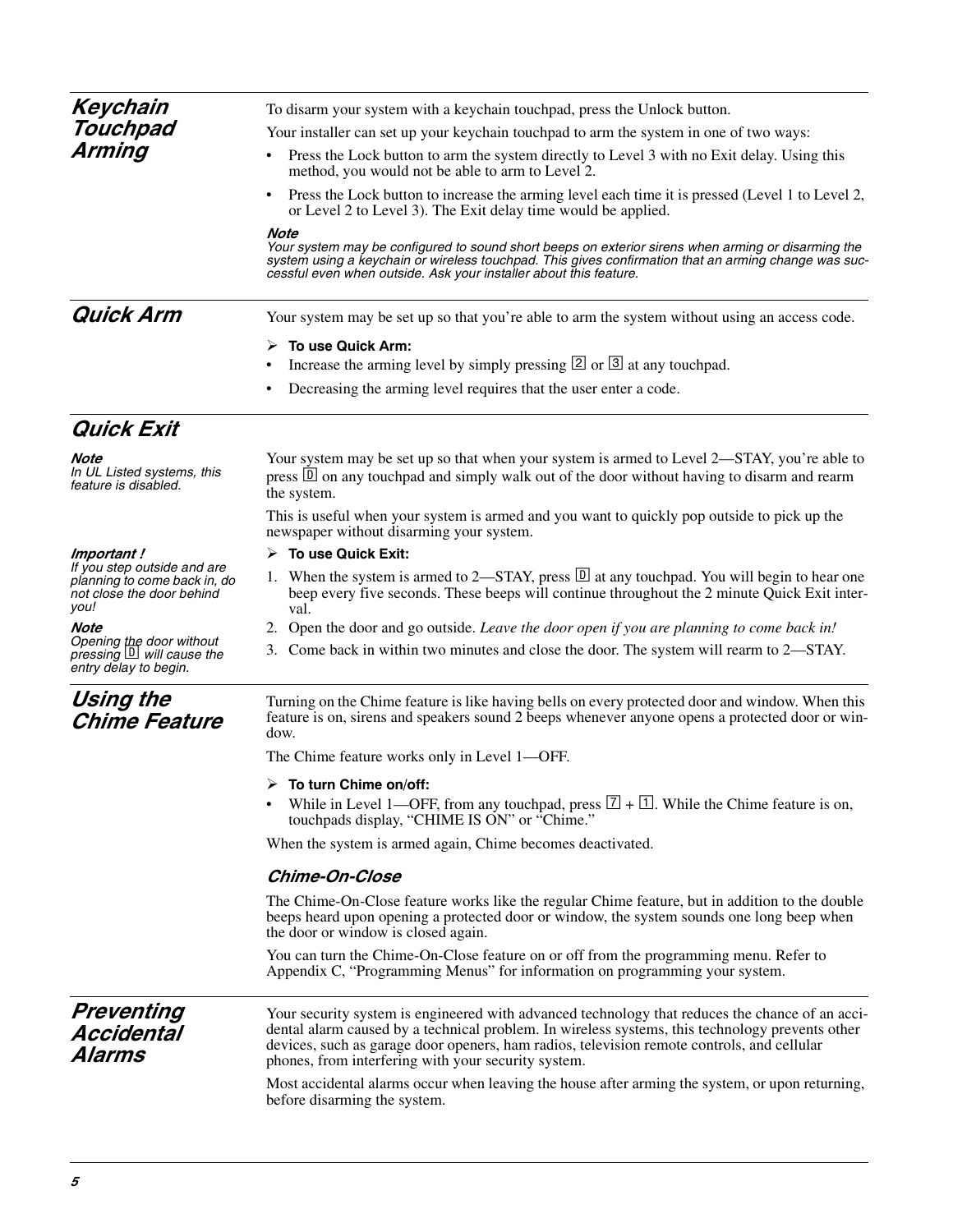If, for example, you arm the system, then run upstairs for something you forgot, the Exit Delay time may expire. Once the Exit Delay expires, opening an armed door or moving in front of a motion detector will cause an alarm.

#### *Aborting Accidental Alarms*

Your system can be set up with the opportunity to abort an accidental intrusion, Police or Auxiliary alarm.

If the Dialer Abort feature is turned on, disarming the system within a specified time period will silence the siren and prevent the alarm from being reported to the central monitoring station (thus aborting the alarm). Your system will display "report aborted" for a few seconds, if you disarm before the alarm is reported. If you don't disarm in time to abort the central station report, the system will automatically send an "alarm cancelled" report to the central station when the system is disarmed. Follow the procedures of your central station to prevent a false dispatch. See "Alarm Information" in Appendix A to determine if this feature is enabled for your system.

Fire alarms caused by smoke sensors, fire panic alarms, and heat sensors cannot be aborted. Disarming a fire alarm will silence the siren, but fire alarms are *always* reported. If an accidental fire alarm has sounded, follow the procedures of your central monitoring station to prevent a false dispatch.

#### *Note*

*There is a communicator delay (Dialer Abort Delay) of 30 seconds programmed into this panel. The panel will delay 30 seconds before dialing the central monitoring station or a numeric pager to send reports. You can have your installer program this delay time between 15 - 45 seconds.* 

- **To cancel an alarm:**
- Press *Code* (or  $\boxed{1}$  + *Code*.)

#### *Guidelines for Preventing Accidental Alarms*

Following these guidelines will go a long way toward preventing accidental alarms.

- Close doors and windows before you leave your house.
- When getting ready to leave the house, gather the things you want to take with you so you can exit immediately after arming the system.
- Always enter and exit within the programmed delay times.
- Make sure you leave through a door that has a delay time set for it. If you arm your system, then leave through a door without a delay time, an alarm will immediately sound.
- When you return, immediately disarm your system.
- Be aware of the devices in your security system and learn how each one operates.
- Listen to system beeps. Take note of any touchpad messages or lights that indicate the current system status.
- If you have pets, ask your installer if you need pet lenses in your motion detectors. Pets climb higher than you may guess, causing alarms when you are away.
- Check the location of your smoke detectors. Smoke detectors near bathrooms can be tripped by steam from a shower. Smoke detectors near the kitchen can be tripped by cooking smoke.

Refer to the User Sheet in Appendix A to determine what the specific settings are for your system.

*Exit and Entry Delay Times*

After arming your system, you need time to exit the building so you won't set off an alarm. Likewise, upon returning to your home or business, you'll need enough time to open the door and get to a touchpad to disarm the system.

- The *Exit Delay* is a period of time long enough to let you leave through a designated delay door after arming the system.
- The *Entry Delay* is a period of time long enough to let you unlock a designated delay door and get to a touchpad to disarm the system.

#### *Exit Delay Example*

You're about to go on an errand. You are inside your house and have just armed the system to Level 3—AWAY.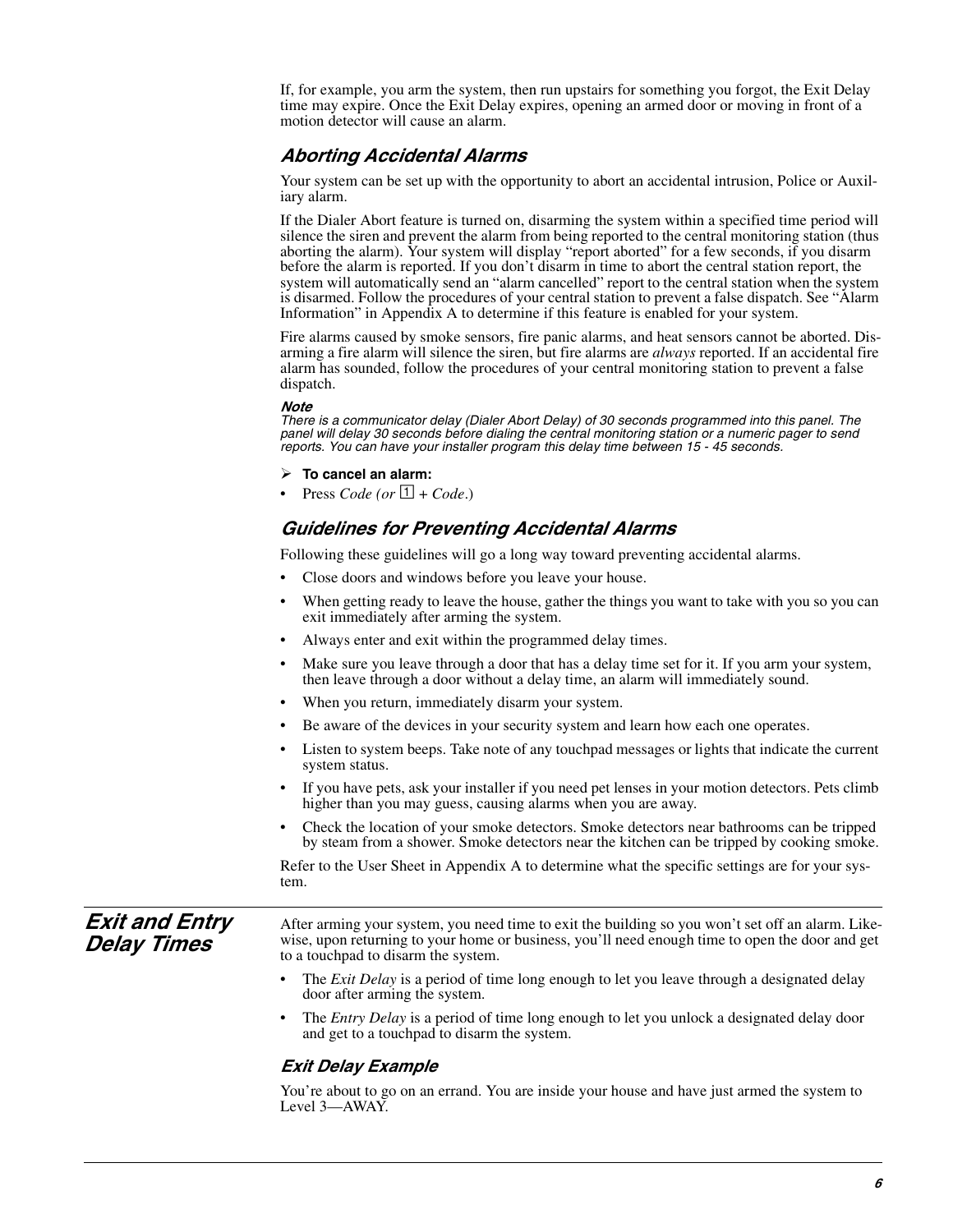The interior sirens and touchpads sound three quick status beeps, telling you that the system accepted the command and has started the Exit Delay time.

During the Exit Delay time, the system sounds one short beep every 4 seconds. The red ARMED indicator light on fixed display touchpads will flash. During the last seconds of the delay time, the beeps will accelerate to one per second. Exit the premises immediately.

At the end of the Exit Delay, you'll hear three more quick status beeps. These beeps indicate that the Exit Delay has ended. The ARMED indicator light on fixed display touchpads will stop flashing and remain on. Opening an armed door or window after the Exit Delay has expired will cause an alarm.

|               | B E E P S                  | $\bullet\bullet\bullet$ |
|---------------|----------------------------|-------------------------|
| After arming, | During the Exit Delay,     | 3 quick status          |
| you'll hear   | you'll hear one beep every | beeps sound             |
| 3 quick       | four seconds.              | before the systen       |
| status beeps. | Leave the premises now.    | is armed.               |

#### *Entry Delay Example*

You are returning to your house that is armed to Level 3—AWAY. When you unlock and enter the designated delay door, the interior sirens and touchpads sound two short beeps every two seconds. The red ARMED indicator light on fixed display touchpads will flash. This tells you that the Entry Delay time has begun and reminds you to disarm the system to avoid setting off an alarm.

During the last 10 seconds of Entry Delay, you'll hear two short beeps every second.



Your installer will work with you to decide which door(s) should be delay door(s), and determine the delay times that will work best for you and your family. Then, the installer will program the Exit and Entry Delay times into your system.

#### *Extended Delay*

In some situations, additional time is needed to arm or disarm the system from, for example, a protected outside gate or door. In these instances, the installer can program an extended delay, giving as much as 16 minutes to exit or disarm the system before setting off an alarm.

Refer to the Appendix A User Sheets, "Delay Doors and Delay Time Settings," for a list of actual exit delay times.

#### *Exit Extension*

Your system may be set up so that the exit delay time is restarted if you reopen the delay door during the initial exit delay time.

This is useful if, after arming the system, you walk out the door, then remember something you forgot inside. You can reenter and exit through the delay door without disarming and rearming the system.

If your system is not using this feature, you must disarm the system when you reenter the armed premises to avoid setting off an alarm.

#### *No Delay—For Instant Alarm*

You can choose to turn off the Entry and Exit Delays, causing the delay doors to arm immediately. Anyone entering the house through the delay door when the system is set to No Delay would immediately cause an alarm.

No Delay is normally used:

- When you're staying at home, after you've armed the system.
- When you're arming and disarming your house from the outside. (You must have a wireless touchpad in order to do this.)

*Note In UL Listed systems, this feature is disabled.*

*Note* 

*The Exit Extension will work on the first re-entry only.*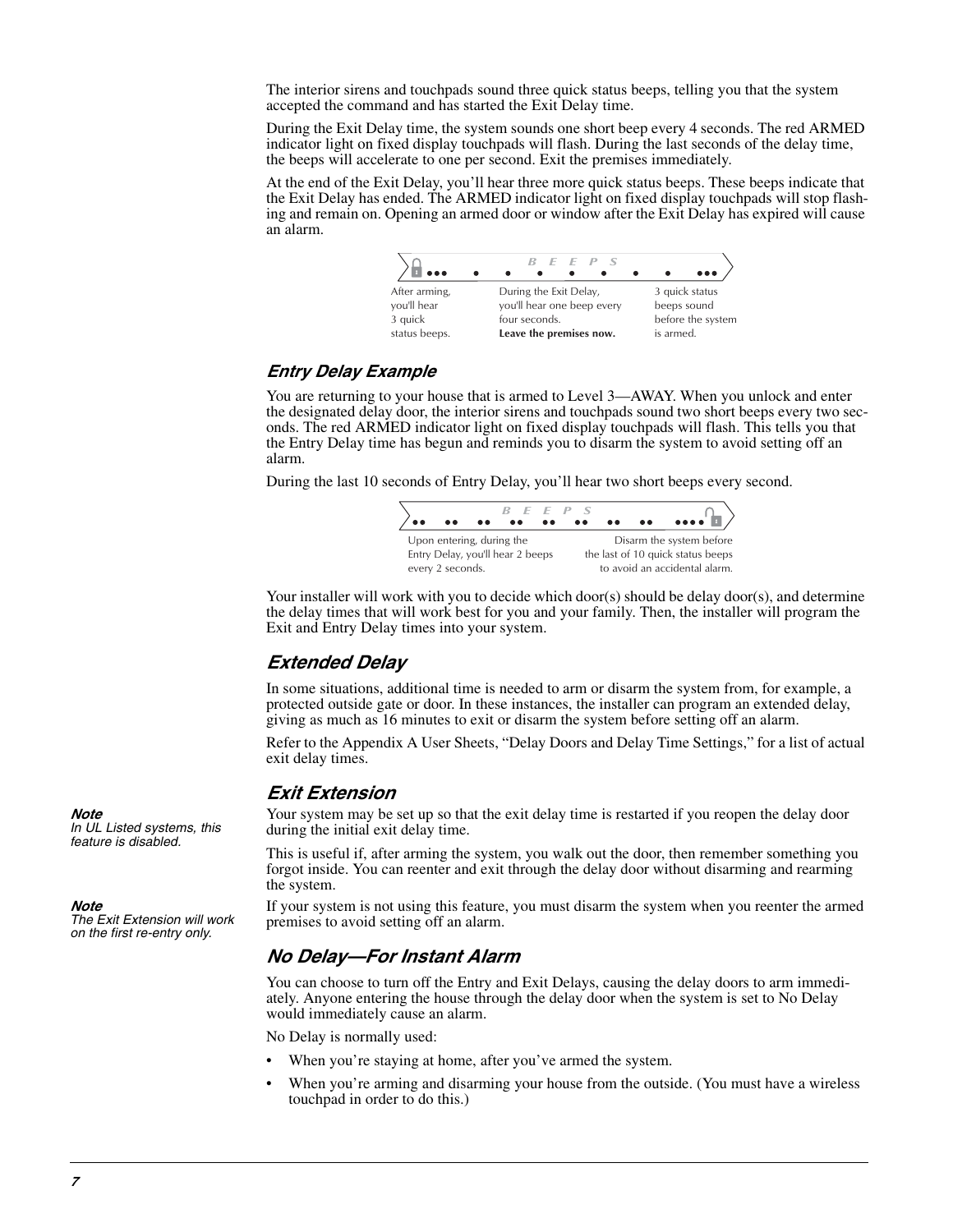#### **Arming to Level 2 or 3 with No Delay:**

- 1. Close all perimeter doors and windows.
- 2. Exit the premises if arming to Level 3—AWAY.
- 3. Enter:  $[2] + Code \textit{ or } 3] + Code.$

The system sounds two or three short beeps.

4. Immediately after hearing the beeps, press  $\boxed{4}$  for No Delay.

Touchpads display an arming message, such as "Armed to STAY No Delay" or "ARMED TO AWAY NO DELAY," for example. The ARMED indicator light on fixed display touchpads will light.

Changing the arming level will restore delay doors to their normal Exit and Entry Delay times.

#### *Auto STAY Arming Feature*

The Auto STAY Arming feature helps cut down on false alarms in the event that you arm the system to 3—AWAY, but fail to leave during the exit delay time. Here's how it works:

| If you arm the system to Level 3—AWAY, and do not leave the premises within the exit<br>delay time- |                                                                                                                                                                                                      |  |
|-----------------------------------------------------------------------------------------------------|------------------------------------------------------------------------------------------------------------------------------------------------------------------------------------------------------|--|
| If feature turned on                                                                                | The system can tell that no one opened and closed a delay door within<br>the delay time. It assumes that someone is still inside and the panel will<br>arm to 2-STAY to avoid a false alarm.         |  |
| If feature turned off                                                                               | The system arms to Level 3-AWAY regardless of whether or not a delay<br>door has been opened and closed.<br>Your movement inside the premises could activate a motion detector,<br>causing an alarm. |  |

Your dealer can turn this feature on or off for you. See the "Arming Information" section of Appendix A to find out if this feature is currently enabled in your system.

### *Arming While a Door or Window is Open*

It is possible to arm your system while leaving a door or window open. This is useful if, for example, you like to sleep at night with the window open.

If the door or window has a sensor installed on it, the system must be told to ignore, or *bypass*, that sensor when it's open. All other sensors will remain active.

There are two methods for bypassing a sensor:

- **Directly**  After arming the system, bypass door/window sensors *before* you open them. You must know the sensor number of the door or window you wish to bypass. To bypass directly, the user code must have been given the Direct Bypassing attribute. See "Assigning the Direct Bypassing Attribute" for more information.
- **Indirectly** As you are arming, bypass sensors on already-open doors and window. This method should not be used in UL-listed installations.

#### *Bypassing a Sensor Directly*

Use this method if the system is armed and you would like to open a window without disarming. Refer to the Appendix A User Sheets to determine what the sensor number is for the sensor you wish to bypass.

#### **To bypass sensors** *directly***:**

- 1. Close all doors and windows.
- 2. Arm your system to the desired level.
- 3. At any touchpad, press  $\overline{\mathbb{H}}$  (labeled *Bypass*) + *Code* + *sensor number.*
- 4. Touchpads display, "Bypassed Zones 01," or "SENSOR 01 BYPASSED," for example.

If the touchpad displays "INVALID," or if the touchpad sounds one long beep, make sure that you entered a valid access code and a valid sensor number. Gas, heat, and smoke sensors cannot be bypassed.

5. Bypass other sensors, if necessary, by repeating Step 3.

#### *Note*

*When a sensor is bypassed, you are allowing that door or window to be unprotected.*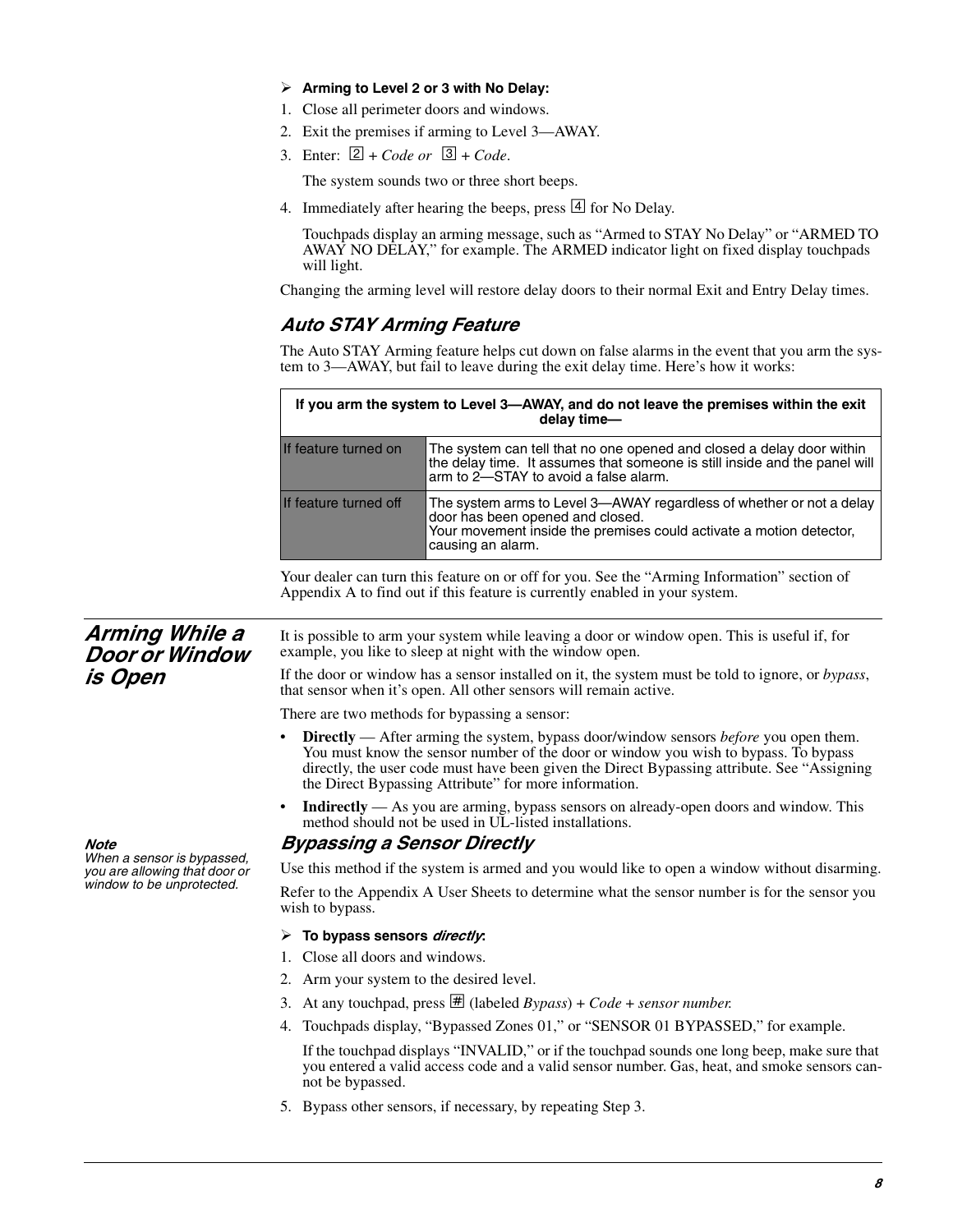6. The bypassed door or window can now be opened.

#### **To arm bypassed sensors:**

Arm the system again.

OR

At any touchpad, press  $\overline{\mathcal{H}}$  (labeled *Bypass*) + *Code* + *sensor number.* 

Touchpads display, "Zones 01 OK," or "SENSOR 01 UNBYPASSED," for example.

If the touchpad displays "INVALID," or if the touchpad sounds one long beep, make sure that you entered a valid access code and a valid sensor number.

#### *Bypassing a Sensor Indirectly*

Use this method if you are arming the system and would like to bypass doors and windows already open.

#### **To bypass sensors** *indirectly***:**

- 1. Leave open only those doors and windows that are to remain open. Close all others.
- 2. Arm your system to the desired level. The touchpad emits protest beeps and displays "PRO-TEST," because of the open sensor(s).
- 3. At any touchpad. press BYPASS*.* Touchpads with displays show, "Bypassed Zones 01," or "SENSOR 01 BYPASSED," for example.
- 4. The system sounds arming level beeps to indicate that the system is armed and open sensors have been successfully bypassed.

#### **To arm bypassed sensors:**

Arm the system again.

#### OR

• At any touchpad, press  $\#$  (labeled *Bypass*) + *Code* + *sensor number.* 

Touchpads display, "Zones 01 OK," or "SENSOR 01 UNBYPASSED," for example.

If the touchpad displays "INVALID," or if the touchpad sounds one long beep, make sure that you entered a valid sensor number.

- **To bypass sensors indirectly using a keychain touchpad:**
- Press the Lock button once to arm the system and again to bypass open sensors:

## +

#### *Was the Bypass Successful?*

- **To confirm whether or not a sensor was bypassed:**
- Press the  $\overline{\mathbb{F}}$  button (labeled *Status*) on the touchpad. Touchpads with displays list bypassed sensors or zones.

*Checking the Status of Your System*  Checking the system status means finding out about the current condition of your system. This includes finding out if any sensors are open or currently bypassed, whether or not the AC power and backup battery are okay, the nature of the most recent alarm, and more, depending on the features in use and the equipment in your system. Check the system status if:

- Your system sounds trouble beeps (five short beeps every minute).
- Your touchpads display, "Zones," "POLICE," "AUXILIARY," or "FIRE."
- Your touchpads display, "Press Status" or a blinking .
- The green READY light on fixed display touchpads is off.

#### *Short System Status*

A Short Status indicates the current arming level, sensor status (whether open or bypassed), low battery, supervisory, AC power or backup battery failures.

*Note* 

*You cannot bypass sensors directly using a keychain touchpad.*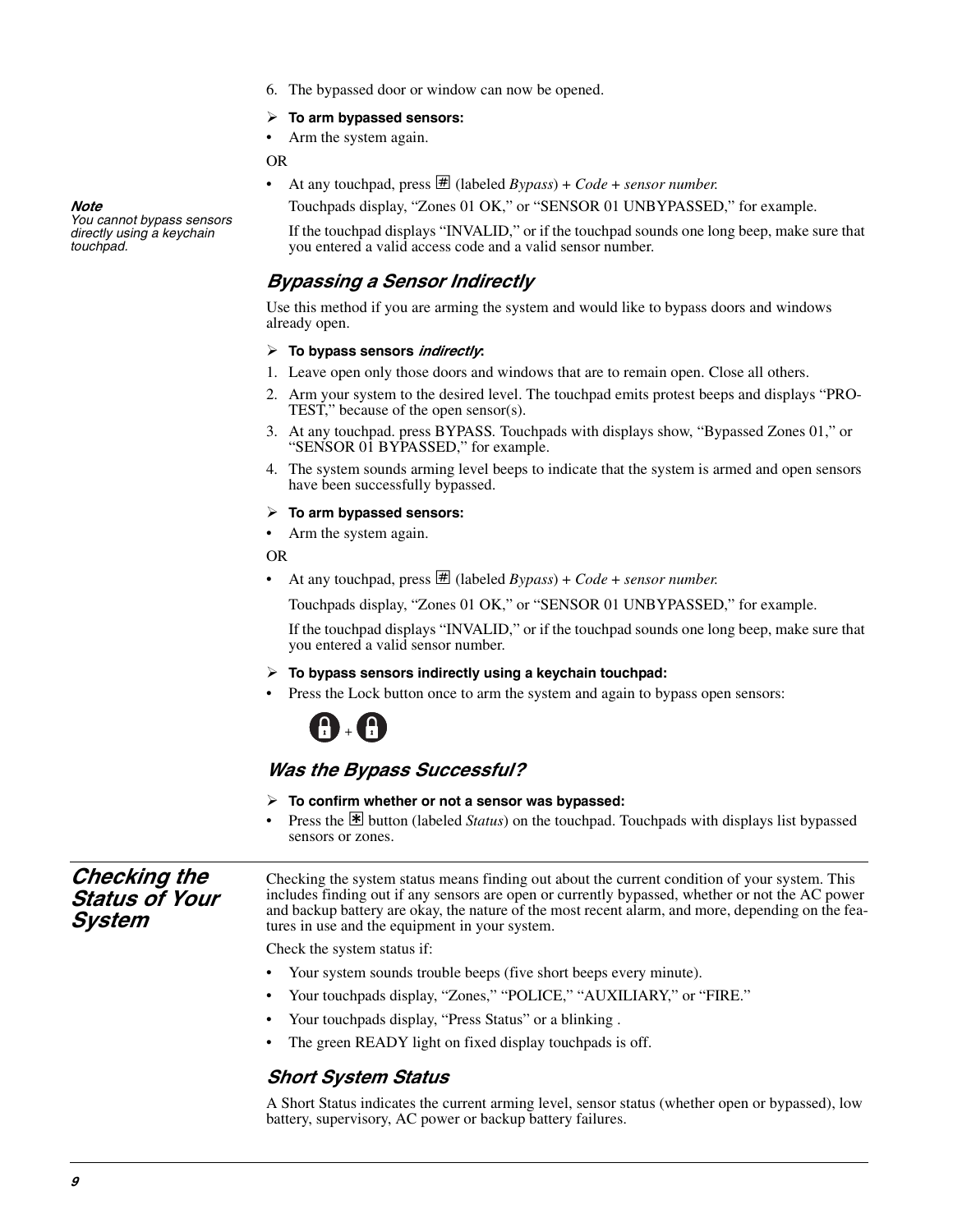#### **To get a Short System Status:**

 $\triangleright$  Press  $\mathbb{F}$ .

The system sounds beeps according to the current arming level. (One for Level 1, two for Level 2, three for Level 3.)

Touchpads display the status information, for example:

"System is OK," or "SENSOR 02 OPEN."

If an alarm or system trouble condition has occurred, it is displayed on a touchpad the first time you perform a Short or Full Status check. Performing a system status check a second time displays the system status including any trouble conditions.

If any alarm or system trouble is active, it continues to show up in every status check until the system is disarmed.

#### *Full System Status*

A Full Status combines the Short Status information with added details about specific system features.

 **To get a Full System Status:**

• Press  $\mathbb{F}$  +  $\mathbb{F}$ . Interior sirens sound beeps according to the current arming level. Touchpads display the status information, for example, "SENSOR 03 BYPASSED," "SYSTEM BAT-TERY IS OK," or "AC POWER IS OK."

#### <span id="page-16-0"></span>*System Alarm Sounds*

The sirens and touchpads in your system emit alarm sounds whenever an alarm occurs, either by a sensor or panic button activation. Each type of alarm sounds and reacts differently when activated, as described in the following table.

| Type of Alarm | <b>Alarm Sound</b>              |
|---------------|---------------------------------|
| Fire          | Repeating series of three beeps |
| Police        | <b>Continuous Tone</b>          |
| Auxiliary     | <b>Rapid Beeps</b>              |

*Panic Alarms* Panic alarms are easily activated from any touchpad to quickly alert the central monitoring station to a Fire, Police, or Auxiliary emergency. A panic alarm can be activated at any time, regardless of the current arming level: 1—OFF, 2—STAY, or 3—AWAY.

> This system is designed to inform a central monitoring station of the nature of the emergency so the correct personnel can be dispatched immediately.

#### *Fire Panic*

.

The Fire panic alarm sounds from all interior and exterior sirens. On monitored systems, the central monitoring station responds by calling the fire department.

- **To activate a Fire panic alarm from a touchpad:**
- Press and hold both Fire buttons for 2 seconds.

#### *Police Panic Alarm*

The Police panic alarm sounds from all interior and exterior sirens, scaring off any intruder and alerting neighbors to the trouble. On monitored systems, the central monitoring station responds by calling the police.

*Note A Full System Status is not available from the fixed display touchpad.*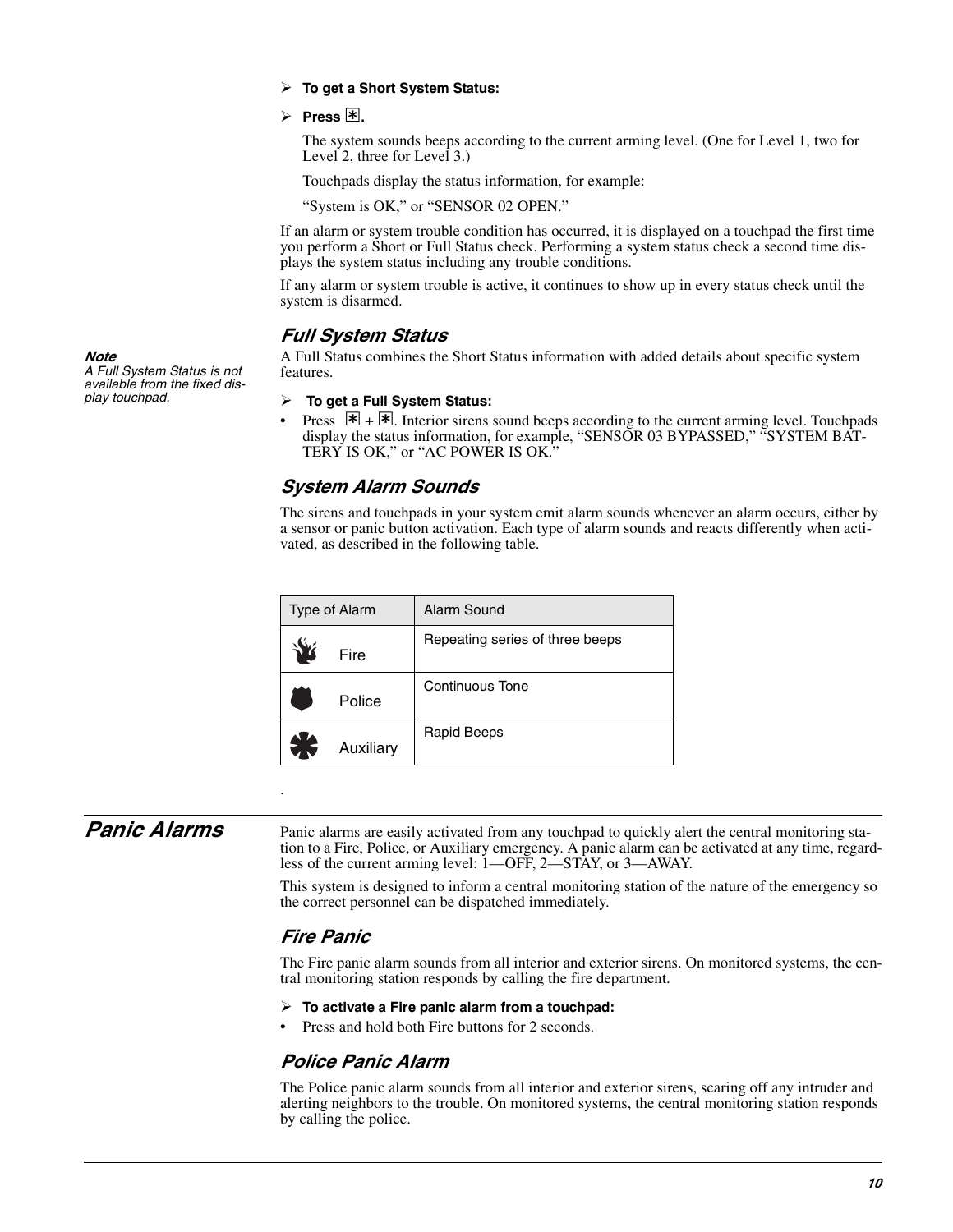- **To activate a Police panic alarm using a touchpad:**
- Press and hold the Police button(s) for 2 seconds.
- **To activate a Police panic alarm from a keychain touchpad\*:**
- Press and hold the Lock and Unlock buttons at the same time for 2 seconds.

*\* The installer must configure the Police panic alarm to work this way.*

#### *Auxiliary Panic Alarm*

The Auxiliary panic alarm sounds from interior sirens only. It is typically set up by your security dealer, based on your specific needs. On monitored systems, the central station responds by calling the service or agency you specified through your dealer.

#### **To activate an Auxiliary panic alarm from a touchpad:**

Press and hold the Auxiliary button(s) for 2 seconds.

#### *Siren Time-out*

If the system is not disarmed after an alarm, the sirens will continue to sound until the time-out period is reached. The time-out period can be programmed only by your installer or dealer.

Even though reaching the end of the time-out period stops the sirens, if your system is monitored, the central station will consider the alarm in progress until the system is manually disarmed.

Access Codes The system requires a valid access code before it will process most commands. The Appendix A User Sheets provide a location for you to record the System Master and User codes.

#### *System Master Code*

There is one **System Master** code. The System Master code is used to enter the programming menus for your system. The default System Master code is  $\boxed{1234}$ . It is important that you change the default code and record the new code in the Appendix A User Sheets.

#### **To change the System Master Code:**

- 1. Enter the programming menus by pressing  $\mathcal{D}$  + the current *System Master Code*.
- 2. Press  $110$ .
- 3. Enter the desired 4-digit *System Master Code*, then press  $\vert \# \vert$ .
- 4. Press  $\mathbb{F} + \boxed{4} + \boxed{4}$  to exit the programming menus.

#### *Regular User Codes*

There are 16 **Regular User** codes which act like keys to arm and disarm the system. If necessary, they can be assigned to neighbors, baby-sitters, or repair persons for temporary use. Regular user codes can be changed in the programming menus and are easily deleted from the system when no longer necessary.

#### *Good User Code Hygiene*

To preserve the integrity of your system, keep user codes confidential and delete extra codes as soon as they are no longer needed.

We recommend that you avoid using obvious code patterns such as  $\Box$ [2][3][4] or  $\Box$ [1][1][1][1], [2][2][2][2]. etc.

#### *Using the Programming Menus*

Some system settings can be changed by you, the user, while other settings must be changed by the installer.

To change system settings, you'll use the System Master code to enter a series of programming menus. Appendix C gives a detailed explanation of how to use the menus or, if desired, how to use programming shortcuts.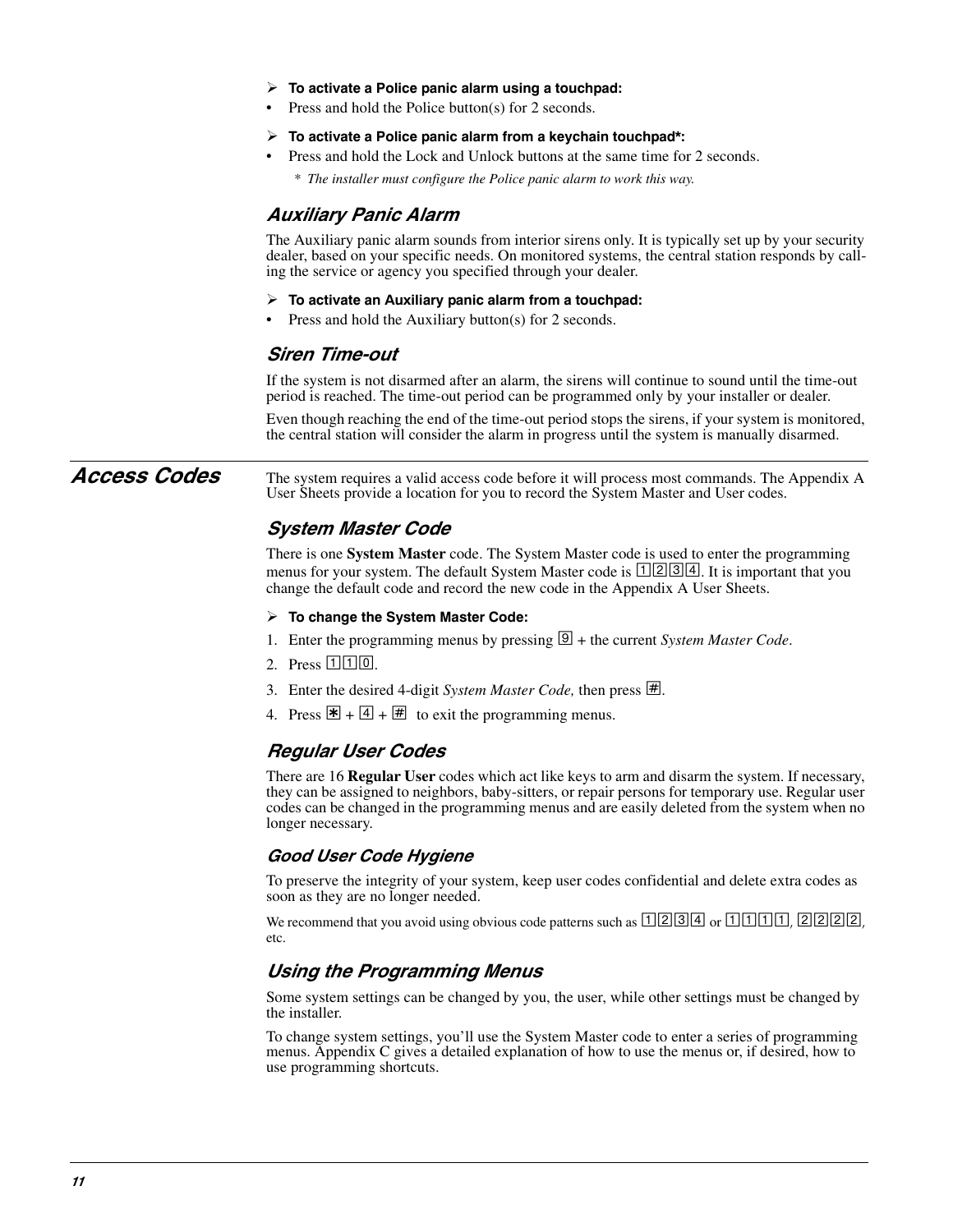#### *Programming Access Codes*

User codes can be given certain attributes which determine whether the user can bypass a sensor or perform system tests.

#### *Changing a User Code*

#### **To change or assign a user access code:**

- 1. Enter the programming menus by pressing  $\boxed{9}$  + *System Master Code*.
- 2. Press  $\boxed{10}$  *nn*  $\boxed{0}$  where *nn* is user 00 through 15.
- 3. Enter the desired 4-digit code, then  $\vert \# \vert$ .
- 4. Press  $\mathbb{F} + \boxed{4} + \boxed{4}$  to exit the programming menus.

#### *Erasing a User Code*

When a code is deleted from the system, that code no longer acts as a key for operating the system in any manner.

#### **To erase a user code:**

- 1. Enter the programming menus by pressing  $\boxed{9}$  + *System Master Code*.
- 2. Press  $\boxed{10}$  *n n*  $\boxed{0}$  where *nn* is user 00 through 15.
- 3. Enter the System Master code, then  $\overline{\mathbb{H}}$ .
- 4. Press  $\mathbb{F} + 4 + \mathbb{H}$  to exit the programming menus.

#### *Assigning the Direct Bypassing Attribute*

Direct Bypassing is a user code attribute that allows the user to bypass open sensors. If the user code does not have this attribute turned on, the user will not be able to bypass sensors directly.

#### **To assign Direct Bypassing to a user:**

- 1. Enter the programming menus by pressing  $\boxed{9}$  + *System Master Code*.
- 2. Press  $\boxed{10}$  *n n*  $\boxed{1}$  where *nn* is user 00 through 15.
- 3. To turn Direct Bypassing
- on, press  $\boxed{2 + \boxed{\#}}$ .
- off, press  $\boxed{1} + \boxed{\#}$ .
- 4. Press  $\mathbb{F} + \boxed{4} + \boxed{4}$  to exit the programming menus.

#### *Assigning the System Test Attribute*

System Tests is a user code attribute that allows the user to perform system tests. If the user code does not have this attribute turned on, the user will not be able to perform phone or sensor tests.

#### **To assign the System Testing to a user:**

- 1. Enter the programming menus by pressing  $\mathcal{Q}$  + *System Master Code*.
- 2. Press  $\boxed{1}\boxed{0}$  *n n*  $\boxed{2}$  where *nn* is user 00 through 15.
- 3. To turn System Testing:
- on, press  $\boxed{2 + \boxed{4}}$ .
- off, press  $\boxed{1} + \boxed{\#}$ .
- 4. Press  $\mathbb{F} + \boxed{4} + \boxed{4}$  to exit the programming menus.

#### *The Touchpad Tamper Feature*

The installer can program your system to send a Police alarm in the case of possible touchpad tampering.

If more than 40 keys are pressed when the system asks for a code, and those keystrokes are not part of a valid access code, a siren will sound. See "Touchpad Information" in Appendix A to determine if this feature is enabled for your system.

#### *Note*

*The system will not accept the same code for two different users.*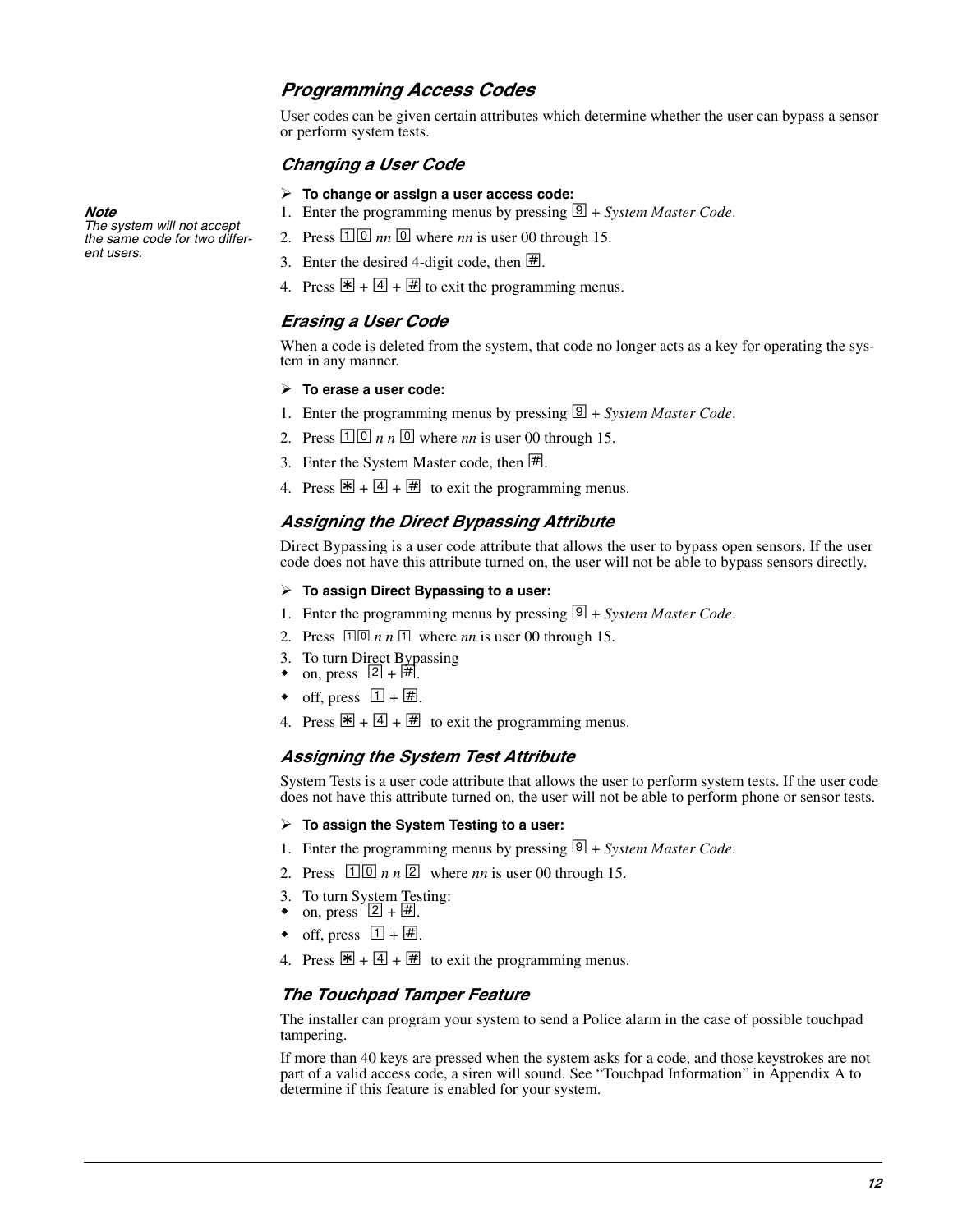| <b>Setting the Time</b><br>and Date                                                                                                                                                                                                                                                                                                                                                                                                                                              | Although the installer usually sets the time and date at the time of installation, the user can<br>change it when necessary. See Appendix C, "Programming Your System" for more detailed<br>information on setting this feature. |  |  |
|----------------------------------------------------------------------------------------------------------------------------------------------------------------------------------------------------------------------------------------------------------------------------------------------------------------------------------------------------------------------------------------------------------------------------------------------------------------------------------|----------------------------------------------------------------------------------------------------------------------------------------------------------------------------------------------------------------------------------|--|--|
|                                                                                                                                                                                                                                                                                                                                                                                                                                                                                  | $\triangleright$ To set the system time:                                                                                                                                                                                         |  |  |
|                                                                                                                                                                                                                                                                                                                                                                                                                                                                                  | 1. Enter the programming menus by pressing $\boxed{\mathcal{D}}$ + System Master Code.                                                                                                                                           |  |  |
|                                                                                                                                                                                                                                                                                                                                                                                                                                                                                  | 2. Press $\boxed{0}$ $\boxed{0}$ .                                                                                                                                                                                               |  |  |
|                                                                                                                                                                                                                                                                                                                                                                                                                                                                                  | 3. Enter the correct time in 24-hour format (4 digits), then press $\sharp$ .                                                                                                                                                    |  |  |
|                                                                                                                                                                                                                                                                                                                                                                                                                                                                                  | For example, if the current time is 7:23 a.m., press $\boxed{0}$ [7] [2] [3] + [#].                                                                                                                                              |  |  |
|                                                                                                                                                                                                                                                                                                                                                                                                                                                                                  | 4. Press $\overline{\mathbb{F}}$ + $\overline{4}$ + $\overline{\mathbb{H}}$ to exit the programming menus.                                                                                                                       |  |  |
|                                                                                                                                                                                                                                                                                                                                                                                                                                                                                  | 24-Hour Format                                                                                                                                                                                                                   |  |  |
|                                                                                                                                                                                                                                                                                                                                                                                                                                                                                  | $00:00 =$ Midnight $06:00 = 6:00$ am $12:00 =$ Noon $18:00 = 6:00$ pm                                                                                                                                                            |  |  |
|                                                                                                                                                                                                                                                                                                                                                                                                                                                                                  | $01:00 = 1:00$ am $07:00 = 7:00$ am $13:00 = 1:00$ pm $19:00 = 7:00$ pm                                                                                                                                                          |  |  |
|                                                                                                                                                                                                                                                                                                                                                                                                                                                                                  | 02:00 = 2:00 am   08:00 = 8:00 am   14:00 = 2:00 pm   20:00 = 8:00 pm                                                                                                                                                            |  |  |
|                                                                                                                                                                                                                                                                                                                                                                                                                                                                                  | $\mathit{03:00} = 3:00$ am $\mathit{09:00} = 9:00$ am $15:00 = 3:00$ pm $21:00 = 9:00$ pm                                                                                                                                        |  |  |
|                                                                                                                                                                                                                                                                                                                                                                                                                                                                                  | $04.00 = 4.00$ am   10:00 = 10:00 am   16:00 = 4:00 pm   22:00 = 10:00 pm<br>$0.05 = 5.00$ am   11:00 = 11:00 am   17:00 = 5:00 pm   23:59 = 11:59 pm                                                                            |  |  |
|                                                                                                                                                                                                                                                                                                                                                                                                                                                                                  |                                                                                                                                                                                                                                  |  |  |
|                                                                                                                                                                                                                                                                                                                                                                                                                                                                                  | $\triangleright$ To set the system date:                                                                                                                                                                                         |  |  |
|                                                                                                                                                                                                                                                                                                                                                                                                                                                                                  | 1. Enter the programming menus by pressing $\boxed{\mathcal{Q}}$ + <i>System Master Code</i> .                                                                                                                                   |  |  |
|                                                                                                                                                                                                                                                                                                                                                                                                                                                                                  | 2. Press $[0]$ .                                                                                                                                                                                                                 |  |  |
|                                                                                                                                                                                                                                                                                                                                                                                                                                                                                  | 3. Enter the current date as 6 digits ( $mm/dd/yy$ ) then press $\pm$ .                                                                                                                                                          |  |  |
|                                                                                                                                                                                                                                                                                                                                                                                                                                                                                  | 4. Press $\mathbb{F} + \boxed{4} + \boxed{4}$ to exit the programming menus.                                                                                                                                                     |  |  |
| Adjusting                                                                                                                                                                                                                                                                                                                                                                                                                                                                        | <b>Arming Your System Silently</b>                                                                                                                                                                                               |  |  |
| <b>System Sounds</b><br>and Touchpad                                                                                                                                                                                                                                                                                                                                                                                                                                             | Use the Silent Arming feature to arm your system without disturbing people throughout the<br>house with arming status beeps. There are two methods for implementing Silent Arming:                                               |  |  |
| Brightness                                                                                                                                                                                                                                                                                                                                                                                                                                                                       | Silent on Demand (User presses 5 before arming.)                                                                                                                                                                                 |  |  |
|                                                                                                                                                                                                                                                                                                                                                                                                                                                                                  | Arming Always Silent (Silent Arming feature on).                                                                                                                                                                                 |  |  |
| Note                                                                                                                                                                                                                                                                                                                                                                                                                                                                             | Regardless of the method employed, when Silent Arming is in effect, no Exit beeps sound.<br><b>Silent Arming on Demand</b>                                                                                                       |  |  |
| Protest beeps will always<br>sound when bypassing a<br>sensor.                                                                                                                                                                                                                                                                                                                                                                                                                   | Pressing 5 before arming silences arming status beeps from touchpads and interior sirens.                                                                                                                                        |  |  |
|                                                                                                                                                                                                                                                                                                                                                                                                                                                                                  | $\triangleright$ To use Silent Arming on demand:                                                                                                                                                                                 |  |  |
|                                                                                                                                                                                                                                                                                                                                                                                                                                                                                  | 1. From any touchpad, press [5].                                                                                                                                                                                                 |  |  |
|                                                                                                                                                                                                                                                                                                                                                                                                                                                                                  | 2. Within 4 seconds enter: $2 + Code$ or $3 + Code$ .                                                                                                                                                                            |  |  |
| <b>Arming Always Silent</b><br>Turning this feature on in the programming menu means that the status beeps that come from<br>Note<br>Arming Always Silent may<br>touchpads and interior speakers while arming will <i>always</i> be silent. You will not have to enter<br>have been disabled by your<br>[5] before arming, as with Silent Arming on Demand.<br><i>installer.</i><br>See Appendix C, "Programming Your System" for more detailed information on setting this fea- |                                                                                                                                                                                                                                  |  |  |
|                                                                                                                                                                                                                                                                                                                                                                                                                                                                                  | ture.                                                                                                                                                                                                                            |  |  |
|                                                                                                                                                                                                                                                                                                                                                                                                                                                                                  | $\triangleright$ To enable Arming Always Silent:                                                                                                                                                                                 |  |  |
| Note<br>Exit Delay is doubled when                                                                                                                                                                                                                                                                                                                                                                                                                                               | 1. Enter the programming menus by pressing $\boxed{\mathcal{Q}}$ + <i>System Master Code</i> .                                                                                                                                   |  |  |
| you enable Silent Arming.                                                                                                                                                                                                                                                                                                                                                                                                                                                        | 2. Press $[2] + [1]$ .                                                                                                                                                                                                           |  |  |

- 3. To turn Silent Arming:
- on, press  $[2] + \mathbb{H}$ . No system status beeps will sound while arming.
- off, press  $\Box$  +  $\overline{\boxplus}$ . System status beeps will sound from touchpad while arming.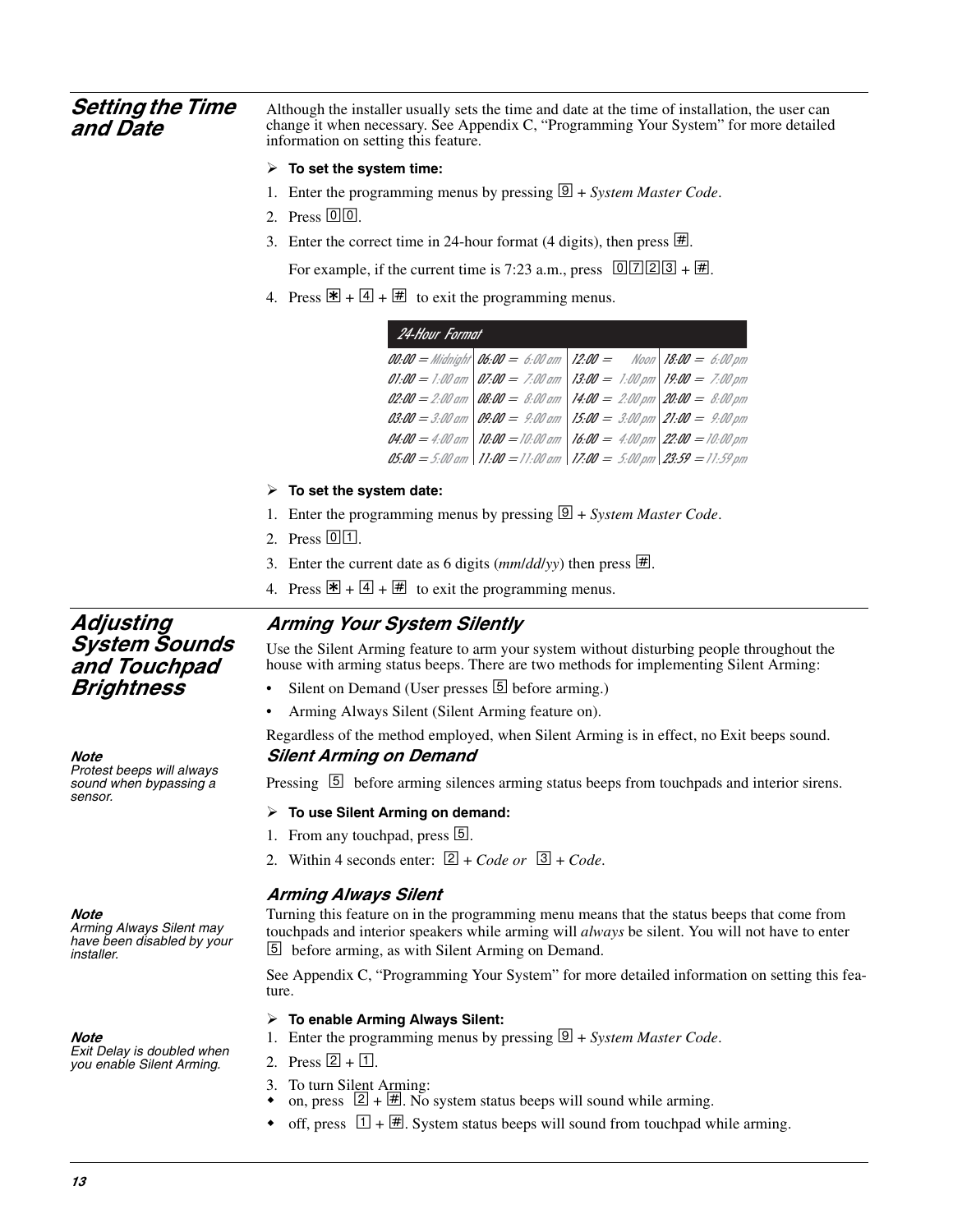4. Press  $\mathbb{F} + 4 + \mathbb{F}$  to exit the programming menus.

#### *Adjusting the Touchpad Beeps*

The frequency or pitch of chime and trouble beeps from each fixed display touchpad can be adjusted individually to a more desirable or distinct tone.

Chime and trouble beep tones sound using the default frequency during, or within 15 seconds of, any button activity at that specific touchpad.

- **To change status tone pitch:**
- 1. Press and hold the  $\mathbb{R}$  and  $\boxed{0}$  until you hear a steady tone, then release the buttons.
- 2. Press and hold  $\Box$  to lower the pitch or press and hold  $\Box$  to raise the pitch.
- 3. Release the button when the desired pitch is heard.

After about 10 seconds of no touchpad activity, the steady tone stops sounding.

#### *Adjusting the Touchpad Display Brightness*

You may want to change the brightness of a touchpad display based on its location in a building or room. For example, dim the touchpad display in a bedroom or enhance a display near a window.

Changing the touchpad display affects only the touchpad currently being used.

#### **To change touchpad display brightness:**

- 1. Enter the programming menus by pressing  $\boxed{9}$  + *System Master Code*.
- 2. Press  $[2] + [2]$ .
- 3. Select a brightness level:<br>  $\bullet$  0 +  $\overline{\text{H}}$  Off
- $\bullet$
- $\bullet$   $\boxed{1} + \boxed{\#}$  Low
- $\bullet$  2 +  $\overline{H}$  Medium
- $\bullet$  3 +  $\overline{H}$  High

*Pager*

4. Press  $\mathbb{F} + 4 + \mathbb{F}$  to exit the programming menus.

After dimming the display, pressing any button momentarily returns the display to full brightness. After 15 seconds without touchpad activity, the display returns to the set dimmed level. If an alarm occurs while the display is dimmed, it automatically returns to the full brightness level and stays that way until you disarm your system.

*Notification by*  Your system can notify up to three different pager phone numbers to report system events. The installer can program any pager to receive pages for one or more of the following groups:

- High Level Reports, which includes the following reports:
	-
	- Sensor alarms Bus failures
		- No activity alarm<br>– Fire panic

– Police panic

- Sensor Restores<br>– Phone test
- 
- Receiver failure Auxiliary panic – Receiver jam
- Touchpad tamper
- Low Level Reports, which includes the following reports:
	-
	- Bypass sensors AC power fail<br>– Sensor Low battery CPU low battery
	- Sensor Low battery CPU low battery<br>– Sensor Supervisory Auto phone test – Sensor Supervisory<br>– Sensor Trouble
	- Sensor Trouble CPU back in service<br>– Phone test Phone Failure
		-
- Phone Failure<br>– Event buffer full
- Touchpad supervisory – Touchpad low battery
- Force armed(reports when a user bypasses sensors while arming system)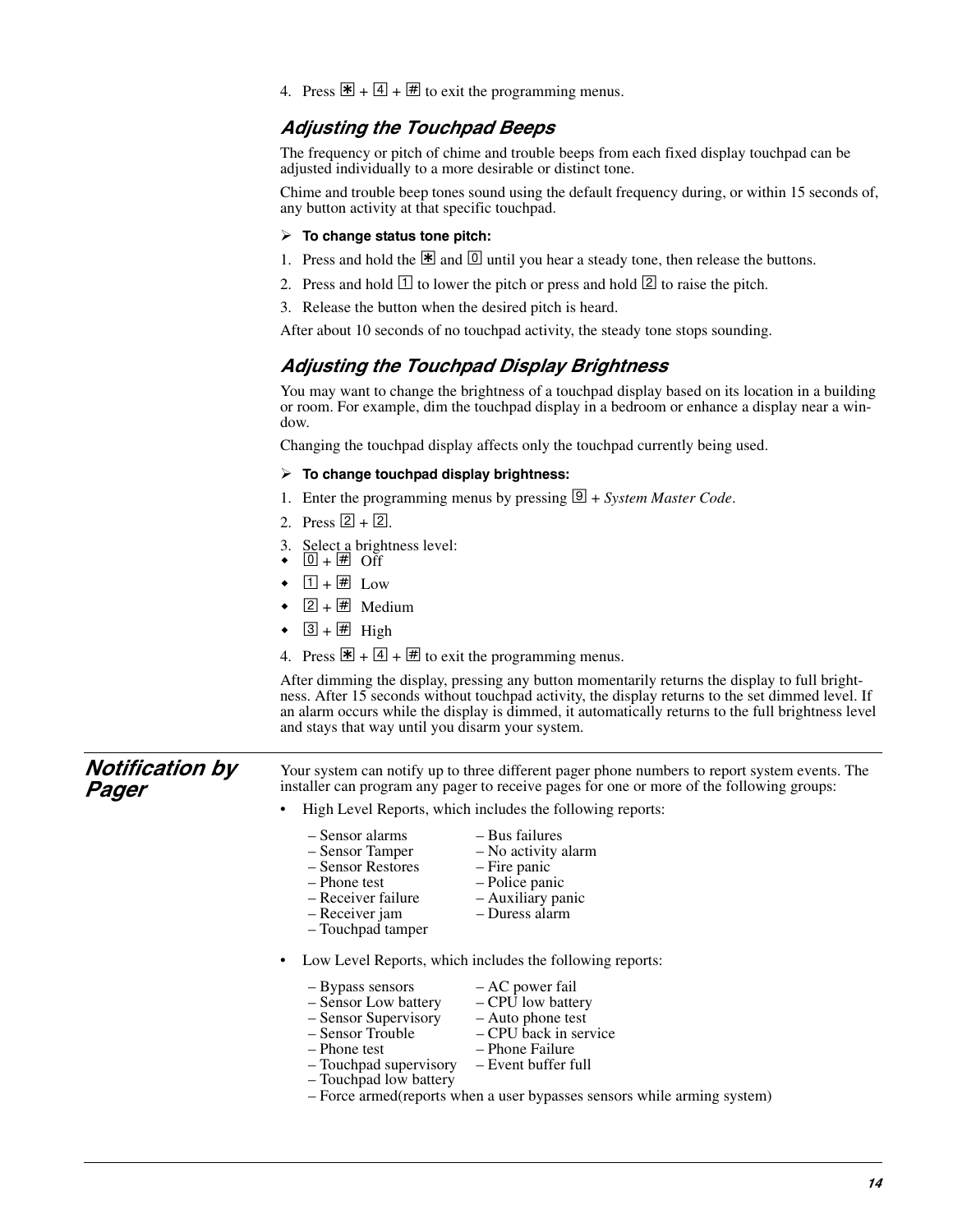- Opening and Closing reports
- Latchkey Paging

#### *Pager Messages*

When an event is reported on a numeric pager, the following information is included:



Although all three types of information can be reported on your pager, your pager service determines how the information will actually appear.

#### *Event Code in Page*

This part of the page let's you know *what* has happened.

| Code          | <b>Indicates</b>                                  |  |  |  |  |
|---------------|---------------------------------------------------|--|--|--|--|
| 889           | A sensor has been restored to its non-alarm state |  |  |  |  |
| $\frac{1}{2}$ | System has been disarmed                          |  |  |  |  |
| 11 R          | System trouble has been fixed                     |  |  |  |  |
| 119           | System alarm condition has been cancelled         |  |  |  |  |
| קקק           | System armed to Level 2                           |  |  |  |  |
| -777          | System armed to Level 3 <sup>a</sup>              |  |  |  |  |
| 555           | System phone test                                 |  |  |  |  |
| <i>BBB</i>    | System has a trouble condition                    |  |  |  |  |
|               | System is in alarm condition                      |  |  |  |  |

a. If the user arms the system to level 3 (AWAY) the pager will report that the system was armed to level 3 (333). However, if the Auto Stay Arming feature is enabled and the user does not exit the premises, the arming level will revert to level 2 (STAY) without notifying the pager.

#### *Sensor Number or User Number in Page*

This part of the page let's you know *who* or *what* is causing the event.

| Code      | <b>Indicates</b>                                               |  |  |  |  |
|-----------|----------------------------------------------------------------|--|--|--|--|
| חחח       | System event not caused by a sensor or user                    |  |  |  |  |
| 001 - 024 | Sensor numbers 1 through 24                                    |  |  |  |  |
| 600 - 615 | User codes 00 through 15 used                                  |  |  |  |  |
| 6 7R      | System Master code used                                        |  |  |  |  |
| 679       | Installer code used                                            |  |  |  |  |
| 680       | Dealer code used                                               |  |  |  |  |
| 697       | Quick Arm used                                                 |  |  |  |  |
| 698       | Keyswitch sensor used                                          |  |  |  |  |
| 699       | System armed itself because it is being serviced or powered-up |  |  |  |  |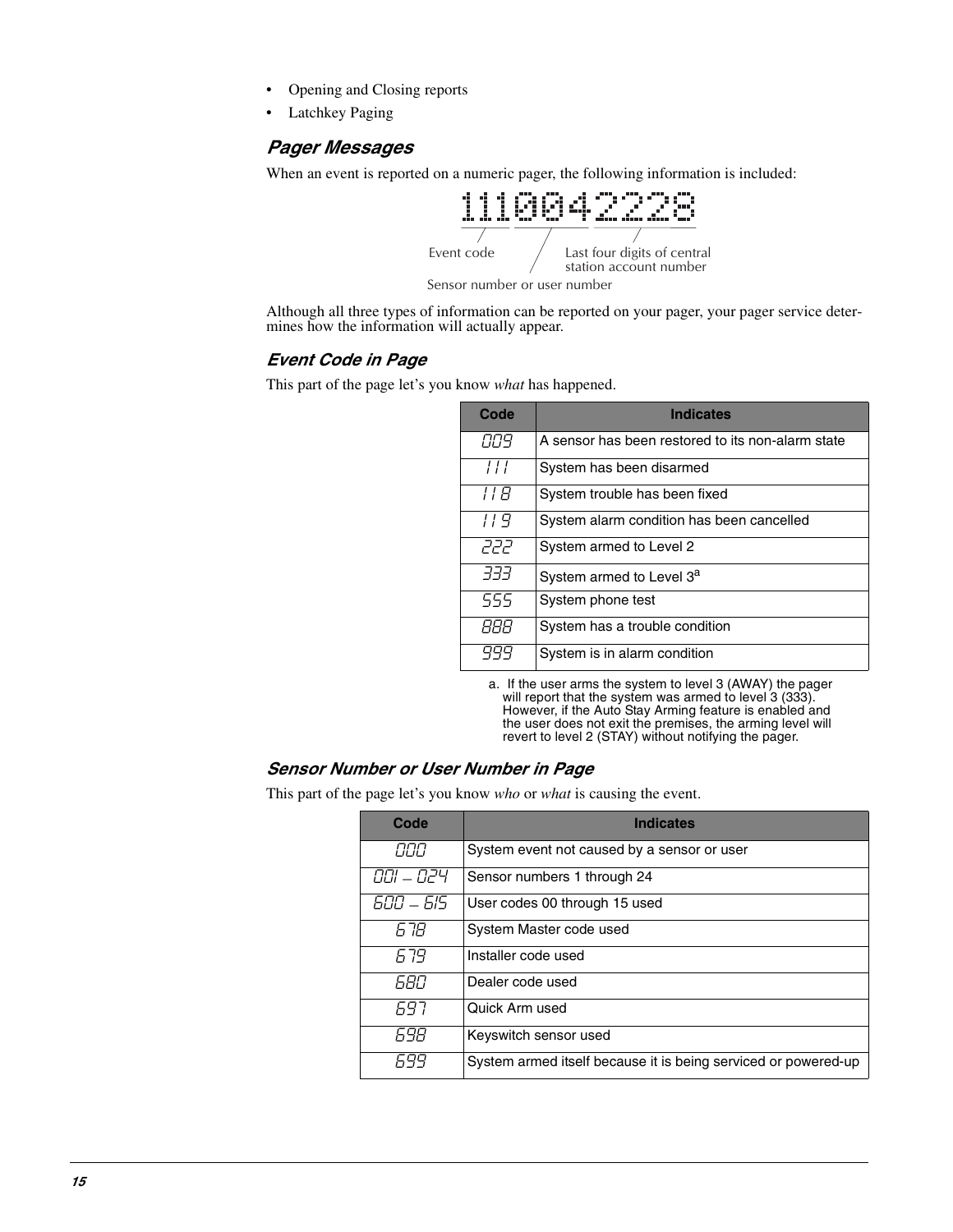#### *Account Number in Page*

This part of the page let's you know *where* the event is occurring.

| Code        | <b>Indicates</b>           |
|-------------|----------------------------|
| <i>XXXX</i> | 4-digits of account number |

Some pager providers transmit only numbers and not alpha-characters. If your account number contains alpha-characters, check with your provider to see exactly how your account number will appear on your pager.

#### *Streamlining the Page*

If you feel that it is not necessary to see your account number with each page from your system, you may elect to have the Streamlining feature turned on. Your page will contain only an event code (Table 1) and a sensor or user number (Table 2).

Ask your dealer or installer if you would like the Streamline feature turned on.



Sensor number or user number



| <b>Opening and</b><br><b>Closing Reports</b> | The Opening and Closing Reports feature allows up to three users (with pagers) and the central<br>station to be notified whenever the system is armed or disarmed. Refer to the Appendix A User<br>Sheets to see which pagers have been set up to receive a page for this feature.                                     |  |  |  |  |
|----------------------------------------------|------------------------------------------------------------------------------------------------------------------------------------------------------------------------------------------------------------------------------------------------------------------------------------------------------------------------|--|--|--|--|
|                                              | The Opening and Closing Reports feature can be enabled only by the installer.                                                                                                                                                                                                                                          |  |  |  |  |
|                                              | If the feature is on, users with pagers will receive:                                                                                                                                                                                                                                                                  |  |  |  |  |
|                                              | an Opening Report page <i>every</i> time the system is disarmed:                                                                                                                                                                                                                                                       |  |  |  |  |
|                                              | 111 for Level 1-OFF, and the user code entered.<br>a Closing Report page <i>every</i> time a user arms the system:<br>$\bullet$                                                                                                                                                                                        |  |  |  |  |
|                                              |                                                                                                                                                                                                                                                                                                                        |  |  |  |  |
|                                              | 222 for Level 2 or 333 for Level 3, and the user code entered.                                                                                                                                                                                                                                                         |  |  |  |  |
|                                              | See "Notification by Pager" for more information on paging reports.                                                                                                                                                                                                                                                    |  |  |  |  |
| Latchkey<br>Paging                           | The Latchkey paging feature allows up to three users (with pagers) to be notified when the sys-<br>tem is disarmed. Latchkey pages do not report to the central station. This feature is useful when<br>you're at work and would like to be notified when your daughter or son arrives home and disarms<br>the system. |  |  |  |  |
|                                              | The Latchkey paging feature can be enabled only by the installer.                                                                                                                                                                                                                                                      |  |  |  |  |
|                                              | Refer to the Appendix A User Sheets to see which pagers have been set up to receive a Latchkey<br>page.                                                                                                                                                                                                                |  |  |  |  |
|                                              | Only Latchkey-designated user codes can cause a Latchkey page to be sent. By default, this<br>includes the first 5 Regular User codes. If you'd like more user codes to be included, contact your<br>installer.                                                                                                        |  |  |  |  |
|                                              | $\triangleright$ Preparing the system to send a Latchkey page:                                                                                                                                                                                                                                                         |  |  |  |  |
|                                              | Arm the system, then press <b>6</b> . Touchpads display briefly: "Pager on," or "LATCHKEY"<br>PAGER ON."                                                                                                                                                                                                               |  |  |  |  |
|                                              | $\triangleright$ To send a Latchkey page:                                                                                                                                                                                                                                                                              |  |  |  |  |
|                                              | Latchkey-designated user disarms the system.<br>$\bullet$                                                                                                                                                                                                                                                              |  |  |  |  |
|                                              | Users with pagers will receive a message containing 111 and the user code entered to disarm<br>the system.                                                                                                                                                                                                             |  |  |  |  |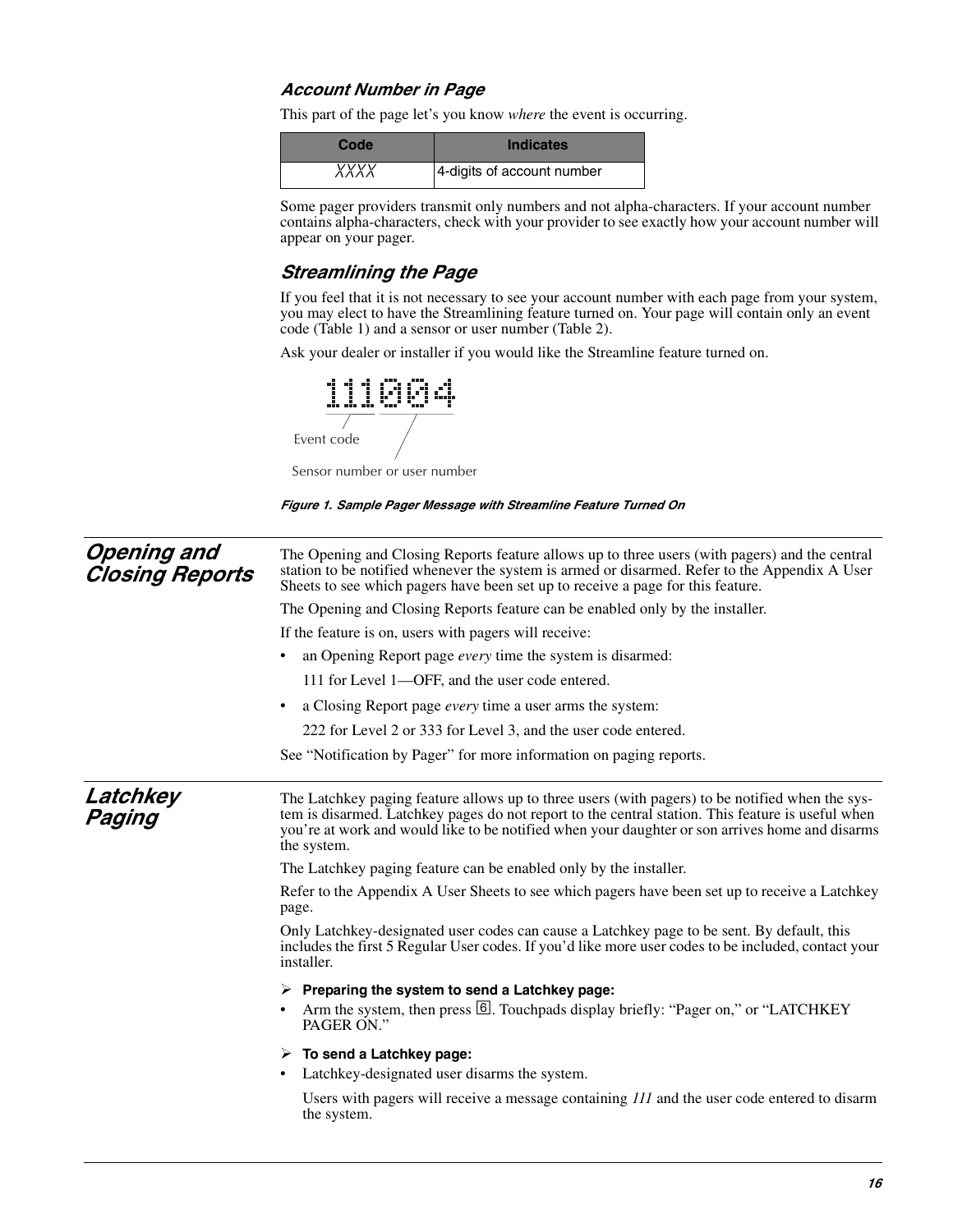|                                                        | Note<br>If you have the Opening and Closing Reports feature turned on, you'll receive a page every time some-<br>one disarms the feature, not just Latchkey-designated user codes.                                                                                                                                                                            |  |  |  |
|--------------------------------------------------------|---------------------------------------------------------------------------------------------------------------------------------------------------------------------------------------------------------------------------------------------------------------------------------------------------------------------------------------------------------------|--|--|--|
| <b>No Activity</b><br>Feature                          | The system can monitor the activity in your home and automatically call for help if normal activ-<br>ities are not detected within a defined period of time.                                                                                                                                                                                                  |  |  |  |
| Note<br>This feature is not active in<br>Level 3—AWAY. | For example, if someone falls and can't move, the system will detect that normal activities, such<br>as opening doors and windows, have not occurred for a predetermined. No Activity time.                                                                                                                                                                   |  |  |  |
|                                                        | The system sounds an auxiliary alarm to let you know there may be a problem. If all is well, you<br>can stop the siren by disarming your system. If no one disarms the system for 5 minutes, your<br>system calls the central monitoring station. The central monitoring station will send emergency<br>personnel to the premises to check out the situation. |  |  |  |
|                                                        | Refer to the Appendix A User Sheets to see if the No Activity feature is currently available to<br>you and the duration of the No Activity setting. If the feature is not currently available to you,<br>contact your installer.                                                                                                                              |  |  |  |
| Using the Panel<br>Download                            | To <i>download</i> to the panel is to replace the old information in it with new information. Download-<br>ing is performed only by your dealer using ITI software specifically designed for this panel.                                                                                                                                                      |  |  |  |
| Feature                                                | Turning the Download feature on allows the dealer remote access to your panel in order to:                                                                                                                                                                                                                                                                    |  |  |  |
|                                                        | Update your account.                                                                                                                                                                                                                                                                                                                                          |  |  |  |
|                                                        | Back up data from your panel.                                                                                                                                                                                                                                                                                                                                 |  |  |  |
|                                                        | Allow your dealer to quickly implement requested programming changes.                                                                                                                                                                                                                                                                                         |  |  |  |
|                                                        | $\triangleright$ To enable/disable the Panel Download setting:                                                                                                                                                                                                                                                                                                |  |  |  |
|                                                        | Enter the programming menus by pressing $\boxed{\mathcal{D}}$ + <i>System Master Code</i> .<br>1.                                                                                                                                                                                                                                                             |  |  |  |
|                                                        | 2. Press $[2] + [0]$ .                                                                                                                                                                                                                                                                                                                                        |  |  |  |
|                                                        | 3. To turn Downloading:<br>on, press $[2] + [H]$ . The dealer will be able to access your system remotely if necessary.                                                                                                                                                                                                                                       |  |  |  |
|                                                        | off, press $\boxed{1} + \boxed{H}$ . The dealer will not be able to access your system remotely.                                                                                                                                                                                                                                                              |  |  |  |
|                                                        | 4. Press $\mathbb{F} + \boxed{4} + \boxed{4}$ to exit the programming menus.                                                                                                                                                                                                                                                                                  |  |  |  |
| System<br>Information                                  | There is information about your system that is useful to know. This includes the factory code, the<br>system number, and the system level.                                                                                                                                                                                                                    |  |  |  |
|                                                        | After identifying the information for your system, make a note of it in the Appendix A User<br>Sheets.                                                                                                                                                                                                                                                        |  |  |  |
|                                                        | To identify system information:                                                                                                                                                                                                                                                                                                                               |  |  |  |
|                                                        | 1. Enter the programming menus by pressing $\boxed{\mathcal{D}}$ + System Master Code.                                                                                                                                                                                                                                                                        |  |  |  |
|                                                        | 2. Press $\boxtimes$ until the touchpad displays "System ID," or SYSTEM VERSION," then press $\boxplus$ .<br>The first information displayed is the factory code. For example, "FACTORY CODE nnn *<br>$nnnn$ ," or "F $nnn -nnnn$ ."                                                                                                                          |  |  |  |
|                                                        | Press $\boxed{B}$ to display the system number. For example, "N – <i>nnnnnnn</i> ," or "SYSTEM NUM-<br>٠<br>BER $*$ nnnnnn <sup>5</sup>                                                                                                                                                                                                                       |  |  |  |
|                                                        | Press <b>B</b> to display the system level. For example, "L nnnn," or SYSTEM LEVEL nnnn."<br>٠                                                                                                                                                                                                                                                                |  |  |  |
|                                                        | 3. Press $\mathbb{F} + \boxed{4} + \boxed{4}$ to exit the programming menus.                                                                                                                                                                                                                                                                                  |  |  |  |
| Testing the<br>System                                  | The system contains a test mode that allows you to test sensors and panic signals without creating<br>false alarms. Test your system weekly, by following the instructions in this section carefully.                                                                                                                                                         |  |  |  |
|                                                        | <b>Automatic Test Features</b>                                                                                                                                                                                                                                                                                                                                |  |  |  |
|                                                        | Your security system conducts routine tests, checking for problems like power failures, low bat-<br>teries, sensors that aren't working, and communication trouble with the central monitoring sta-                                                                                                                                                           |  |  |  |

tion.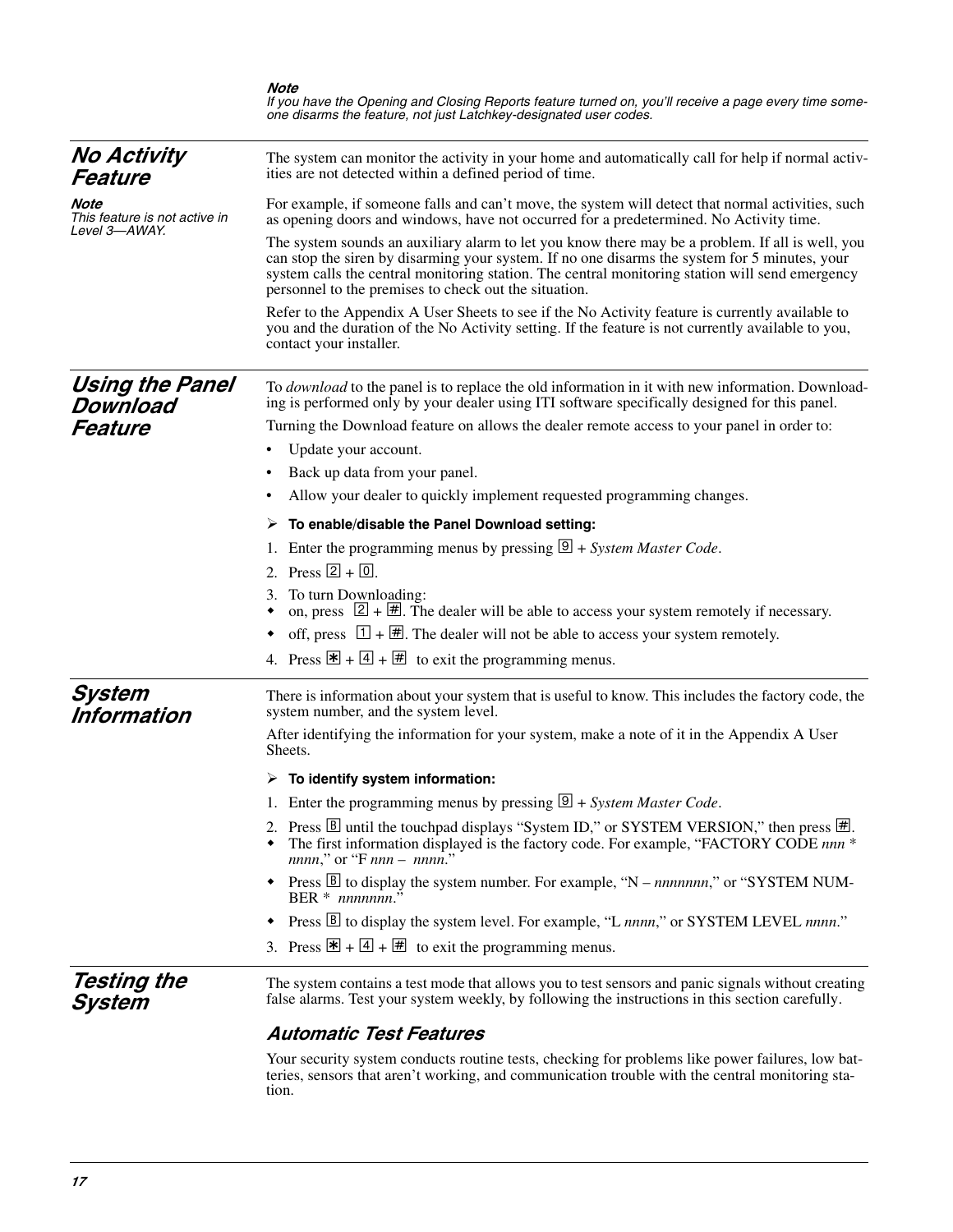When your system detects a problem, trouble beeps sound to alert you. See "Troubleshooting" for an explanation of the causes of trouble beeps and what you can do to fix the problem.

#### *Manual Tests*

The automatic tests your system performs provide continuing reassurance that it is working properly. There are also weekly system tests you can do yourself as an added safeguard. Taking time to do these tests will familiarize you with your system and alert you to anything unusual, such as cut phone lines or sensors that have been tampered with.

The ability to conduct sensor and phone tests is a code attribute given per User code. Check the Appendix A User Sheets to see which access codes have the ability to conduct these tests.

#### *Sensor Test*

This test verifies that the sensors in your system are operating correctly.

Sensor test reports are sent to the central station at the beginning and end of system tests.

#### **To initiate a sensor test**

- 1. Press  $\mathbb{B}$  + *Code* +  $\mathbb{B}$ . Touchpads display, "Press Status. System Armed to Sensor Test," or "\*SENSOR TEST nn MINUTES LEFT." When less than 5 minutes remain to the Test Mode time, the system sounds a short beep every 60 seconds.
- 2. Use the procedures listed in Table 1 to test the individual sensors.
- 3. If you need more time to complete testing, restart the timer by pressing  $\mathbb{B} + Code + \mathbb{B}$ .
- 4. Check to see that all sensors have been tested by pressing  $\mathbb{1}$ . Touchpads display a list of untested sensors.
- 5. You will know that you have finished testing when touchpads display, "SENSOR TEST OK" or "ZONES ALL TESTED."
- 6. Disarm to Level 1 to exit Test Mode.

#### *Phone Communication Test*

The purpose of this weekly test is to verify that the connection between the central monitoring station and your system is working properly.

Most phone tests take only a few minutes, however, your system will try for up to 15 minutes to establish a connection.

After the test has started, the arming level can be changed to Level 2—Stay or Level 3—AWAY.

#### **To perform a phone communication test:**

- 1. Contact the central monitoring station to inform them that you want to test the phone communication of your system.
- 2. Disarm the system.
- 3. Press  $\boxed{8}$  + *System Master Code* +  $\boxed{2}$ . The touchpad displays, "System Armed to PHONE TEST," or "PHONE TEST."

#### *On fixed display touchpads:*

After the phone test is complete, the touchpad displays "PHONE TEST OK." Press  $|\mathbf{\mathbf{\mathbf{\mathbf{\mathbf{\mathbf{X}}}}}$ .

- If the phone test is successful, the touchpad displays "System Phone Test Alarm Memory" or "Phone Test Memory" briefly, then returns to a normal text display. Press  $\mathbb{F}_a$  a second time and the touchpad displays "System is OK."
- If the phone test is *un*successful, the touchpad displays "Memory Test Phone" briefly, then "Alarm Memory Phone Failure."

#### *On alphanumeric touchpads:*

- If the phone test is successful, the touchpad display returns to a normal text display.
- If the phone test is *un*successful, the touchpad displays "SYSTEM PHONE TEST ALARM," then, "MEMORY," and finally, "PHONE FAILURE ALARM MEMORY."

If a phone test is unsuccessful, check to see if you hear a dial tone from phones in the house. Call your dealer if you hear a dial tone, but your phone test is unsuccessful.

*Note Make sure system is disarmed when performing sensor tests.*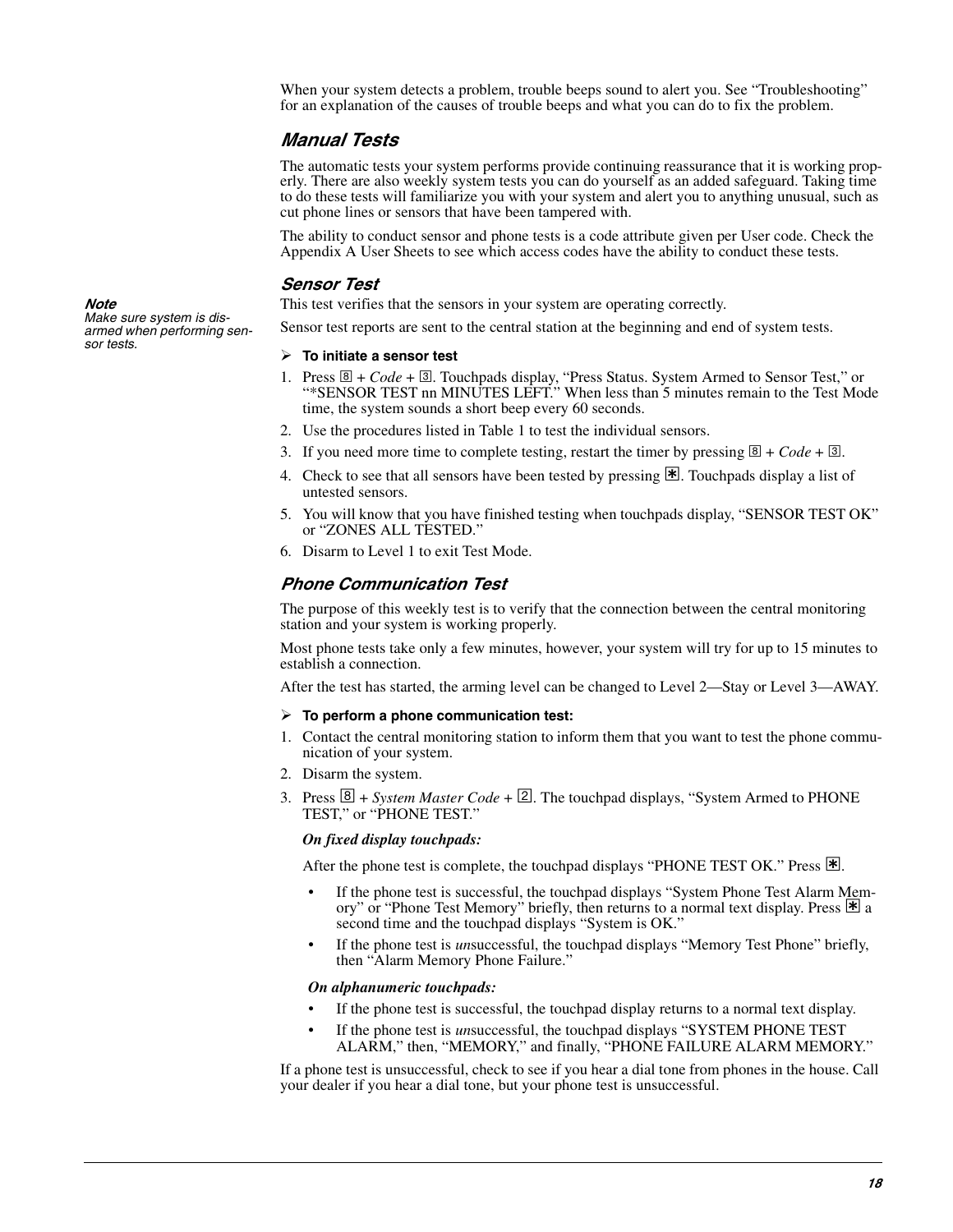#### *Testing Sirens*

The purpose of this weekly test is to verify that the panel is activating sirens with the appropriate warning sounds.

#### **To perform an alarm siren warning sound test:**

- 1. Contact the central monitoring station to inform them that you will be activating alarms and *they should not dispatch authorities*.
- 2. Activate alarms of each type (fire, police, auxiliary), one at a time.
- 3. Listen for the appropriate siren sound when each alarm is activated (see the "System Alarm Sounds" table on [page 10\)](#page-16-0).
- 4. Contact the central monitoring station to inform them that you are finished activating alarms.

| <b>Device</b>                                       | <b>Test Procedure</b>                                                                                | <b>Touchpad Result</b>                                                                                                                                                    |
|-----------------------------------------------------|------------------------------------------------------------------------------------------------------|---------------------------------------------------------------------------------------------------------------------------------------------------------------------------|
| Touchpads                                           | Send a:<br>Police panic alarm,<br>Fire panic alarm, and<br>Auxiliary panic alarm.<br>$\bullet$       | Touchpad Panic POLICE<br><b>OK</b><br>Touchpad Panic FIRE<br>OK<br>Touchpad Panic AUXILIARY<br>OK<br>POLICE PANIC OK<br><b>FIRE PANIC OK</b><br><b>AUXILIARY PANIC OK</b> |
| Wireless Touchpads                                  | Press the Bypass key.                                                                                | Zones nn OK<br>$\bullet$<br>Touchpad nn OK                                                                                                                                |
| Keychain Touchpads                                  | Press and hold Lock and Unlock simultaneously for 3<br>seconds.                                      | Zones nn OK<br>$\bullet$<br><b>SENSOR</b> nn OK<br>$\bullet$<br><b>OR</b><br>OK<br>Touchpad Panic POLICE<br>POLICE PANIC OK<br>٠                                          |
| Panic buttons                                       | Press and hold the appropriate panic button(s) for $3$ full<br>seconds.                              | Zones $nn$ OK<br>$\bullet$<br><b>SENSOR</b> nn OK<br>$\bullet$                                                                                                            |
| Door/window sensor                                  | Open the secured door or window.                                                                     | Zones nn OK<br>$\bullet$<br><b>SENSOR</b> nn OK<br>$\bullet$                                                                                                              |
| Smoke detector                                      | Press and hold the test button until the system sounds<br>transmission beeps.                        | Zones nn OK<br>$\bullet$<br><b>SENSOR</b> nn OK<br>$\bullet$                                                                                                              |
| Motion detector                                     | Avoid the motion detector's view for 5 minutes, then<br>enter its view.                              | Zones nn OK<br>$\bullet$<br><b>SENSOR</b> nn OK<br>$\bullet$                                                                                                              |
| Rate-of-Rise Heat Detector<br>(Not UL investigated) | Rub your hands together until warm, then place one<br>hand on the detector for 30 seconds.           | Zones nn OK<br>$\bullet$<br><b>SENSOR</b> nn OK<br>٠                                                                                                                      |
| Shock sensor<br>(Not UL investigated)               | Tap the glass twice, away from the sensor. Wait at least $\cdot$<br>30 seconds before testing again. | Zones $nn$ OK<br><b>SENSOR</b> nn OK<br>$\bullet$                                                                                                                         |
| Glass guard sensor<br>(Not UL investigated)         | Tap the glass 3 or 4 inches from the sensor.                                                         | Zones nn OK<br>$\bullet$<br><b>SENSOR</b> nn OK                                                                                                                           |
| Freeze sensor<br>(Not UL investigated)              | Apply an ice cube wrapped in plastic to the sensor.<br>Do not allow the sensor to get wet.           | Zones nn OK<br><b>SENSOR</b> nn OK<br>٠                                                                                                                                   |

#### **Table 1: Testing Sensors and Zones**

*Troubleshooting* Your security system uses a variety of different alarm sirens, status beeps, and trouble beeps to communicate with you. The next few pages describe the different sounds and what they mean. Try to familiarize yourself with the differences. You will hear some sounds each time you tell your security system to do something, like arm or disarm. Some sounds you will hear only when there is a problem with the system, like a low battery. Other sounds you will only hear in an emergency. Getting to know your system sounds allows you to react quickly and appropriately.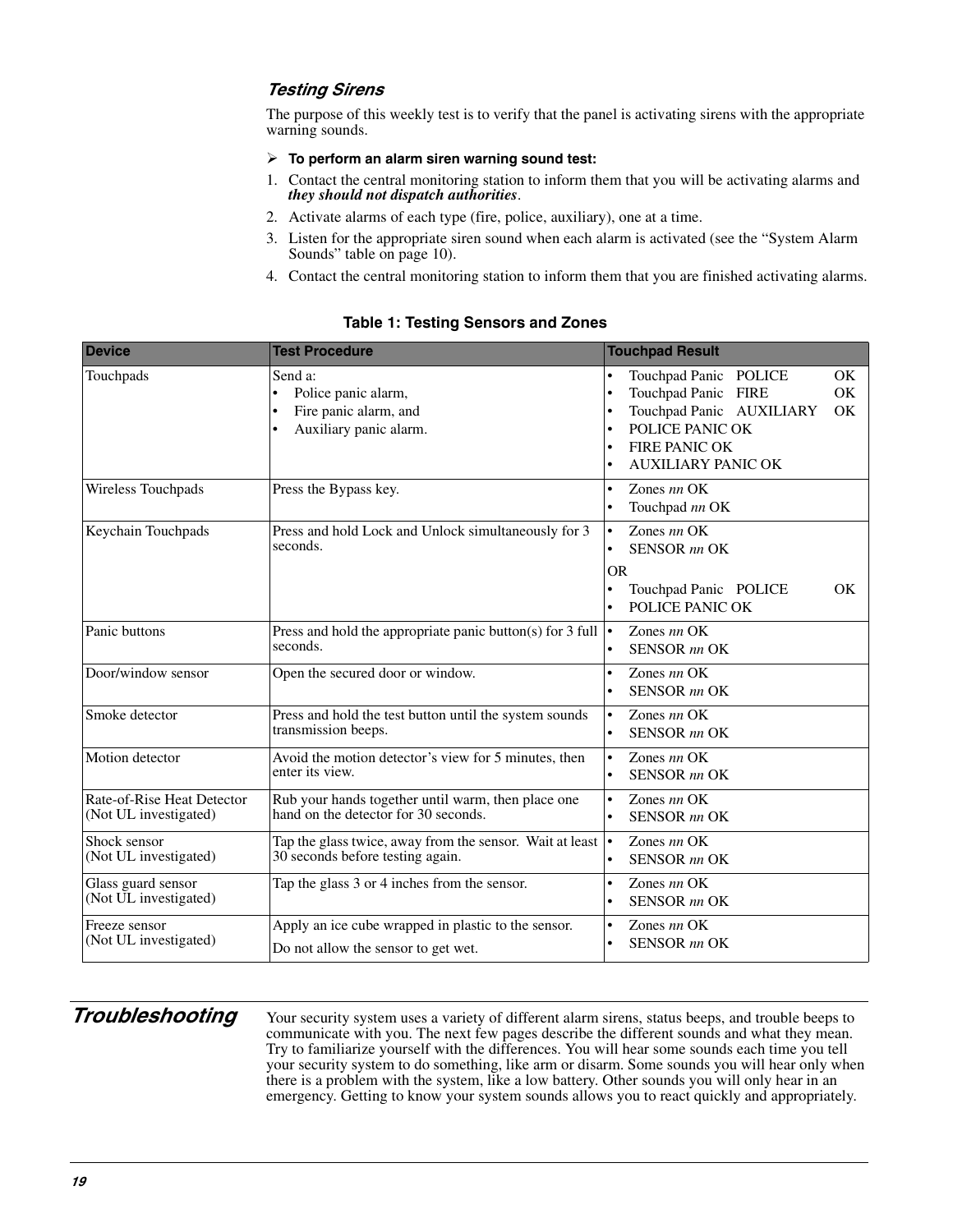#### *Trouble Beeps and Trouble Messages*

Trouble beeps are a series of five short beeps, once a minute. When your system detects a problem, it lets you know by sounding trouble beeps from touchpads and sirens, and by trouble messages on touchpad displays.

Table 2 lists the causes of trouble beeps, the visual display you can expect to see, and possible solutions for the trouble condition.

#### *Silencing Trouble Beeps*

If possible, correct the situation which is causing the trouble beeps. If this is not possible, call for service. If the problem is not corrected, trouble beeps and messages start again  $\hat{4}$  to 10 hours later.

#### **To stop trouble beeps:**

- 1. Perform a system status check by pressing  $\mathbb{F}$  on a touchpad,
- 2. Change the arming level.

Table 2 describes the conditions under which trouble beeps occur and when they begin. (These sounds are heard from interior sirens and touchpads if available.)

#### *Frequently Asked Questions*

Q> I can't arm my system.

A> Try the following:

- If arming to Level 2—STAY or Level 3—AWAY, make sure all monitored perimeter doors and windows are closed.
- Press  $\mathbb{F}$  for a system status and for clues to the problem.
- Call your security dealer.

Q> I cannot bypass a sensor: my alphanumeric touchpad displays "INVALID" and my fixed display touchpad sounds a single, long beep.

A> Possible explanations include:

- The sensor you're trying to bypass may not be active in the current arming level. For example, an interior motion detector will not be active in Level 2—STAY.
- Some sensors can be bypassed only in certain levels. For example, motion sensors in Level 3—AWAY.
- You may be trying to bypass a 24-hour sensor than cannot be bypassed, such as a smoke detector.

Q> I can't arm my system to Level 3—AWAY.

A If a delay door is opened while you're trying to arm the system to Level 3, the system will arm to Level 2 instead. Close the delay door, arm the system to Level 3, then exit through a delay door.

#### **Table 2: Causes of Trouble Beeps**

| <b>Touchpad Feedback</b><br>After Pressing 图 | <b>Trouble Condition</b>                                                                                                                                                                                                                                                                                                                                                                                               |
|----------------------------------------------|------------------------------------------------------------------------------------------------------------------------------------------------------------------------------------------------------------------------------------------------------------------------------------------------------------------------------------------------------------------------------------------------------------------------|
| <b>AC POWER</b><br><b>FAILURE</b>            | The panel power transformer may be unplugged or there may be an AC power outage. If the transformer<br>is plugged in, check the circuit breaker or fuse that controls that outlet.<br>The backup battery will take over, but if AC power is not restored within 15 minutes, the system will<br>alert you and the central monitoring station (if your system is monitored). It reports again when power is<br>restored. |
| <b>LOW BATT</b>                              | The power in the emergency backup battery is low and must be recharged or replaced. If AC power is<br>out, the security system may shut down once the battery is below the operating level. When AC power is<br>restored, the panel will recharge the battery. If the trouble condition exists more than 24 hours after AC<br>power is restored, call your security dealer for service.                                |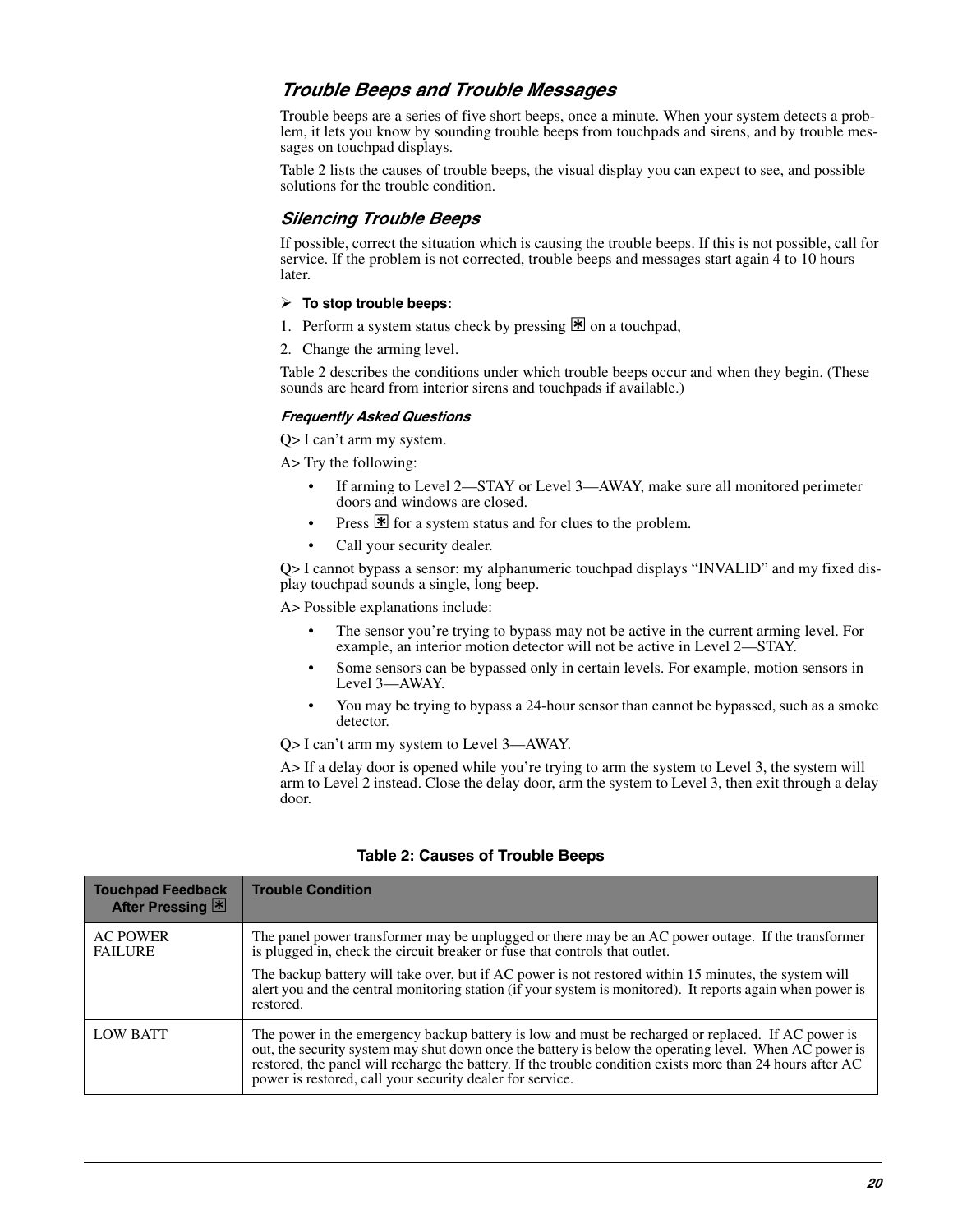#### **Table 2: Causes of Trouble Beeps**

| <b>SENSOR</b><br><b>SUPERVISORY</b>                                               | There is a problem with how the sensor is communicating with the panel.<br>1. Test the sensor as described in "Sensor Test."<br>2. If the sensor does not test OK, call your security dealer for service.                                                                                                                                                                                                                                                                                                                                                                                                                                                                                                                                                                  |  |  |  |
|-----------------------------------------------------------------------------------|----------------------------------------------------------------------------------------------------------------------------------------------------------------------------------------------------------------------------------------------------------------------------------------------------------------------------------------------------------------------------------------------------------------------------------------------------------------------------------------------------------------------------------------------------------------------------------------------------------------------------------------------------------------------------------------------------------------------------------------------------------------------------|--|--|--|
| <b>SENSOR TROUBLE</b>                                                             | A sensor may have an internal problem or a fire/smoke sensor may not have properly reset after<br>activation, or the sensing chamber may be dirty or partially obstructed.<br>1. Test the sensor as described in "Sensor Test."<br>2. If testing the sensor does not clear the trouble condition, call your security dealer for service.                                                                                                                                                                                                                                                                                                                                                                                                                                   |  |  |  |
| <b>SENSOR XX LOW</b><br><b>BATTERY</b>                                            | A sensor has a low battery.<br>1. Disarm the system.<br>2. Remove the sensor cover. If the battery is an Alkaline AAA or AA, change the battery(s). If the bat-<br>tery is any other type, call your security dealer for service.                                                                                                                                                                                                                                                                                                                                                                                                                                                                                                                                          |  |  |  |
| <b>SENSOR XX TAMPER</b>                                                           | A sensor cover is off or open. Secure the cover and trip the sensor to clear the tamper condition.                                                                                                                                                                                                                                                                                                                                                                                                                                                                                                                                                                                                                                                                         |  |  |  |
| <b>PHONE FAILURE</b><br><b>TROUBLE</b>                                            | The system can't communicate with the central monitoring station. The system tries to report to the<br>central station three times before indicating Phone Failure Trouble, then makes five more reporting<br>attempts.<br>1. Make sure the panel is connected to the special phone jack installed by your security dealer.<br>2. Disconnect the panel from the special phone jack and check phones for dial tone. If you hear a dial<br>tone, call your security dealer for service. If you don't hear dial from any phones, telephone service in<br>your area may be out.<br>Phone Failure Trouble takes precedence over other system problems, so you must clear the Phone<br>Failure message (by disarming the panel) before you're able to see other system messages. |  |  |  |
| <b>RECEIVER</b><br><b>INTERFERENCE</b> or<br><b>RECEIVER FAILURE</b>              | There is a receiver failure or receiver interference problem. Call your security dealer for service.                                                                                                                                                                                                                                                                                                                                                                                                                                                                                                                                                                                                                                                                       |  |  |  |
| <b>MEMORY FAILURE</b><br><i>or</i> all text is lit on a<br>fixed display touchpad | There is a system memory failure. Call your security dealer for service.                                                                                                                                                                                                                                                                                                                                                                                                                                                                                                                                                                                                                                                                                                   |  |  |  |

#### *Appendix A: User Sheets*

Appendix A contains specific information about the setup of your system. The User Sheets should be completed by the installer and the user.

#### *Account Number*

My central station account number is:

#### *System Sensors*

Record the sensor number and name in the table below. Indicate whether it is a:

- hardwired sensor (HW),
- wireless sensor (WL),
- or touchpad (TP).

| No.             | <b>Sensor Name</b> | HW / WL / TP |
|-----------------|--------------------|--------------|
| 01              |                    |              |
| 02              |                    |              |
| 03              |                    |              |
| 04              |                    |              |
| 05              |                    |              |
| $\overline{06}$ |                    |              |

\_\_\_\_\_\_\_\_\_\_\_\_\_\_\_\_\_\_\_\_\_\_\_\_\_\_\_\_\_\_\_\_\_\_\_\_\_\_\_\_\_\_\_\_\_\_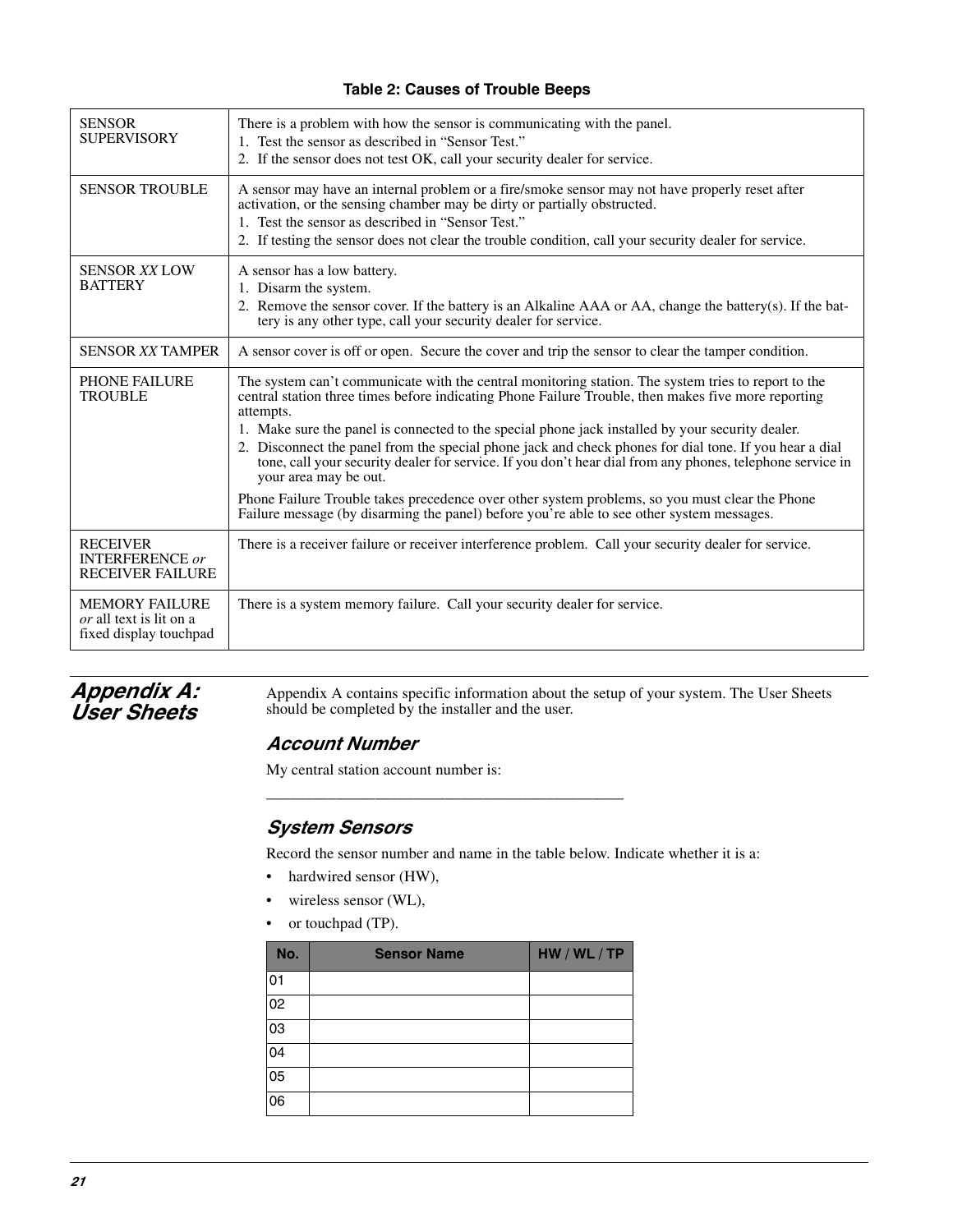| No.             | <b>Sensor Name</b> | HW / WL / TP |  |
|-----------------|--------------------|--------------|--|
| 07              |                    |              |  |
| 08              |                    |              |  |
| 09              |                    |              |  |
| 10              |                    |              |  |
| 11              |                    |              |  |
| 12              |                    |              |  |
| 13              |                    |              |  |
| 14              |                    |              |  |
| $\overline{15}$ |                    |              |  |
| 16              |                    |              |  |
| $17$            |                    |              |  |
| 18              |                    |              |  |
| 19              |                    |              |  |
| 20              |                    |              |  |
| $\overline{21}$ |                    |              |  |
| $\overline{22}$ |                    |              |  |
| 23              |                    |              |  |
| $\overline{24}$ |                    |              |  |

### *User Codes*

The tables below provide space for you to record user codes and the attributes of each. If you would like the Latchkey attribute changed for any code, contact your dealer.

- **B** = User can bypass sensors.
- **L** = Users can send Latchkey pages.
- **S** = User can perform system tests.

Defaults are indicated by  $\checkmark$ 

|                                | B | L            | S | <b>Code</b>     |
|--------------------------------|---|--------------|---|-----------------|
| <b>System</b><br><b>Master</b> | s | N/A          | ь | (Default: 1234) |
| 00                             |   | $\checkmark$ |   |                 |
| 01                             |   | ✓            |   |                 |
| 02                             |   | $\checkmark$ |   |                 |
| 03                             |   | ✓            |   |                 |
| 04                             |   | $\checkmark$ |   |                 |
| 05                             |   |              |   |                 |
| 06                             |   |              |   |                 |
| 07                             |   |              |   |                 |
| 08                             |   |              |   |                 |
| 09                             |   |              |   |                 |
| 10                             |   |              |   |                 |
| 11                             |   |              |   |                 |
| 12                             |   |              |   |                 |
| 13                             |   |              |   |                 |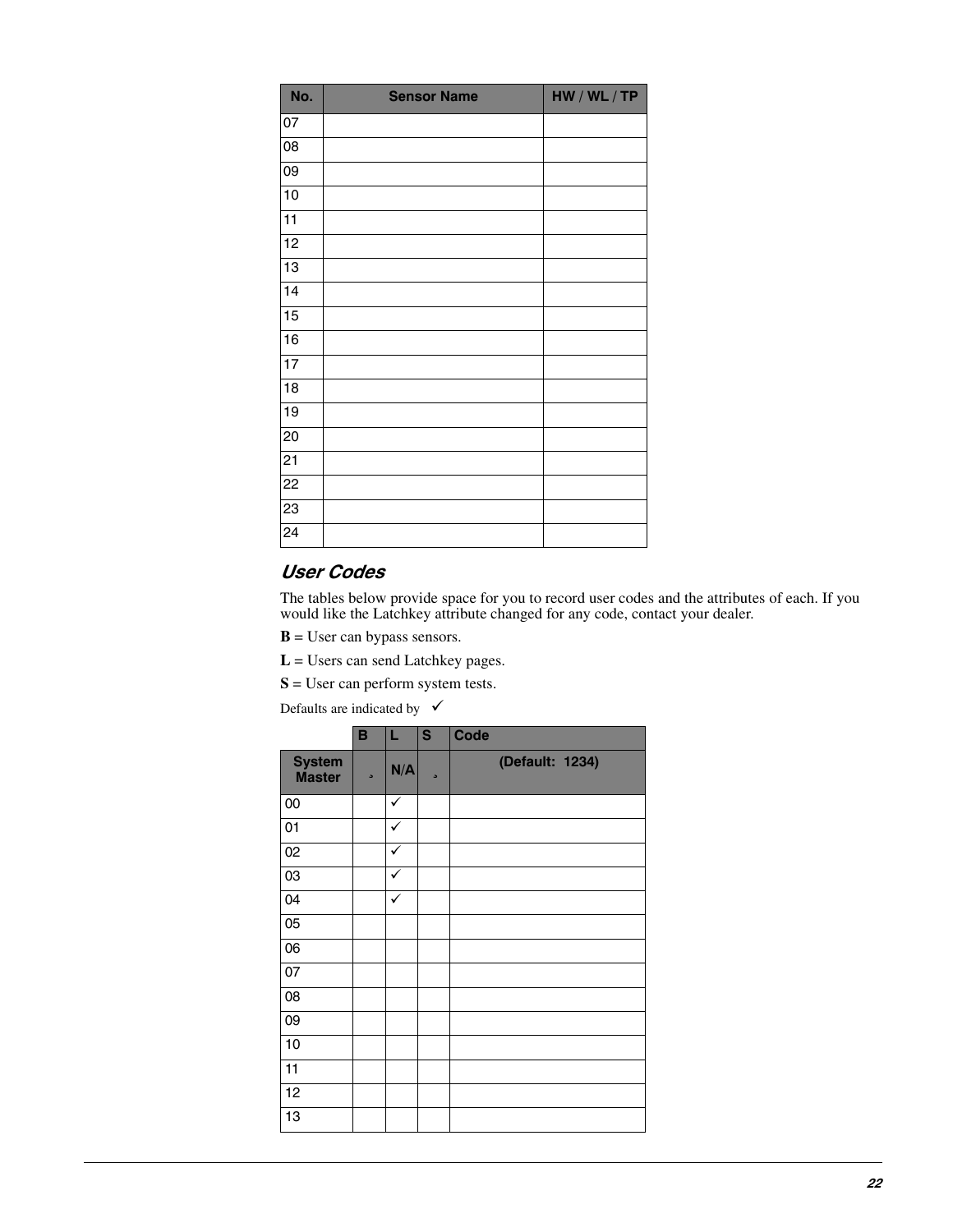|    | В | S | Code |
|----|---|---|------|
|    |   |   |      |
| 15 |   |   |      |

#### *Touchpad Information*

Status beeps and Key beeps are programmable by the installer. The Silent Arming feature is user–programmable. Protest beeps upon bypassing will always sound.

| <b>Location of TP</b> | <b>Status Beeps</b> | <b>Key Beeps</b> |
|-----------------------|---------------------|------------------|
|                       | On/Off              | On/Off           |
|                       | On/Off              | On/Off           |
|                       | On/Off              | On/Off           |
|                       | On/Off              | On/Off           |
|                       | On/Off              | On/Off           |
|                       | On/Off              | On/Off           |
|                       | On/Off              | On/Off           |
|                       | On/Off              | On/Off           |
|                       | On/Off              | On/Off           |
|                       | On/Off              | On/Off           |

*Is Touchpad Tamper feature on?*

- Yes. If, when the system asks for a code, more than 40 touchpad keys are pressed in rapid succession and those keystrokes are not part of a valid access code, a siren will sound.
- No. Multiple keystrokes that are not part of a valid access code will not send an alarm.

*There are \_\_\_\_\_keychain touchpads in use in the system.*

#### *Keychain Touchpad 1*





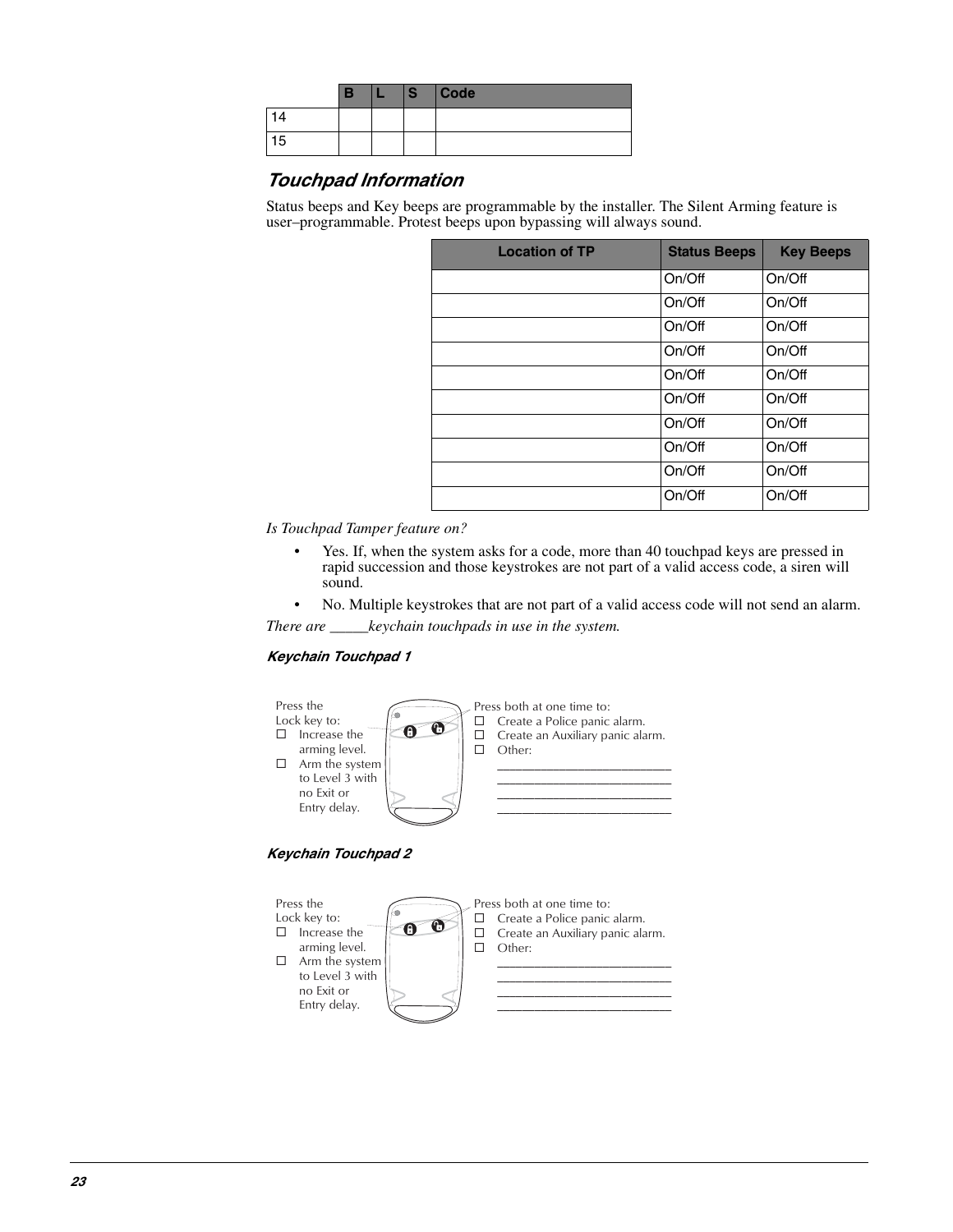#### *Keychain Touchpad 3*



*Keychain Touchpad 4*



#### *Accidental Smoke and Fire Alarms*

To silence the alarms and reset the sensor:

- Press  $\boxed{1}$  + *Code* once to silence the alarm.
- Press  $\boxed{1}$  + *Code* again to reset the sensor.

Smoke and fire alarms cannot be cancelled and are always reported to the central station.

\_\_\_\_\_\_\_\_\_\_\_\_\_\_\_\_\_\_\_\_\_\_\_\_\_\_\_\_\_\_\_\_\_\_\_\_\_\_\_\_\_\_\_\_\_\_\_\_\_\_\_\_\_\_\_\_\_\_\_\_\_\_\_\_\_\_\_\_\_\_\_

\_\_\_\_\_\_\_\_\_\_\_\_\_\_\_\_\_\_\_\_\_\_\_\_\_\_\_\_\_\_\_\_\_\_\_\_\_\_\_\_\_\_\_\_\_\_\_\_\_\_\_\_\_\_\_\_\_\_\_\_\_\_\_\_\_\_\_\_\_\_\_

\_\_\_\_\_\_\_\_\_\_\_\_\_\_\_\_\_\_\_\_\_\_\_\_\_\_\_\_\_\_\_\_\_\_\_\_\_\_\_\_\_\_\_\_\_\_\_\_\_\_\_\_\_\_\_\_\_\_\_\_\_\_\_\_\_\_\_\_\_\_\_ \_\_\_\_\_\_\_\_\_\_\_\_\_\_\_\_\_\_\_\_\_\_\_\_\_\_\_\_\_\_\_\_\_\_\_\_\_\_\_\_\_\_\_\_\_\_\_\_\_\_\_\_\_\_\_\_\_\_\_\_\_\_\_\_\_\_\_\_\_\_\_

\_\_\_\_\_\_\_\_\_\_\_\_\_\_\_\_\_\_\_\_\_\_\_\_\_\_\_\_\_\_\_\_\_\_\_\_\_\_\_\_\_\_\_\_\_\_\_\_\_\_\_\_\_\_\_\_\_\_\_\_\_\_\_\_\_\_\_\_\_\_\_

\_\_\_\_\_\_\_\_\_\_\_\_\_\_\_\_\_\_\_\_\_\_\_\_\_\_\_\_\_\_\_\_\_\_\_\_\_\_\_\_\_\_\_\_\_\_\_\_\_\_\_\_\_\_\_\_\_\_\_\_\_\_\_\_\_\_\_\_\_\_\_ \_\_\_\_\_\_\_\_\_\_\_\_\_\_\_\_\_\_\_\_\_\_\_\_\_\_\_\_\_\_\_\_\_\_\_\_\_\_\_\_\_\_\_\_\_\_\_\_\_\_\_\_\_\_\_\_\_\_\_\_\_\_\_\_\_\_\_\_\_\_\_

If, after disarming the system once, the system still thinks the smoke sensor is open, disarm the system again.

In the event of an accidental smoke or fire alarm, follow these dealer instructions:

#### *Dialer Abort*

*Is the Dialer Abort feature enabled?*

- Yes. I have seconds to cancel an accidental intrusion or auxiliary alarm before it is reported to the central station.
- No. All alarms are reported to the central station immediately.

#### *Arming Information*

#### *Delay Doors and Delay Time Settings*

When the system is armed, enter and exit the premises only through designated delay doors. The time allowed to enter the premises and disarm the system is the Entry Delay time.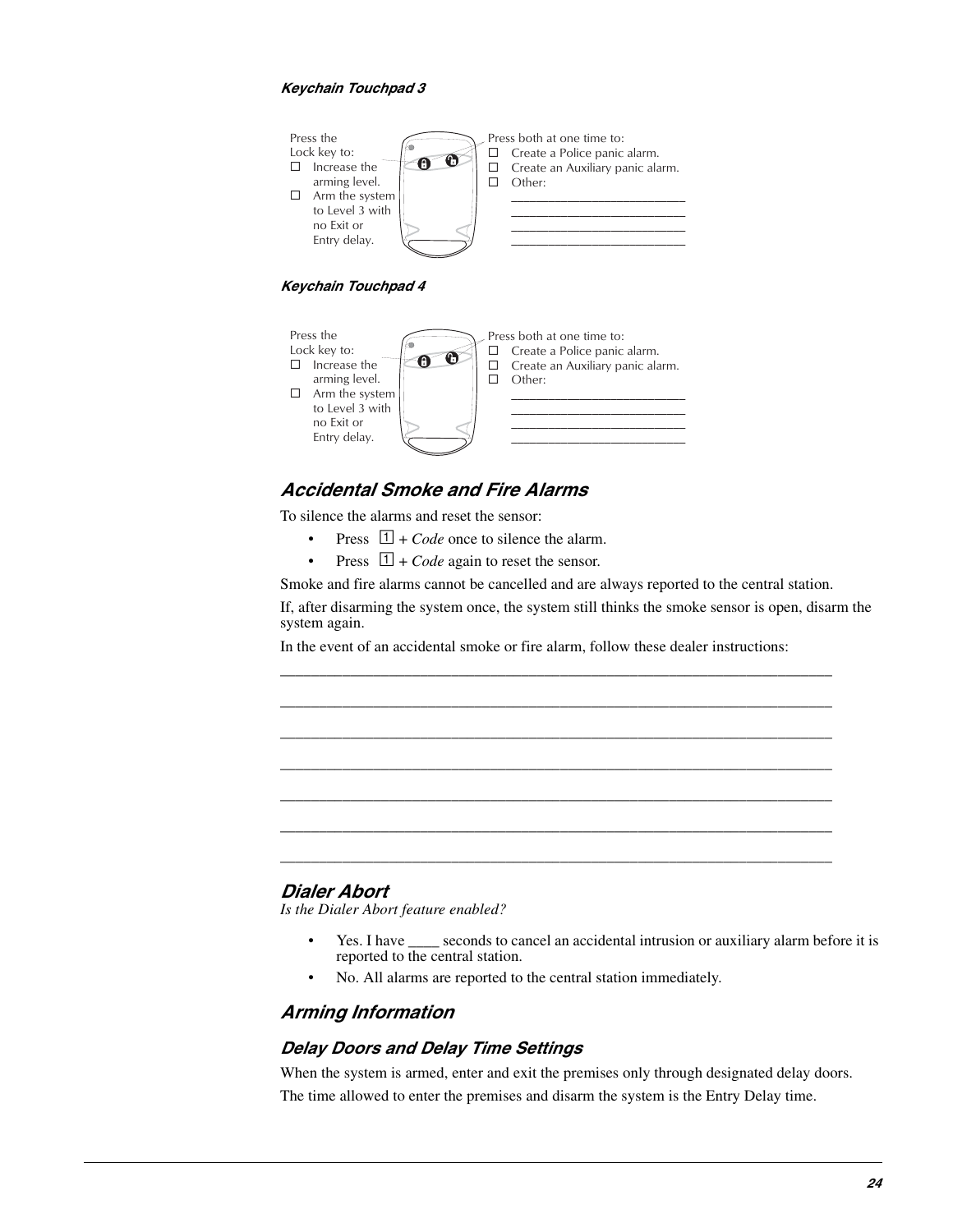The time allowed to leave the premises after arming the system is the Exit Delay time.

| <b>Door</b>    | <b>Door Location</b> | <b>Entry Delay</b> | <b>Exit Delay</b> |
|----------------|----------------------|--------------------|-------------------|
|                |                      |                    |                   |
| $\overline{2}$ |                      |                    |                   |
| 3              |                      |                    |                   |
|                |                      |                    |                   |
| 5              |                      |                    |                   |

| <b>Feature</b>      | My system features include:                                                                                                                                                                                            |
|---------------------|------------------------------------------------------------------------------------------------------------------------------------------------------------------------------------------------------------------------|
| Quick Arm           | Yes. Press the arming level desired.<br>$\bullet$                                                                                                                                                                      |
|                     | No. Enter arming level, then access code.<br>$\bullet$                                                                                                                                                                 |
| Quick Exit          | Yes. Press $\Box$ and exit your armed premises through a delay door within 2 min-<br>utes.                                                                                                                             |
|                     | No. I need to disarm my system in order to exit the premises.                                                                                                                                                          |
| Exit Exten-<br>sion | Yes. If I reenter the armed premises during the Exit Delay time, the Exit Extension<br>will begin.                                                                                                                     |
|                     | No. If I reenter the armed premises during the Exit Delay time, it will continue to<br>count down and I must disarm the system.                                                                                        |
| Keyswitch<br>Arming | Yes. I can use a key to arm the system. The switch is located:                                                                                                                                                         |
|                     |                                                                                                                                                                                                                        |
|                     | No.                                                                                                                                                                                                                    |
| Auto STAY<br>Arming | Yes. If, after arming to Level 3—AWAY, I don't exit through a designated delay<br>door, the system will arm to Level 2-STAY.                                                                                           |
|                     | No. If, after arming to Level 3—AWAY, I don't exit through a designated delay<br>door, the system will continue to arm to Level 3—AWAY. And, if my system con-<br>tains motion detectors, movement may cause an alarm. |

#### *Paging*

*For what events will the central station or pagers be notified?*

|                            |                 |                 | <b>Pagers</b> |                |  |  |
|----------------------------|-----------------|-----------------|---------------|----------------|--|--|
| <b>Reporting Features</b>  | CS <sub>1</sub> | CS <sub>2</sub> |               | $\overline{2}$ |  |  |
| <b>High Level Reports</b>  |                 |                 |               |                |  |  |
| Low Level Reports          |                 |                 |               |                |  |  |
| Opening/Closing<br>Reports |                 |                 |               |                |  |  |
| <b>Latchkey Reports</b>    | N/A             | N/A             |               |                |  |  |

*Is the Streamlining feature enabled?*

- Yes. When the system pages me, the message will not include the central station account number.
- No. All pages from my system will include the account number.
- According to my pager provider, the central station account number will appear as:

\_\_\_\_\_\_\_\_\_\_\_\_\_\_\_\_\_\_\_\_\_\_\_\_\_\_\_\_\_\_\_\_\_\_\_\_\_\_\_\_\_\_\_\_\_\_\_\_\_\_\_\_\_\_\_\_\_\_\_\_\_\_\_\_\_\_\_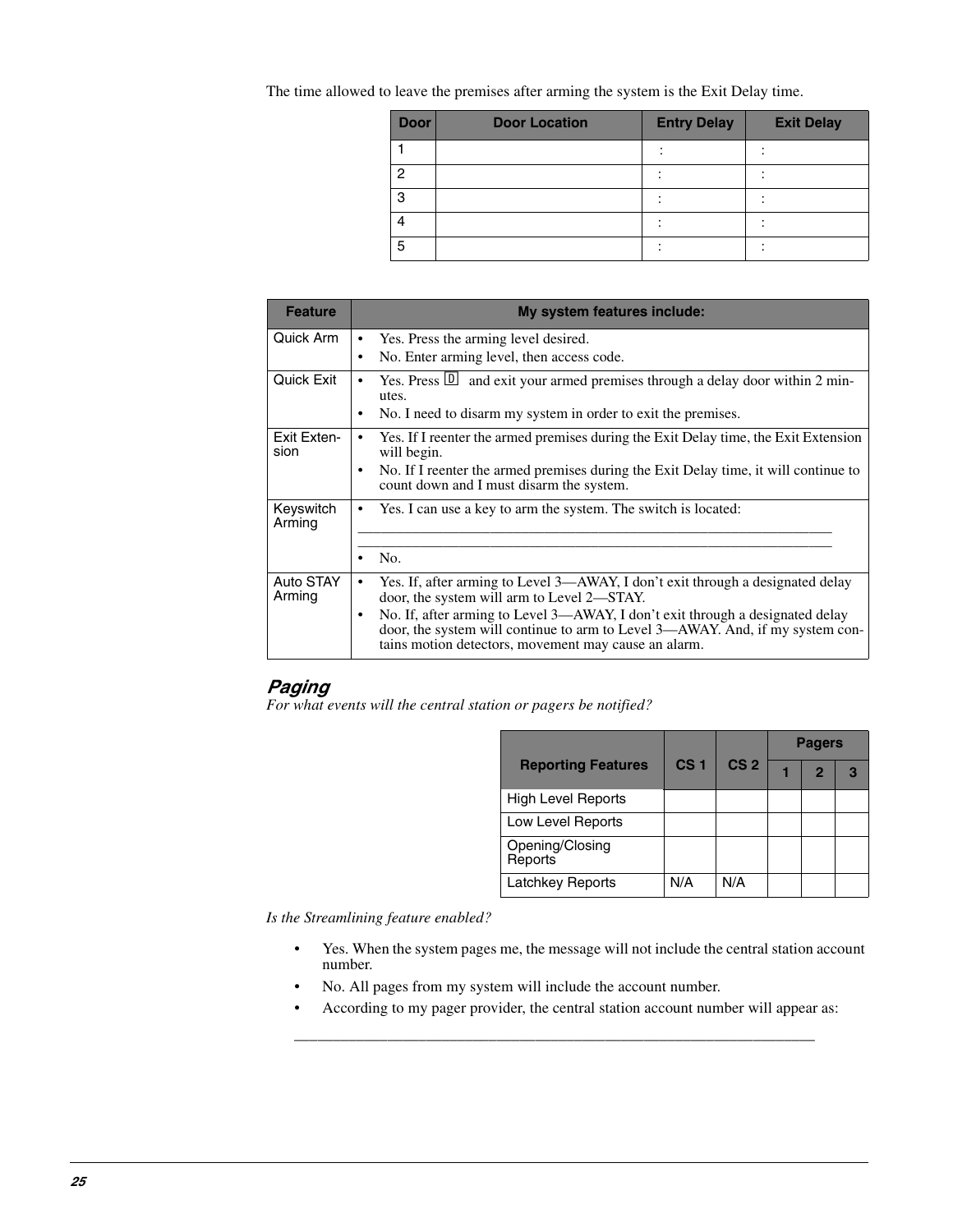#### *If the Power Goes Out*

Your system has a backup battery that keeps your system operational during a power failure. An optional feature allows your system to alert the central monitoring station if the power is off for more than 15 minutes. It reports again when power has been restored.

#### *No Activity Time*

*My system uses the No Activity feature.*

- Yes. If there is no activity in my system for <u>come hours</u> (1-42, default 24), the system will send a No Activity report to the Central Station.
- No. My system setup does not include this feature.

#### *System Information*

| <b>System Information</b> | <b>Code</b> |
|---------------------------|-------------|
| Factory code              |             |
| System number             |             |
| System level              |             |

*Appendix B: Planning for Emergencies*

Develop plans for a variety of emergency situations. Periodically discuss and rehearse emergency plans that include the following:

- Understand how to use your security system.
- Know the normal state of doors and windows; open, closed, or locked.
- Use a different escape route if closed doors feel hot to the touch.
- Emphasize that everyone should escape as quickly as possible. Do not stop to gather any belongings.
- Crawl and hold your breath as much as possible to help reduce smoke inhalation during your escape.
- Meet at a designated outdoor location.
- Emphasize that no one should return to the premises if there is a fire.
- Notify fire department from a neighbor's phone.



**If you arrive at the premises and hear sirens, do not attempt to enter the building. Call for emergency assistance from a neighbor's phone.**

*Warning*

### *Floor Plan Example*  $H$  sensitivity showld only be used in extremely  $H$  . The used in the used in  $\mathcal{H}$  is a sensitivity of  $\mathcal{H}$

Figure 2 shows an example of a multilevel floor plan. Use it as a guide and draw your floor plan.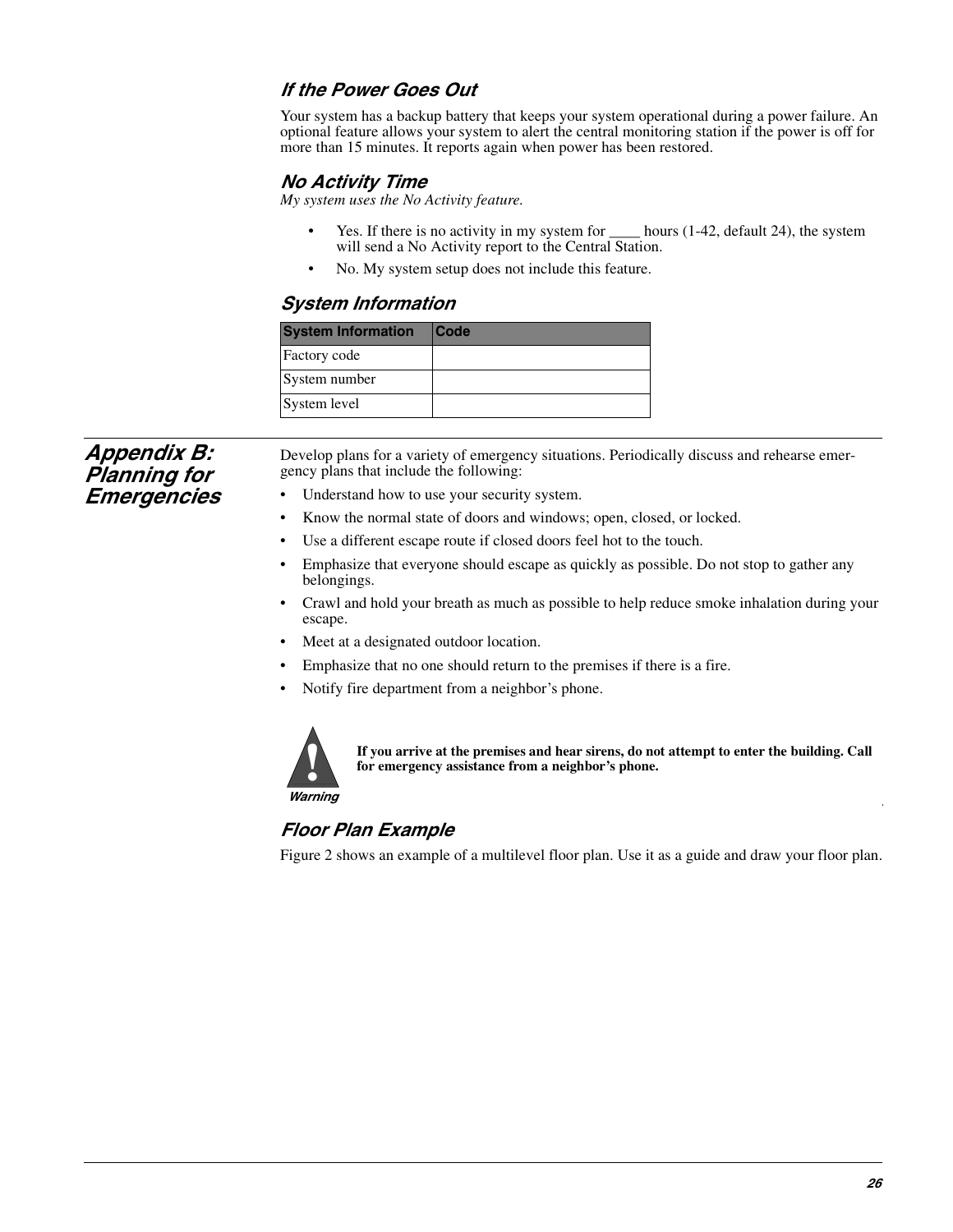



#### *Your Floor Plan*

Use the space provided on the next page and the follow these guidelines when drawing your floor plan:

- Show all building levels.
- Show exits from each room (two exits per room are recommended).
- Show the location of all security system components.
- Show the locations of any fire extinguishers.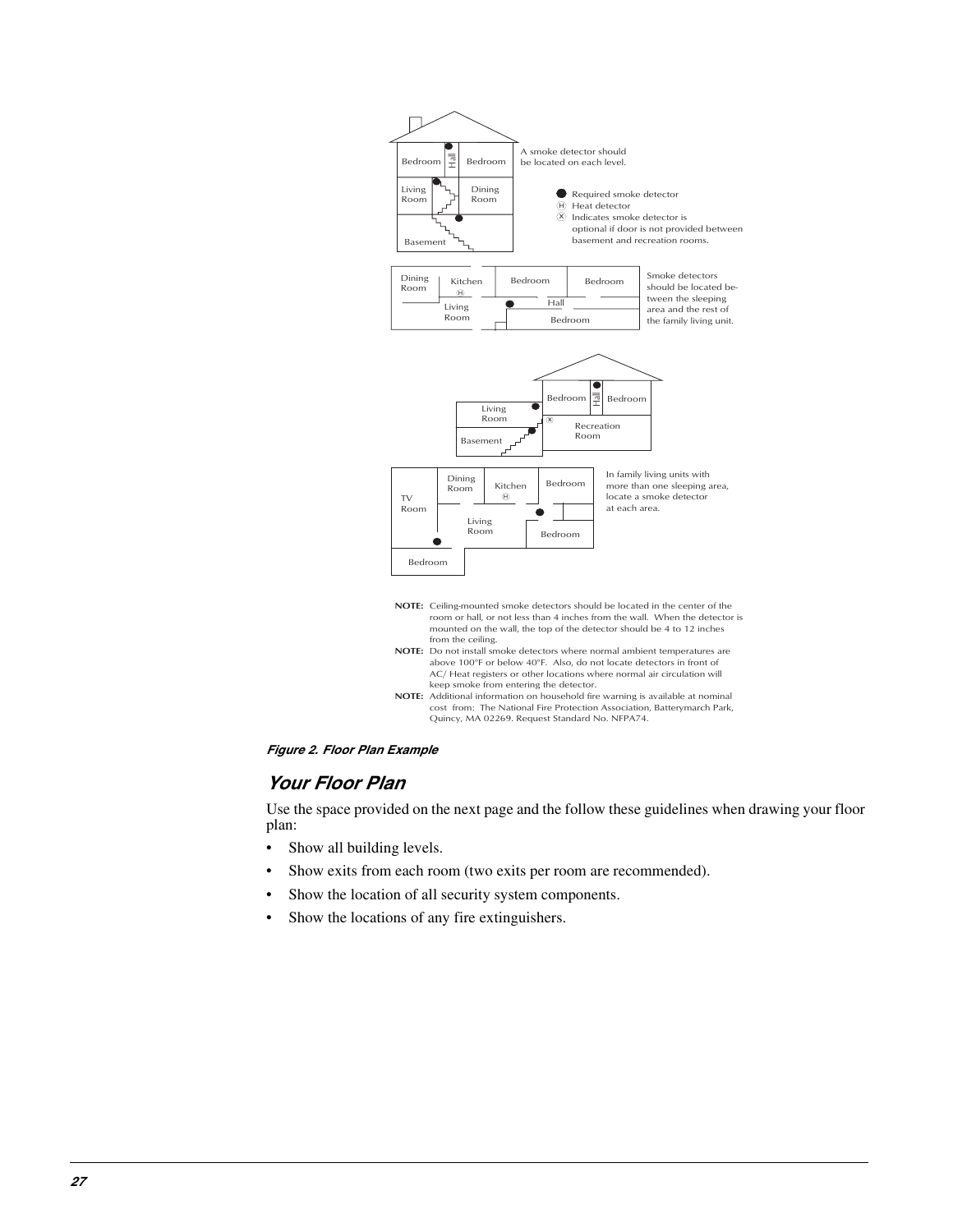**Floor Plan of Your Home or Business**

#### *Alarm System Limitations*

Not even the most advanced alarm system can guarantee protection against burglary, fire, or environmental emergencies. All alarm systems are subject to possible compromise or failure-towarn, for a variety of reasons including:

- If sirens are not placed within range of persons sleeping, in remote areas of the premises, or if they are placed behind doors or other obstacles.
- If intruders gain access through unprotected entry points or areas where sensors are bypassed.
- If intruders have the technical means of bypassing, jamming, or disconnecting any or all parts of the system.
- If power to sensors is disconnected or inadequate.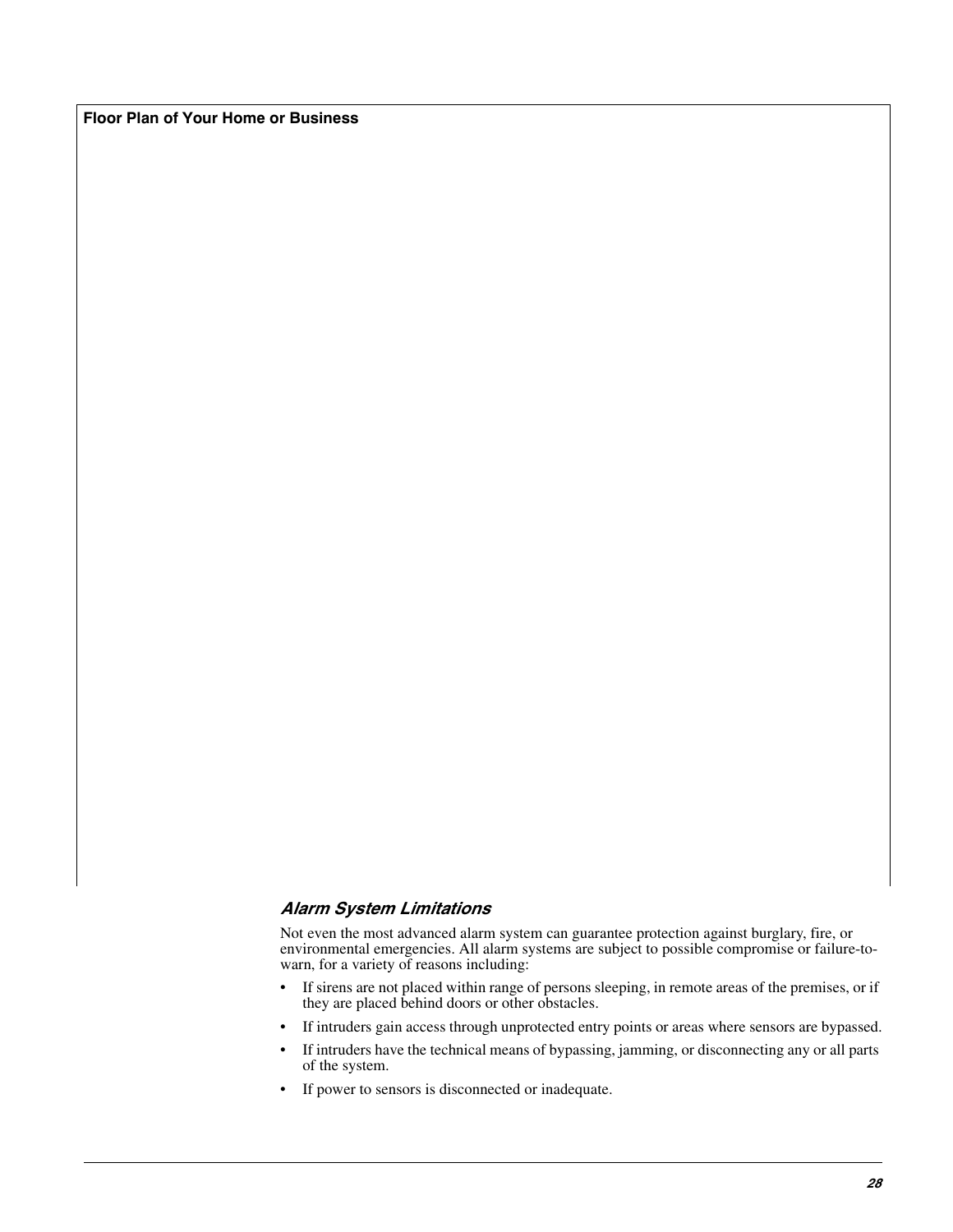- If freeze, flood, or any environmental sensors are not located in areas where the specific condition can be detected.
- If smoke does not reach a smoke sensor. For example, smoke sensors cannot detect smoke in chimneys, walls, roofs, or smoke blocked by a closed door. Sensors may not detect smoke on building levels different from their installed location. Sensors may not warn in time when fires are caused by smoking in bed, explosions, improper storage of flammables, overloaded electrical circuits, or other hazardous conditions.
- If telephone lines are out of service. Telephone lines are also vulnerable to compromise by any of several means.

Inadequate maintenance is the most common cause of alarm failure. Therefore, test your system once each week to verify sensors, sirens, and phone communications are all working correctly.

#### *Note*

*Although having an alarm system can make you eligible for reduced insurance premiums, the system is no substitute for insurance.*



**Security systems and devices cannot compensate you for life or property losses**

*Warning*

### *If Your System Needs Service* **High sensitivity should only be used in the use of the use of the use of the use of the use of the use of the u**<br>High sensitivity where the use of the use of the use of the use of the use of the use of the use of the use

If you have any questions about your security system or if it ever needs servicing, please contact your security dealer.

| Phone Number $(\_\_)$                                                                                                                                                                                                                |  |  |
|--------------------------------------------------------------------------------------------------------------------------------------------------------------------------------------------------------------------------------------|--|--|
| Contact Name <b>Server Server Server Server Server Server Server Server Server Server Server Server Server Server Server Server Server Server Server Server Server Server Server Server Server Server Server Server Server Serve</b> |  |  |

*Appendix C: Programming Your System*

You can program the following items on your system:

- System time and date
- User codes
- Downloading feature
- Silent Arming feature
- Brightness of touchpads
- Chime feature

#### *Two Methods to Program Your System*

There are 2 methods for programming your system:

- Programming menus, which offer visual text cues from your touchpad.
- Programming shortcuts, which allow you to type in a sequence of numbers for a specific programming task.

Either method requires a valid System Master code. You cannot program the system using a regular user code.

#### *Using Programming Menus*

The programming menus are arranged much like a computer software program: menus containing multiple options.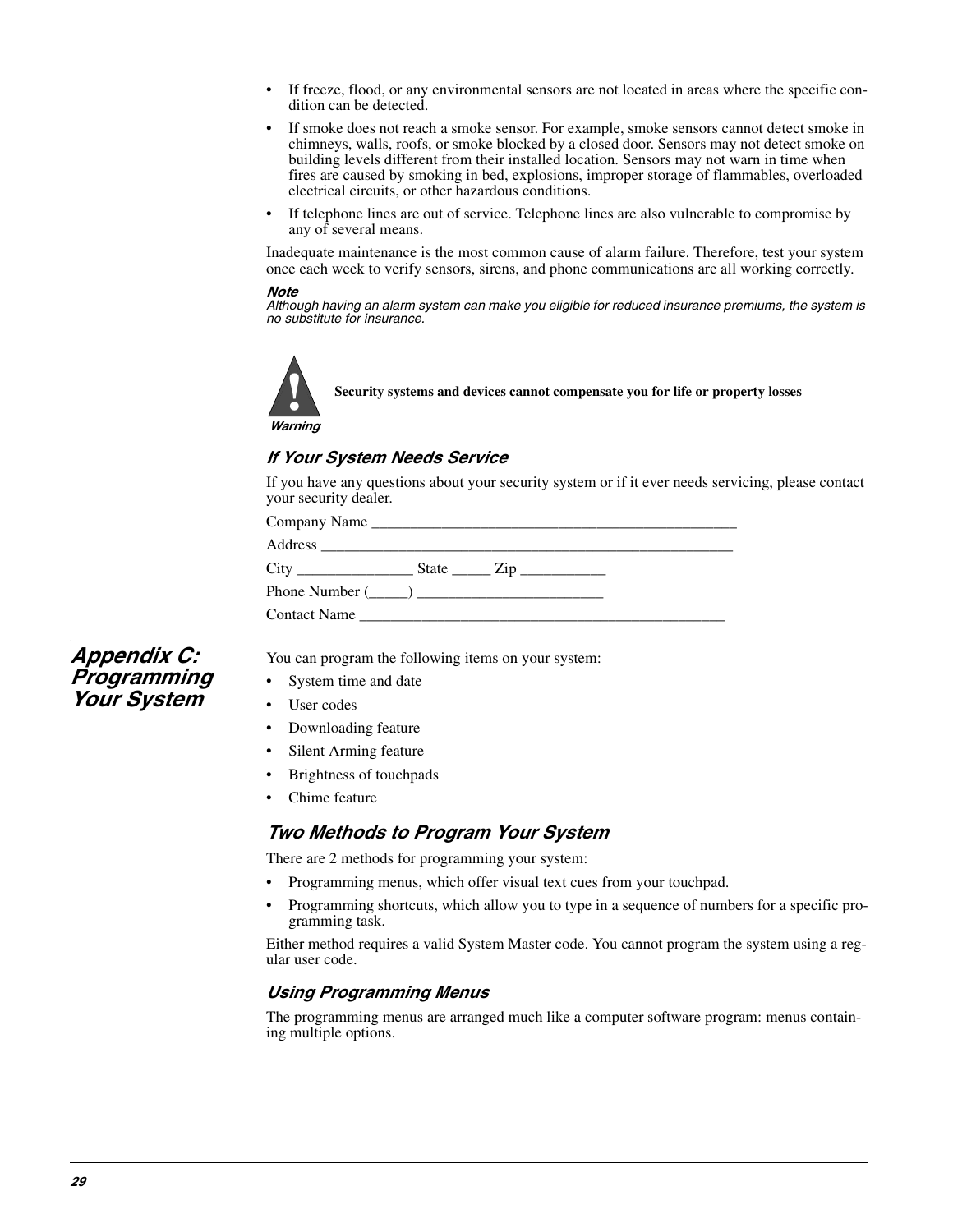

#### *Figure 3. Navigating Through Menus*

#### *Examples of Programming Using Menus*

Here are two examples of programming using system menus. The examples describe each step involved in programming a user code and in erasing a user code from a fixed display touchpad.

#### **To change or assign a user access code:**

- 1. Enter the programming menus by pressing  $\boxed{\mathfrak{D}}$  + *System Master Code*.
- 2. Press  $\boxed{B}$  until the touchpad displays "USER CODES," then press  $\boxed{\#}$ .
- 3. Press **B** until the touchpad displays the type of code you wish to change (Regular User codes or System Master code), then press  $\mathbb{H}$ .
- 4. For example, if you want to change a Regular User code, press  $\overline{\text{H}}$  when the touchpad displays "REG CODES."
- 5. Press  $\boxed{B}$  until the touchpad displays the user code you wish to change, then press  $\boxed{H}$ .

For example, if you want to change Regular User code 2, press  $\mathbb{H}$  when the touchpad displays "REG CODE 02."

- 6. Enter the new code and press  $\mathbb{H}$ .
- 7. Press B. "BYPASS on/off" appears:
	- Press  $\boxed{1} + \boxed{H}$  to turn the option *off* for this user code.
	- Press  $\boxed{2} + \boxed{\#}$  to turn the option *on* for this user code.
- 8. Press B. "TESTS on/off" appears:
	- Press  $\boxed{1 + \boxed{\#}}$  to turn the option *off* for this user code.
	- Press  $\boxed{2} + \boxed{H}$  to turn the option *on* for this user code.
- 9. Press  $\mathbb{F} + \mathbb{B}$  to move to the next user code, or  $\mathbb{F} + \mathbb{A} + \mathbb{H}$  to exit programming menus.

#### **To erase a user code:**

- 1. Enter the programming menus by pressing  $\boxed{\mathfrak{D}}$  + *System Master Code*.
- 2. Press  $\boxed{B}$  until the touchpad displays "USER CODES," then press  $\boxed{\#}$ .
- 3. The touchpad displays "REG CODES." Press  $\mathbb{H}$ .
- 4. Press  $\boxed{B}$  until the touchpad displays the user code you wish to erase, then press  $\boxed{\#}$ .

For example, if you want to change User code 4, press  $\overline{\mathbb{H}}$  when the touchpad displays "REG CODE 04," or "USER 04."

- 5. Enter the System Master code you used in Step 1 and press  $\mathbb{H}$ . The deleted code appears as "REG 04 ----".
- 6. Press  $\mathbb{F} + \mathbb{B}$  to move to the next user code, or  $\mathbb{F} + \mathbb{A} + \mathbb{H}$  to exit the programming menus.

*Note The system will not accept the same code for two different users.*

*Note* 

*You cannot delete the System Master Code.*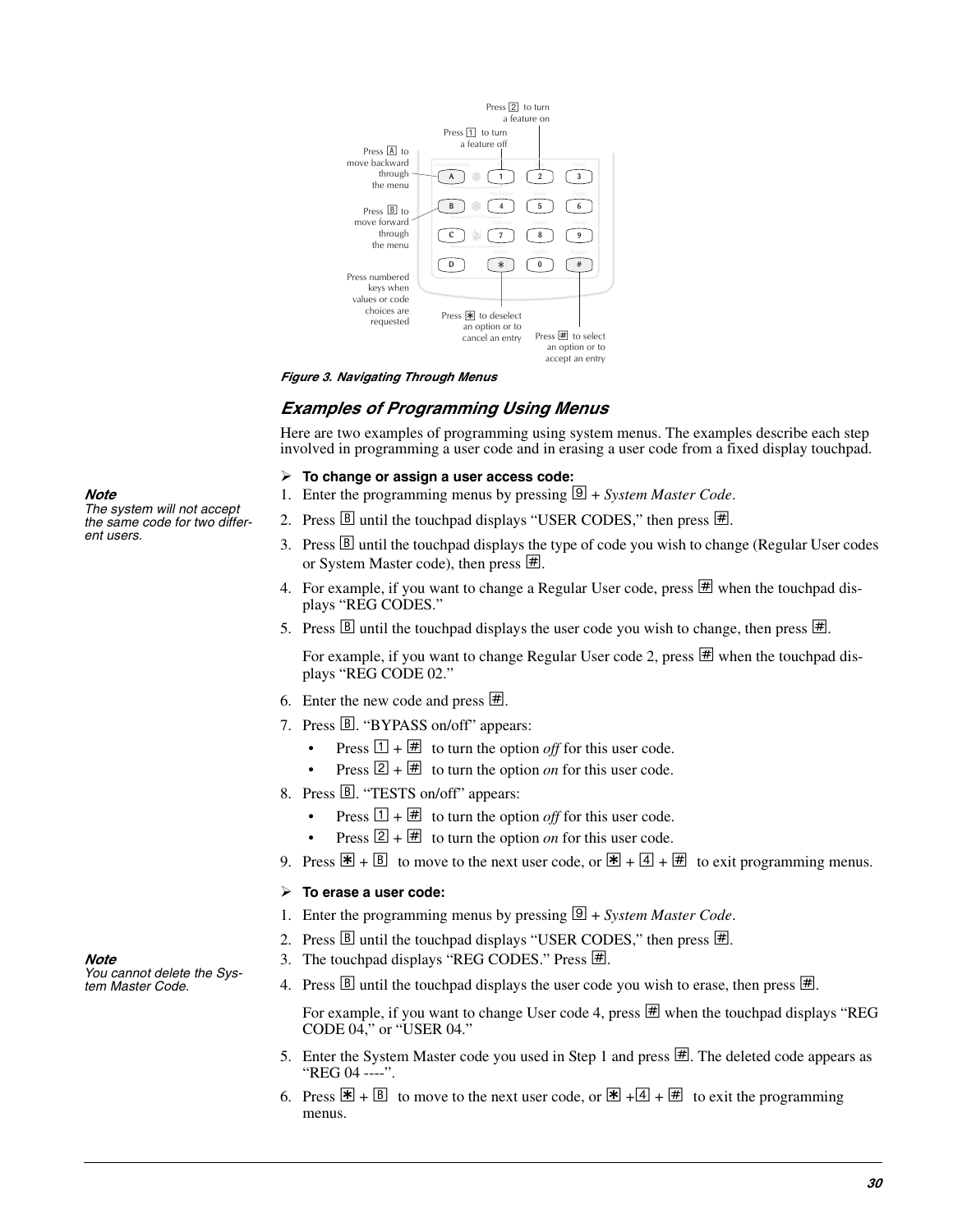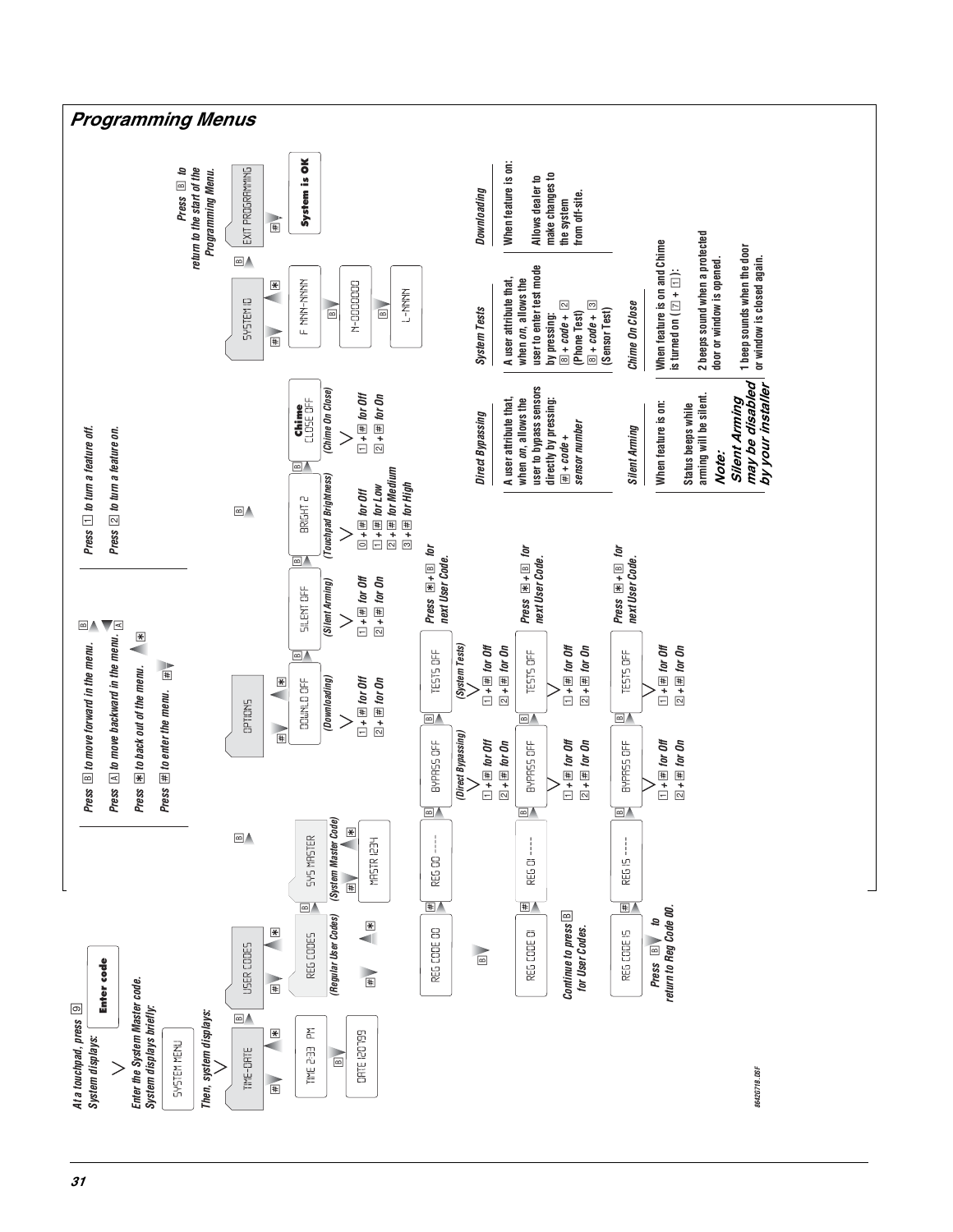#### *Using Programming Shortcuts*

A programming shortcut is a number that gets you to a particular spot in the programming menus. A series of shortcut numbers takes you directly to the feature or code you want to change.

The table below lists:

- 1. How to enter the programming menus.
- 2. User programming tasks.
- 3. The sequence of keystrokes to take you to the task.
- 4. Specific information to enter for the task.
- 5. How to accept an entry.
- 6. How to exit the programming menus.

| 1. Enter<br>programming<br>menus: | 2. Choose programming<br>task. | 3. Enter 图+图,<br>then key<br>sequence. | 4. Enter value or<br>choice.               | 5. Secure<br>choice. | 6. Exit<br>programming<br>menus.                  |
|-----------------------------------|--------------------------------|----------------------------------------|--------------------------------------------|----------------------|---------------------------------------------------|
|                                   | Set system time                | 0 <sub>0</sub>                         | Time in 24-hour format<br>(Enter 4 digits) |                      |                                                   |
|                                   | Set system date                | 01                                     | Enter 6-digit date in<br>mm/dd/yy format   |                      |                                                   |
|                                   | Change User code 00            | 10000                                  | 4-digit code                               |                      |                                                   |
|                                   | Direct Bypassing for User 00   | 10001                                  | $\boxed{1}$ (Off) or $\boxed{2}$ (On)      |                      |                                                   |
|                                   | System Tests for User 00       | 10002                                  |                                            |                      |                                                   |
|                                   | Change User code 01            | 10010                                  | 4-digit code                               |                      |                                                   |
|                                   | Direct Bypassing for User 01   | 10011                                  | $\boxed{1}$ (Off) or $\boxed{2}$ (On)      |                      | $\boxed{\mathbf{x}}$ + $\boxed{4}$ + $\boxed{\#}$ |
|                                   | System Tests for User 01       | 10012                                  |                                            |                      |                                                   |
|                                   | Change User code 02            | 10020                                  | 4-digit code                               |                      |                                                   |
|                                   | Direct Bypassing for User 02   | 10021                                  | $\boxed{1}$ (Off) or $\boxed{2}$ (On)      |                      |                                                   |
|                                   | System Tests for User 02       | 10022                                  |                                            |                      |                                                   |
|                                   | Change User code 03            | 10030                                  | 4-digit code                               | 囲                    |                                                   |
| $\boxed{9}$ + Master Code         | Direct Bypassing for User 03   | 10031                                  | $\boxed{1}$ (Off) or $\boxed{2}$ (On)      |                      |                                                   |
|                                   | System Tests for User 03       | 10032                                  |                                            |                      |                                                   |
|                                   | Change User code 04            | 10040                                  | 4-digit code                               |                      |                                                   |
|                                   | Direct Bypassing for User 04   | 10041                                  | $\boxed{1}$ (Off) or $\boxed{2}$ (On)      |                      |                                                   |
|                                   | System Tests for User 04       | 10042                                  |                                            |                      |                                                   |
|                                   | Change User code 05            | 10050                                  | 4-digit code                               |                      |                                                   |
|                                   | Direct Bypassing for User 05   | 10051                                  | $\boxed{1}$ (Off) or $\boxed{2}$ (On)      |                      |                                                   |
|                                   | System Tests for User 05       | 10052                                  |                                            |                      |                                                   |
|                                   | Change User code 06            | 10060                                  | 4-digit code                               |                      |                                                   |
|                                   | Direct Bypassing for User 06   | 10061                                  | $\boxed{1}$ (Off) or $\boxed{2}$ (On)      |                      |                                                   |
|                                   | System Tests for User 06       | 10062                                  |                                            |                      |                                                   |
|                                   | Change User code 07            | 10070                                  | 4-digit code                               |                      |                                                   |
|                                   | Direct Bypassing for User 07   | 10071                                  | $\boxed{1}$ (Off) or $\boxed{2}$ (On)      |                      |                                                   |
|                                   | System Tests for User 07       | 10072                                  |                                            |                      |                                                   |